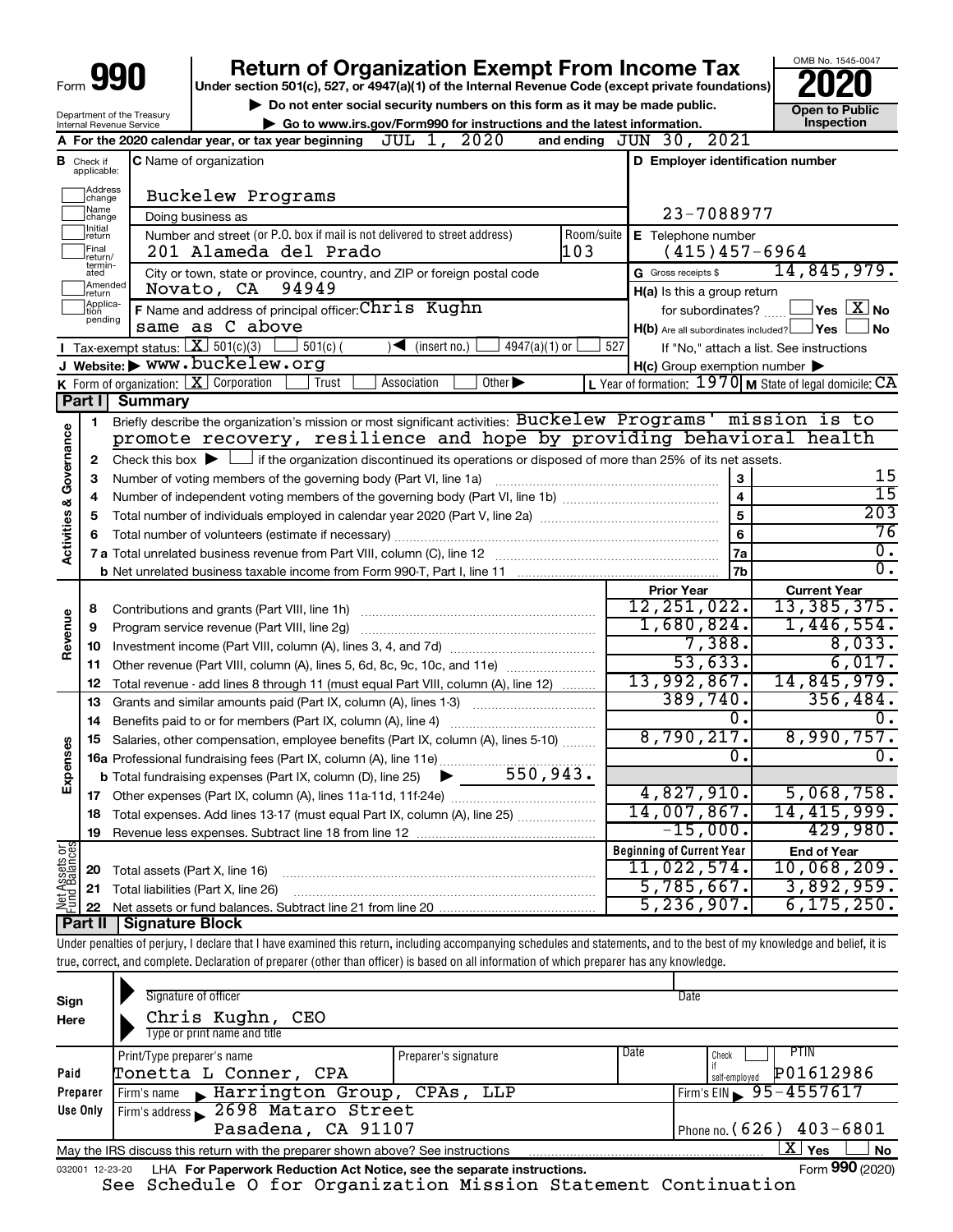|                | Buckelew Programs<br>Form 990 (2020)                                                                                                                                                                                                                                                                                                                                                                                                                                                                                                                                                                                                                                                                                                                                                                                                                                                                                                                                 | 23-7088977                              | Page 2               |
|----------------|----------------------------------------------------------------------------------------------------------------------------------------------------------------------------------------------------------------------------------------------------------------------------------------------------------------------------------------------------------------------------------------------------------------------------------------------------------------------------------------------------------------------------------------------------------------------------------------------------------------------------------------------------------------------------------------------------------------------------------------------------------------------------------------------------------------------------------------------------------------------------------------------------------------------------------------------------------------------|-----------------------------------------|----------------------|
|                | Part III   Statement of Program Service Accomplishments                                                                                                                                                                                                                                                                                                                                                                                                                                                                                                                                                                                                                                                                                                                                                                                                                                                                                                              |                                         |                      |
|                |                                                                                                                                                                                                                                                                                                                                                                                                                                                                                                                                                                                                                                                                                                                                                                                                                                                                                                                                                                      |                                         | $\boxed{\textbf{X}}$ |
| 1.             | Briefly describe the organization's mission:<br>Buckelew Programs' mission is to promote recovery, resilience and hope<br>by providing behavioral health and support services that enhance<br>quality of life.                                                                                                                                                                                                                                                                                                                                                                                                                                                                                                                                                                                                                                                                                                                                                       |                                         |                      |
| $\overline{2}$ | Did the organization undertake any significant program services during the year which were not listed on the<br>prior Form 990 or 990-EZ?<br>If "Yes," describe these new services on Schedule O.                                                                                                                                                                                                                                                                                                                                                                                                                                                                                                                                                                                                                                                                                                                                                                    | $\Box$ Yes $[\overline{\mathrm{X}}]$ No |                      |
| 3              | Did the organization cease conducting, or make significant changes in how it conducts, any program services?<br>If "Yes," describe these changes on Schedule O.                                                                                                                                                                                                                                                                                                                                                                                                                                                                                                                                                                                                                                                                                                                                                                                                      | $\Box$ Yes $[\overline{\mathrm{X}}]$ No |                      |
| 4              | Describe the organization's program service accomplishments for each of its three largest program services, as measured by expenses.<br>Section 501(c)(3) and 501(c)(4) organizations are required to report the amount of grants and allocations to others, the total expenses, and<br>revenue, if any, for each program service reported.                                                                                                                                                                                                                                                                                                                                                                                                                                                                                                                                                                                                                          |                                         |                      |
| 4a             | 12, 195, 923. including grants of \$356, 484. ) (Revenue \$1, 446, 554. )<br>(Expenses \$<br>(Code:<br>Buckelew offers a range of housing and support for adults and young<br>adults with mental illness in Marin, Sonoma and Napa Counties. Clients<br>may live in 24-hour staffed group homes, in semi-independent, shared<br>housing, or in their own apartments. Staff teaches independent living<br>skills and helps clients improve their self-sufficiency and quality of<br>life. For those experiencing a mental health crisis, Casa Rene offers<br>support in a home-like setting. Because of our wrap-around services,<br>still over 90% of our housing clients in Marin, Sonoma and Napa managed<br>their mental health without needing to go to the hospital and<br>maintained their community living. 154 people received short-term<br>housing with intensive mental health services as an alternative to<br>psychiatric hospitalization at Casa Rene. |                                         |                      |
| 4b l           | (Code: <u>Code:</u> etc. Code: <b>Code:</b> Code: <b>Code: Container (Code: 1)</b> (Expenses \$                                                                                                                                                                                                                                                                                                                                                                                                                                                                                                                                                                                                                                                                                                                                                                                                                                                                      |                                         | $\rightarrow$        |
| 4с             | $\text{(Code:}$ $\qquad \qquad \text{)}$ (Expenses \$<br>including grants of $$$                                                                                                                                                                                                                                                                                                                                                                                                                                                                                                                                                                                                                                                                                                                                                                                                                                                                                     | ) (Revenue \$                           |                      |
|                | <b>4d</b> Other program services (Describe on Schedule O.)<br>(Expenses \$<br>including grants of \$<br>(Revenue \$                                                                                                                                                                                                                                                                                                                                                                                                                                                                                                                                                                                                                                                                                                                                                                                                                                                  |                                         |                      |
| 4е             | 12, 195, 923.<br>Total program service expenses                                                                                                                                                                                                                                                                                                                                                                                                                                                                                                                                                                                                                                                                                                                                                                                                                                                                                                                      |                                         |                      |
|                |                                                                                                                                                                                                                                                                                                                                                                                                                                                                                                                                                                                                                                                                                                                                                                                                                                                                                                                                                                      | Form 990 (2020)                         |                      |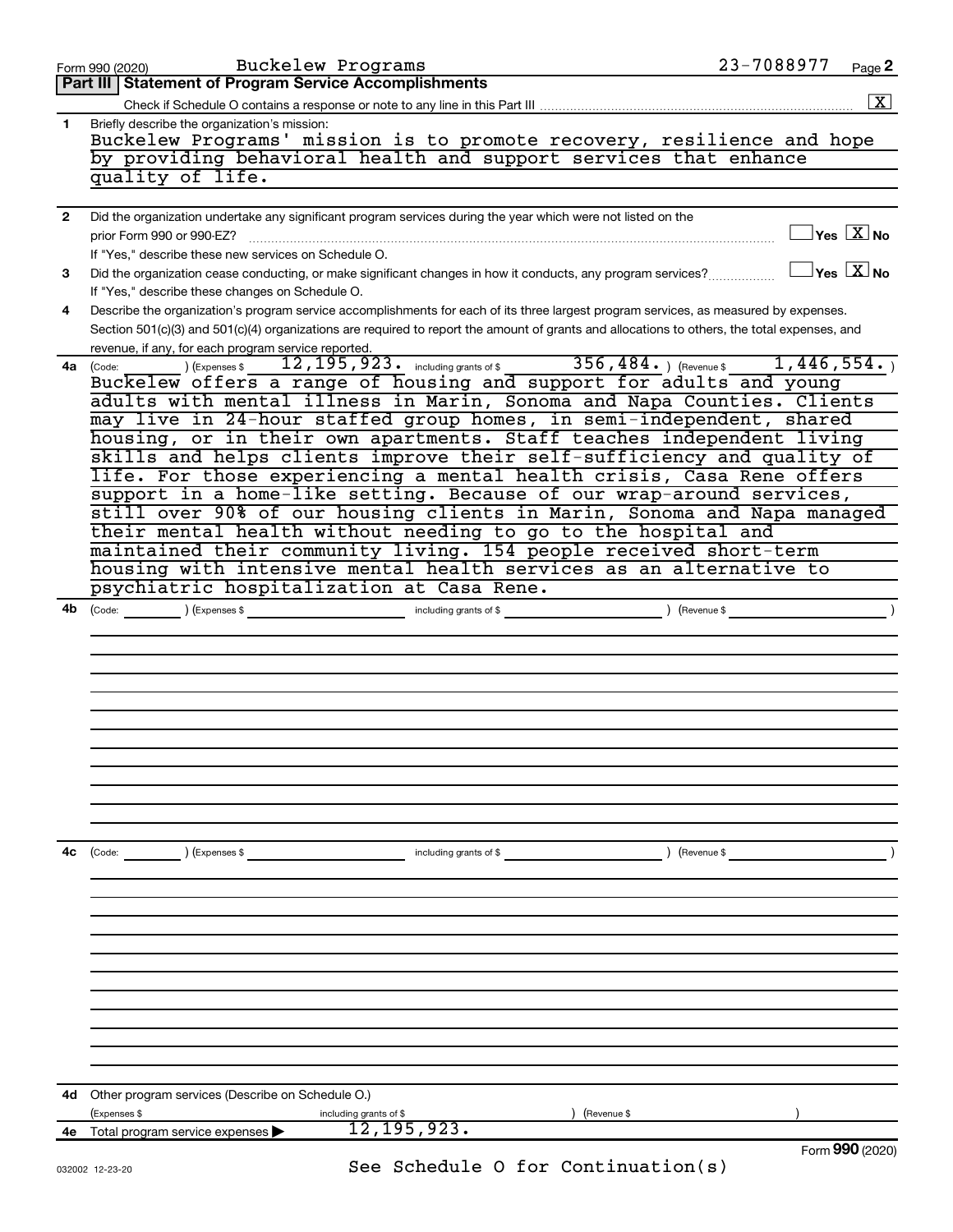|  | Form 990 (2020) |
|--|-----------------|

Buckelew Programs 23-7088977

**Part IV Checklist of Required Schedules**

|    |                                                                                                                                                                                                                                                                |                 | Yes                     | No                      |
|----|----------------------------------------------------------------------------------------------------------------------------------------------------------------------------------------------------------------------------------------------------------------|-----------------|-------------------------|-------------------------|
| 1. | Is the organization described in section 501(c)(3) or 4947(a)(1) (other than a private foundation)?                                                                                                                                                            | 1               | х                       |                         |
| 2  |                                                                                                                                                                                                                                                                | $\mathbf{2}$    | $\overline{\mathbf{X}}$ |                         |
| З  | Did the organization engage in direct or indirect political campaign activities on behalf of or in opposition to candidates for                                                                                                                                |                 |                         |                         |
|    | public office? If "Yes," complete Schedule C, Part I                                                                                                                                                                                                           | 3               |                         | x                       |
| 4  | Section 501(c)(3) organizations. Did the organization engage in lobbying activities, or have a section 501(h) election in effect                                                                                                                               |                 |                         |                         |
|    |                                                                                                                                                                                                                                                                | 4               |                         | х                       |
| 5  | Is the organization a section 501(c)(4), 501(c)(5), or 501(c)(6) organization that receives membership dues, assessments, or                                                                                                                                   |                 |                         |                         |
|    |                                                                                                                                                                                                                                                                | 5               |                         | х                       |
| 6  | Did the organization maintain any donor advised funds or any similar funds or accounts for which donors have the right to                                                                                                                                      |                 |                         |                         |
|    | provide advice on the distribution or investment of amounts in such funds or accounts? If "Yes," complete Schedule D, Part I                                                                                                                                   | 6               |                         | х                       |
| 7  | Did the organization receive or hold a conservation easement, including easements to preserve open space,                                                                                                                                                      |                 |                         |                         |
|    |                                                                                                                                                                                                                                                                | $\overline{7}$  |                         | х                       |
| 8  | Did the organization maintain collections of works of art, historical treasures, or other similar assets? If "Yes," complete                                                                                                                                   |                 |                         |                         |
|    | Schedule D, Part III <b>William Commission Commission Commission</b> Commission Commission Commission                                                                                                                                                          | 8               |                         | х                       |
| 9  | Did the organization report an amount in Part X, line 21, for escrow or custodial account liability, serve as a custodian for                                                                                                                                  |                 |                         |                         |
|    | amounts not listed in Part X; or provide credit counseling, debt management, credit repair, or debt negotiation services?                                                                                                                                      |                 |                         |                         |
|    |                                                                                                                                                                                                                                                                | 9               |                         | х                       |
| 10 | Did the organization, directly or through a related organization, hold assets in donor-restricted endowments                                                                                                                                                   |                 |                         |                         |
|    |                                                                                                                                                                                                                                                                | 10              |                         | x                       |
| 11 | If the organization's answer to any of the following questions is "Yes," then complete Schedule D, Parts VI, VII, VIII, IX, or X                                                                                                                               |                 |                         |                         |
|    | as applicable.                                                                                                                                                                                                                                                 |                 |                         |                         |
|    | a Did the organization report an amount for land, buildings, and equipment in Part X, line 10? If "Yes," complete Schedule D,                                                                                                                                  |                 |                         |                         |
|    | Part VI                                                                                                                                                                                                                                                        | 11a             | х                       |                         |
|    | <b>b</b> Did the organization report an amount for investments - other securities in Part X, line 12, that is 5% or more of its total                                                                                                                          |                 |                         |                         |
|    |                                                                                                                                                                                                                                                                | 11b             |                         | x                       |
|    | c Did the organization report an amount for investments - program related in Part X, line 13, that is 5% or more of its total                                                                                                                                  |                 |                         |                         |
|    |                                                                                                                                                                                                                                                                | 11c             |                         | x                       |
|    | d Did the organization report an amount for other assets in Part X, line 15, that is 5% or more of its total assets reported in                                                                                                                                |                 |                         |                         |
|    |                                                                                                                                                                                                                                                                | 11d             |                         | x                       |
|    |                                                                                                                                                                                                                                                                | 11e             | х                       |                         |
| f  | Did the organization's separate or consolidated financial statements for the tax year include a footnote that addresses                                                                                                                                        |                 |                         |                         |
|    | the organization's liability for uncertain tax positions under FIN 48 (ASC 740)? If "Yes," complete Schedule D, Part X                                                                                                                                         | 11f             | х                       |                         |
|    | 12a Did the organization obtain separate, independent audited financial statements for the tax year? If "Yes," complete                                                                                                                                        |                 |                         |                         |
|    |                                                                                                                                                                                                                                                                | 12a             | х                       |                         |
|    | b Was the organization included in consolidated, independent audited financial statements for the tax year?                                                                                                                                                    |                 |                         |                         |
|    | If "Yes," and if the organization answered "No" to line 12a, then completing Schedule D, Parts XI and XII is optional                                                                                                                                          | 12 <sub>b</sub> | х                       | $\overline{\textbf{x}}$ |
| 13 |                                                                                                                                                                                                                                                                | 13              |                         | x                       |
|    |                                                                                                                                                                                                                                                                | 14a             |                         |                         |
|    | <b>b</b> Did the organization have aggregate revenues or expenses of more than \$10,000 from grantmaking, fundraising, business,<br>investment, and program service activities outside the United States, or aggregate foreign investments valued at \$100,000 |                 |                         |                         |
|    |                                                                                                                                                                                                                                                                | 14b             |                         | x                       |
| 15 | Did the organization report on Part IX, column (A), line 3, more than \$5,000 of grants or other assistance to or for any                                                                                                                                      |                 |                         |                         |
|    |                                                                                                                                                                                                                                                                | 15              |                         | x                       |
| 16 | Did the organization report on Part IX, column (A), line 3, more than \$5,000 of aggregate grants or other assistance to                                                                                                                                       |                 |                         |                         |
|    |                                                                                                                                                                                                                                                                | 16              |                         | x                       |
| 17 | Did the organization report a total of more than \$15,000 of expenses for professional fundraising services on Part IX,                                                                                                                                        |                 |                         |                         |
|    |                                                                                                                                                                                                                                                                | 17              |                         | x                       |
| 18 | Did the organization report more than \$15,000 total of fundraising event gross income and contributions on Part VIII, lines                                                                                                                                   |                 |                         |                         |
|    |                                                                                                                                                                                                                                                                | 18              |                         | x                       |
| 19 | Did the organization report more than \$15,000 of gross income from gaming activities on Part VIII, line 9a? If "Yes,"                                                                                                                                         |                 |                         |                         |
|    |                                                                                                                                                                                                                                                                | 19              |                         | х                       |
|    |                                                                                                                                                                                                                                                                | 20a             |                         | x                       |
|    |                                                                                                                                                                                                                                                                | 20 <sub>b</sub> |                         |                         |
| 21 | Did the organization report more than \$5,000 of grants or other assistance to any domestic organization or                                                                                                                                                    |                 |                         |                         |
|    |                                                                                                                                                                                                                                                                | 21              |                         | х                       |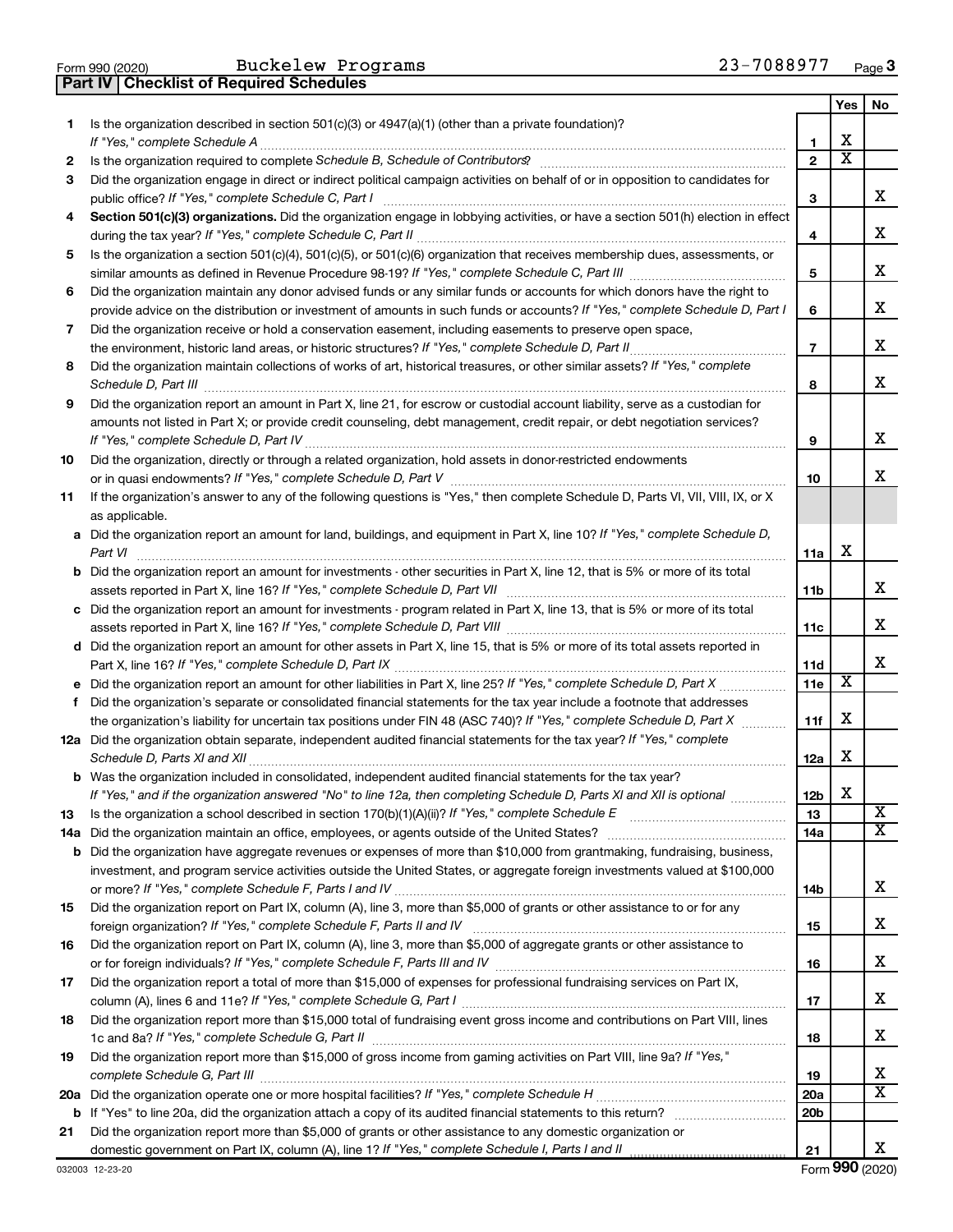|  | Form 990 (2020) |  |
|--|-----------------|--|
|  |                 |  |

**Part IV Checklist of Required Schedules**

Buckelew Programs 23-7088977

*(continued)*

|               |                                                                                                                                                                                                                                                            |                 | Yes                     | No                      |
|---------------|------------------------------------------------------------------------------------------------------------------------------------------------------------------------------------------------------------------------------------------------------------|-----------------|-------------------------|-------------------------|
| 22            | Did the organization report more than \$5,000 of grants or other assistance to or for domestic individuals on                                                                                                                                              |                 |                         |                         |
|               |                                                                                                                                                                                                                                                            | 22              | X                       |                         |
| 23            | Did the organization answer "Yes" to Part VII, Section A, line 3, 4, or 5 about compensation of the organization's current                                                                                                                                 |                 |                         |                         |
|               | and former officers, directors, trustees, key employees, and highest compensated employees? If "Yes," complete                                                                                                                                             |                 |                         |                         |
|               | Schedule J                                                                                                                                                                                                                                                 | 23              | х                       |                         |
|               | 24a Did the organization have a tax-exempt bond issue with an outstanding principal amount of more than \$100,000 as of the                                                                                                                                |                 |                         |                         |
|               | last day of the year, that was issued after December 31, 2002? If "Yes," answer lines 24b through 24d and complete                                                                                                                                         |                 |                         |                         |
|               | Schedule K. If "No," go to line 25a                                                                                                                                                                                                                        | 24a             |                         | x                       |
|               |                                                                                                                                                                                                                                                            | 24 <sub>b</sub> |                         |                         |
|               | c Did the organization maintain an escrow account other than a refunding escrow at any time during the year to defease                                                                                                                                     |                 |                         |                         |
|               |                                                                                                                                                                                                                                                            | 24c             |                         |                         |
|               |                                                                                                                                                                                                                                                            | 24d             |                         |                         |
|               | 25a Section 501(c)(3), 501(c)(4), and 501(c)(29) organizations. Did the organization engage in an excess benefit                                                                                                                                           |                 |                         | x                       |
|               |                                                                                                                                                                                                                                                            | 25a             |                         |                         |
|               | b Is the organization aware that it engaged in an excess benefit transaction with a disqualified person in a prior year, and                                                                                                                               |                 |                         |                         |
|               | that the transaction has not been reported on any of the organization's prior Forms 990 or 990-EZ? If "Yes," complete                                                                                                                                      |                 |                         | х                       |
|               | Schedule L, Part I                                                                                                                                                                                                                                         | 25b             |                         |                         |
| 26            | Did the organization report any amount on Part X, line 5 or 22, for receivables from or payables to any current                                                                                                                                            |                 |                         |                         |
|               | or former officer, director, trustee, key employee, creator or founder, substantial contributor, or 35%                                                                                                                                                    |                 |                         | x                       |
|               |                                                                                                                                                                                                                                                            | 26              |                         |                         |
| 27            | Did the organization provide a grant or other assistance to any current or former officer, director, trustee, key employee,<br>creator or founder, substantial contributor or employee thereof, a grant selection committee member, or to a 35% controlled |                 |                         |                         |
|               | entity (including an employee thereof) or family member of any of these persons? If "Yes," complete Schedule L, Part III                                                                                                                                   | 27              |                         | x                       |
| 28            | Was the organization a party to a business transaction with one of the following parties (see Schedule L, Part IV                                                                                                                                          |                 |                         |                         |
|               | instructions, for applicable filing thresholds, conditions, and exceptions):                                                                                                                                                                               |                 |                         |                         |
|               | a A current or former officer, director, trustee, key employee, creator or founder, or substantial contributor? If                                                                                                                                         |                 |                         |                         |
|               |                                                                                                                                                                                                                                                            | 28a             |                         | x                       |
|               |                                                                                                                                                                                                                                                            | 28 <sub>b</sub> |                         | $\overline{\mathtt{x}}$ |
|               | c A 35% controlled entity of one or more individuals and/or organizations described in lines 28a or 28b?lf                                                                                                                                                 |                 |                         |                         |
|               |                                                                                                                                                                                                                                                            | 28c             |                         | X                       |
| 29            |                                                                                                                                                                                                                                                            | 29              | х                       |                         |
| 30            | Did the organization receive contributions of art, historical treasures, or other similar assets, or qualified conservation                                                                                                                                |                 |                         |                         |
|               |                                                                                                                                                                                                                                                            | 30              |                         | x                       |
| 31            |                                                                                                                                                                                                                                                            | 31              |                         | $\overline{\mathbf{X}}$ |
| 32            | Did the organization sell, exchange, dispose of, or transfer more than 25% of its net assets? If "Yes," complete                                                                                                                                           |                 |                         |                         |
|               | Schedule N, Part II                                                                                                                                                                                                                                        | 32              |                         | x                       |
| 33            | Did the organization own 100% of an entity disregarded as separate from the organization under Regulations                                                                                                                                                 |                 |                         |                         |
|               |                                                                                                                                                                                                                                                            | 33              |                         | x                       |
| 34            | Was the organization related to any tax-exempt or taxable entity? If "Yes," complete Schedule R, Part II, III, or IV, and                                                                                                                                  |                 |                         |                         |
|               | Part V, line 1                                                                                                                                                                                                                                             | 34              | X                       |                         |
|               | 35a Did the organization have a controlled entity within the meaning of section 512(b)(13)?                                                                                                                                                                | 35a             | $\overline{\textbf{X}}$ |                         |
|               | <b>b</b> If "Yes" to line 35a, did the organization receive any payment from or engage in any transaction with a controlled entity                                                                                                                         |                 |                         |                         |
|               |                                                                                                                                                                                                                                                            | 35 <sub>b</sub> |                         | x                       |
| 36            | Section 501(c)(3) organizations. Did the organization make any transfers to an exempt non-charitable related organization?                                                                                                                                 |                 |                         |                         |
|               |                                                                                                                                                                                                                                                            | 36              |                         | x                       |
| 37            | Did the organization conduct more than 5% of its activities through an entity that is not a related organization                                                                                                                                           |                 |                         |                         |
|               |                                                                                                                                                                                                                                                            | 37              |                         | x                       |
| 38            | Did the organization complete Schedule O and provide explanations in Schedule O for Part VI, lines 11b and 19?                                                                                                                                             |                 |                         |                         |
| <b>Part V</b> | <b>Statements Regarding Other IRS Filings and Tax Compliance</b>                                                                                                                                                                                           | 38              | х                       |                         |
|               |                                                                                                                                                                                                                                                            |                 |                         |                         |
|               |                                                                                                                                                                                                                                                            |                 |                         |                         |
|               | 73                                                                                                                                                                                                                                                         |                 | Yes                     | No                      |
|               | 1a<br>O                                                                                                                                                                                                                                                    |                 |                         |                         |
| b             | Enter the number of Forms W-2G included in line 1a. Enter -0- if not applicable<br>1b<br>Did the organization comply with backup withholding rules for reportable payments to vendors and reportable gaming                                                |                 |                         |                         |
| с             |                                                                                                                                                                                                                                                            | 1c              | X                       |                         |
|               |                                                                                                                                                                                                                                                            |                 |                         |                         |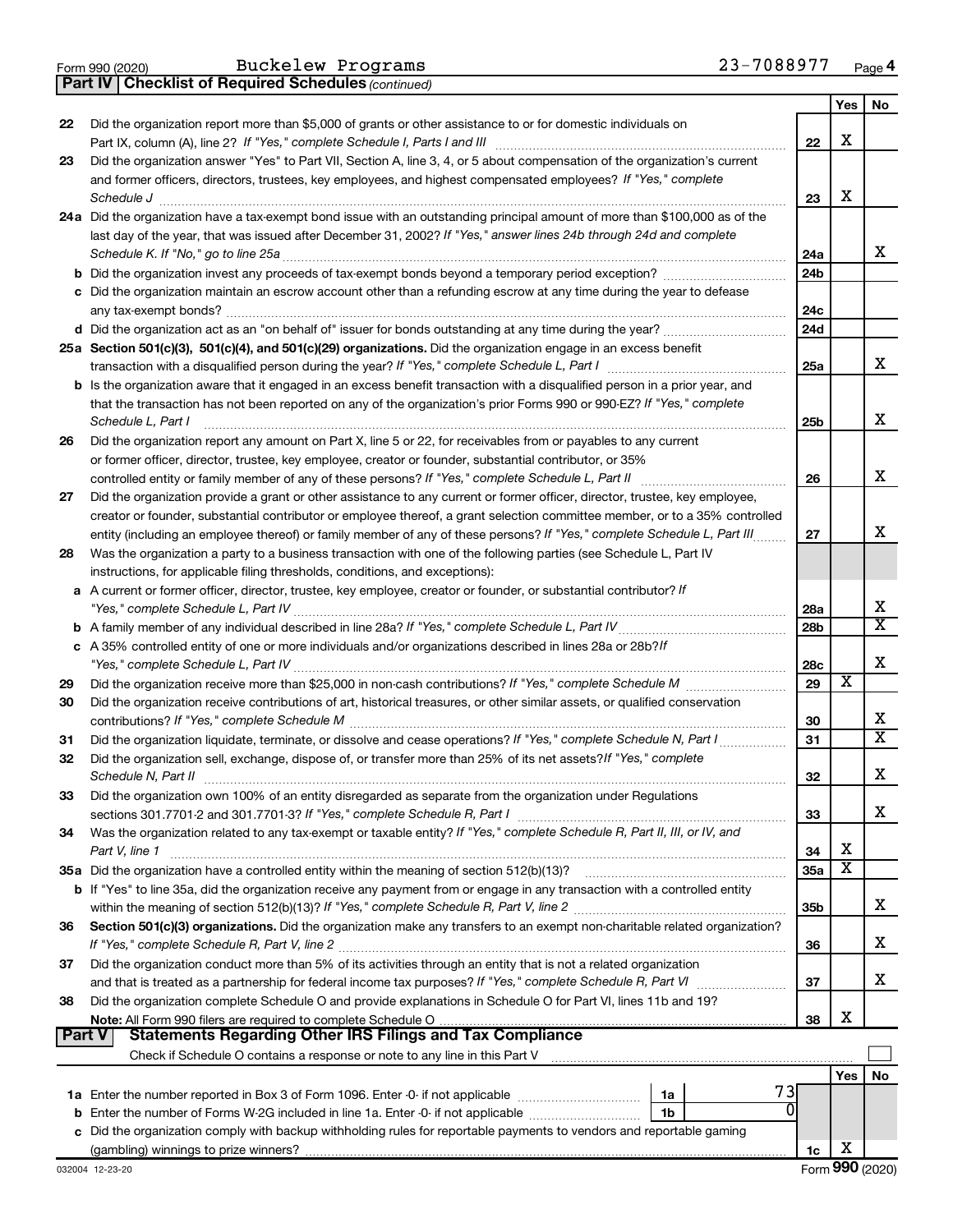|        | 23-7088977<br>Buckelew Programs<br>Form 990 (2020)                                                                                                                                                |                |                            | Page 5                       |
|--------|---------------------------------------------------------------------------------------------------------------------------------------------------------------------------------------------------|----------------|----------------------------|------------------------------|
| Part V | Statements Regarding Other IRS Filings and Tax Compliance (continued)                                                                                                                             |                |                            |                              |
|        |                                                                                                                                                                                                   |                | Yes                        | No                           |
|        | 2a Enter the number of employees reported on Form W-3, Transmittal of Wage and Tax Statements,                                                                                                    |                |                            |                              |
|        | 203<br>filed for the calendar year ending with or within the year covered by this return <i>[[[[[[[[[[[[[]]]</i> ]]<br>2a                                                                         |                |                            |                              |
|        |                                                                                                                                                                                                   | 2 <sub>b</sub> | х                          |                              |
|        |                                                                                                                                                                                                   |                |                            |                              |
|        | 3a Did the organization have unrelated business gross income of \$1,000 or more during the year?                                                                                                  | За             |                            | x                            |
|        |                                                                                                                                                                                                   | 3 <sub>b</sub> |                            |                              |
|        | 4a At any time during the calendar year, did the organization have an interest in, or a signature or other authority over, a                                                                      |                |                            |                              |
|        | financial account in a foreign country (such as a bank account, securities account, or other financial account)?                                                                                  | 4a             |                            | x                            |
|        | <b>b</b> If "Yes," enter the name of the foreign country $\blacktriangleright$                                                                                                                    |                |                            |                              |
|        | See instructions for filing requirements for FinCEN Form 114, Report of Foreign Bank and Financial Accounts (FBAR).                                                                               |                |                            |                              |
|        |                                                                                                                                                                                                   | 5a             |                            | x                            |
|        |                                                                                                                                                                                                   | 5 <sub>b</sub> |                            | $\overline{\mathtt{x}}$      |
| с      |                                                                                                                                                                                                   | 5c             |                            |                              |
|        | 6a Does the organization have annual gross receipts that are normally greater than \$100,000, and did the organization solicit                                                                    |                |                            |                              |
|        | any contributions that were not tax deductible as charitable contributions?                                                                                                                       | 6a             |                            | x                            |
|        | b If "Yes," did the organization include with every solicitation an express statement that such contributions or gifts                                                                            |                |                            |                              |
|        | were not tax deductible?                                                                                                                                                                          | 6b             |                            |                              |
| 7      | Organizations that may receive deductible contributions under section 170(c).                                                                                                                     |                |                            |                              |
| а      | Did the organization receive a payment in excess of \$75 made partly as a contribution and partly for goods and services provided to the payor?                                                   | 7а             | x<br>$\overline{\text{x}}$ |                              |
|        |                                                                                                                                                                                                   | 7b             |                            |                              |
| с      | Did the organization sell, exchange, or otherwise dispose of tangible personal property for which it was required                                                                                 |                |                            |                              |
|        | to file Form 8282?                                                                                                                                                                                | 7c             |                            | х                            |
|        | 7d                                                                                                                                                                                                |                |                            |                              |
| е      | Did the organization receive any funds, directly or indirectly, to pay premiums on a personal benefit contract?                                                                                   | 7е             |                            | х<br>$\overline{\texttt{x}}$ |
|        | Did the organization, during the year, pay premiums, directly or indirectly, on a personal benefit contract?                                                                                      | 7f             | N/A                        |                              |
| g      | If the organization received a contribution of qualified intellectual property, did the organization file Form 8899 as required?                                                                  | 7g             | N/R                        |                              |
|        | If the organization received a contribution of cars, boats, airplanes, or other vehicles, did the organization file a Form 1098-C?                                                                | 7h             |                            |                              |
| 8      | Sponsoring organizations maintaining donor advised funds. Did a donor advised fund maintained by the<br>N/A<br>sponsoring organization have excess business holdings at any time during the year? | 8              |                            |                              |
| 9      | Sponsoring organizations maintaining donor advised funds.                                                                                                                                         |                |                            |                              |
| а      | N/A<br>Did the sponsoring organization make any taxable distributions under section 4966?                                                                                                         | 9a             |                            |                              |
|        | N/A                                                                                                                                                                                               | 9b             |                            |                              |
| 10     | Section 501(c)(7) organizations. Enter:                                                                                                                                                           |                |                            |                              |
|        | 10a                                                                                                                                                                                               |                |                            |                              |
| b      | Gross receipts, included on Form 990, Part VIII, line 12, for public use of club facilities<br>10b                                                                                                |                |                            |                              |
| 11     | Section 501(c)(12) organizations. Enter:                                                                                                                                                          |                |                            |                              |
| а      | N/A<br>11a                                                                                                                                                                                        |                |                            |                              |
|        | Gross income from other sources (Do not net amounts due or paid to other sources against                                                                                                          |                |                            |                              |
|        | amounts due or received from them.)<br>11b                                                                                                                                                        |                |                            |                              |
|        | 12a Section 4947(a)(1) non-exempt charitable trusts. Is the organization filing Form 990 in lieu of Form 1041?                                                                                    | 12a            |                            |                              |
|        | <b>b</b> If "Yes," enter the amount of tax-exempt interest received or accrued during the year $\ldots$ $\mathbf{N}/\mathbf{A}$ .<br>12b                                                          |                |                            |                              |
| 13     | Section 501(c)(29) qualified nonprofit health insurance issuers.                                                                                                                                  |                |                            |                              |
|        | N/A                                                                                                                                                                                               | 13a            |                            |                              |
|        | Note: See the instructions for additional information the organization must report on Schedule O.                                                                                                 |                |                            |                              |
|        | <b>b</b> Enter the amount of reserves the organization is required to maintain by the states in which the                                                                                         |                |                            |                              |
|        | 13 <sub>b</sub>                                                                                                                                                                                   |                |                            |                              |
| с      | 13c<br>Enter the amount of reserves on hand                                                                                                                                                       |                |                            |                              |
|        | 14a Did the organization receive any payments for indoor tanning services during the tax year?                                                                                                    | 14a            |                            | X                            |
|        | <b>b</b> If "Yes," has it filed a Form 720 to report these payments? If "No," provide an explanation on Schedule O                                                                                | 14b            |                            |                              |
| 15     | Is the organization subject to the section 4960 tax on payment(s) of more than \$1,000,000 in remuneration or                                                                                     |                |                            |                              |
|        | excess parachute payment(s) during the year?                                                                                                                                                      | 15             |                            | х                            |
|        | If "Yes," see instructions and file Form 4720, Schedule N.                                                                                                                                        |                |                            |                              |
| 16     | Is the organization an educational institution subject to the section 4968 excise tax on net investment income?                                                                                   | 16             |                            | x                            |
|        | If "Yes," complete Form 4720, Schedule O.                                                                                                                                                         |                |                            |                              |

Form (2020) **990**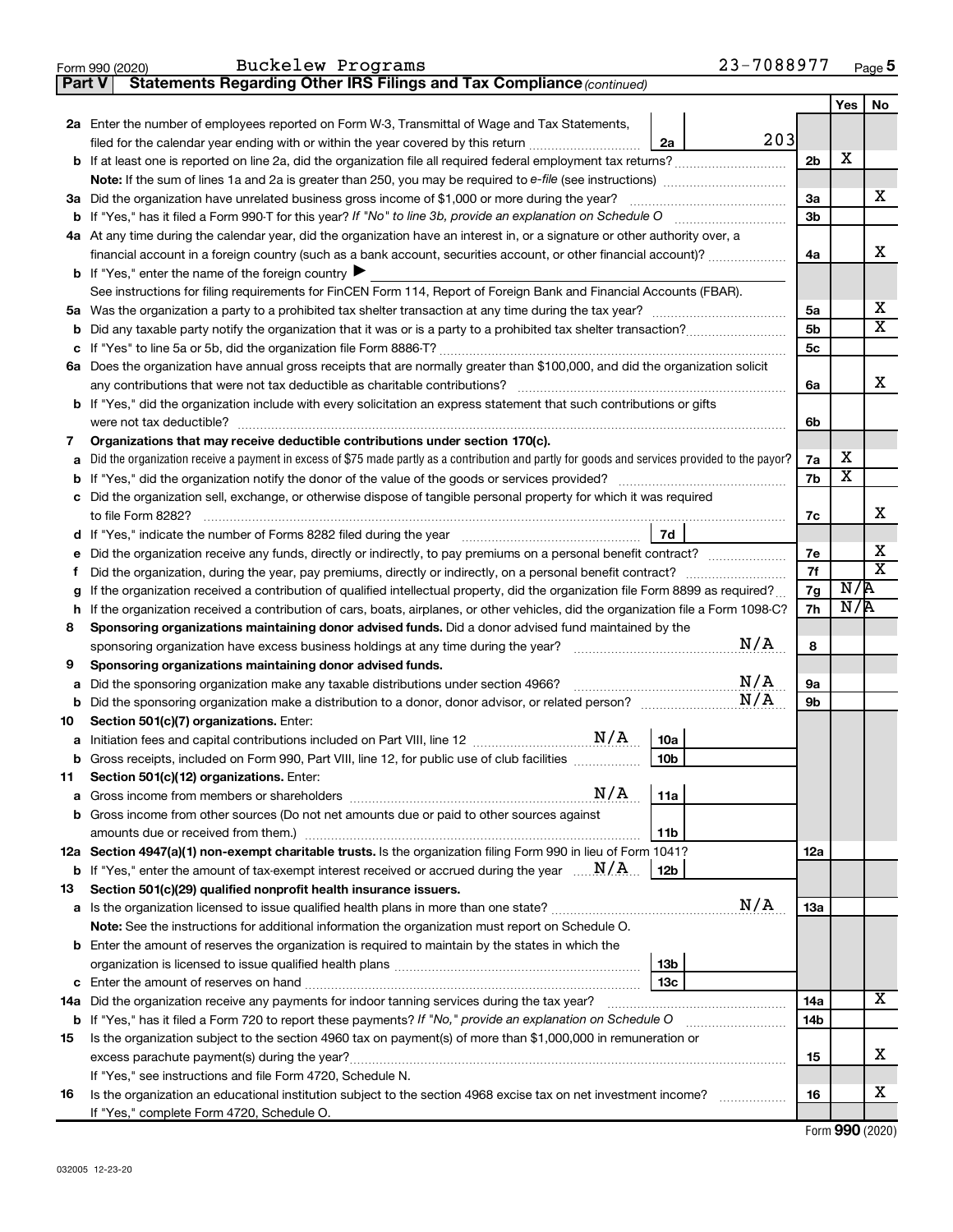|     | <b>Part VI   Governance, Management, and Disclosure</b> For each "Yes" response to lines 2 through 7b below, and for a "No" response                                                                                          |    |                 |                         |                         |
|-----|-------------------------------------------------------------------------------------------------------------------------------------------------------------------------------------------------------------------------------|----|-----------------|-------------------------|-------------------------|
|     | to line 8a, 8b, or 10b below, describe the circumstances, processes, or changes on Schedule O. See instructions.                                                                                                              |    |                 |                         |                         |
|     | Check if Schedule O contains a response or note to any line in this Part VI [11] [12] [12] Check if Schedule O contains a response or note to any line in this Part VI                                                        |    |                 |                         | $\overline{\mathbf{X}}$ |
|     | <b>Section A. Governing Body and Management</b>                                                                                                                                                                               |    |                 |                         |                         |
|     |                                                                                                                                                                                                                               | 15 |                 | Yes                     | No                      |
|     | 1a<br>1a Enter the number of voting members of the governing body at the end of the tax year                                                                                                                                  |    |                 |                         |                         |
|     | If there are material differences in voting rights among members of the governing body, or if the governing                                                                                                                   |    |                 |                         |                         |
|     | body delegated broad authority to an executive committee or similar committee, explain on Schedule O.                                                                                                                         | 15 |                 |                         |                         |
| b   | Enter the number of voting members included on line 1a, above, who are independent<br>1b                                                                                                                                      |    |                 |                         |                         |
| 2   | Did any officer, director, trustee, or key employee have a family relationship or a business relationship with any other                                                                                                      |    |                 |                         |                         |
|     | officer, director, trustee, or key employee?                                                                                                                                                                                  |    | $\mathbf{2}$    |                         | х                       |
| З   | Did the organization delegate control over management duties customarily performed by or under the direct supervision                                                                                                         |    |                 |                         |                         |
|     |                                                                                                                                                                                                                               |    | 3               |                         | х                       |
| 4   | Did the organization make any significant changes to its governing documents since the prior Form 990 was filed?                                                                                                              |    | 4               |                         | $\overline{\mathbf{x}}$ |
| 5   |                                                                                                                                                                                                                               |    | 5               |                         | $\overline{\mathbf{X}}$ |
| 6   |                                                                                                                                                                                                                               |    | 6               |                         | $\overline{\mathbf{X}}$ |
| 7a  | Did the organization have members, stockholders, or other persons who had the power to elect or appoint one or                                                                                                                |    |                 |                         |                         |
|     |                                                                                                                                                                                                                               |    | 7a              |                         | х                       |
| b   | Are any governance decisions of the organization reserved to (or subject to approval by) members, stockholders, or                                                                                                            |    |                 |                         |                         |
|     | persons other than the governing body?                                                                                                                                                                                        |    | 7b              |                         | x                       |
| 8   | Did the organization contemporaneously document the meetings held or written actions undertaken during the year by the following:                                                                                             |    |                 |                         |                         |
| a   |                                                                                                                                                                                                                               |    | 8а              | x                       |                         |
| b   |                                                                                                                                                                                                                               |    | 8b              | $\overline{\textbf{x}}$ |                         |
| 9   | Is there any officer, director, trustee, or key employee listed in Part VII, Section A, who cannot be reached at the                                                                                                          |    |                 |                         |                         |
|     |                                                                                                                                                                                                                               |    | 9               |                         | х                       |
|     | Section B. Policies (This Section B requests information about policies not required by the Internal Revenue Code.)                                                                                                           |    |                 |                         |                         |
|     |                                                                                                                                                                                                                               |    |                 | Yes                     | No                      |
|     |                                                                                                                                                                                                                               |    | <b>10a</b>      |                         | x                       |
|     | <b>b</b> If "Yes," did the organization have written policies and procedures governing the activities of such chapters, affiliates,                                                                                           |    |                 |                         |                         |
|     |                                                                                                                                                                                                                               |    | 10 <sub>b</sub> |                         |                         |
|     | 11a Has the organization provided a complete copy of this Form 990 to all members of its governing body before filing the form?                                                                                               |    | 11a             | X                       |                         |
| b   | Describe in Schedule O the process, if any, used by the organization to review this Form 990.                                                                                                                                 |    |                 |                         |                         |
| 12a |                                                                                                                                                                                                                               |    | 12a             | х                       |                         |
| b   | Were officers, directors, or trustees, and key employees required to disclose annually interests that could give rise to conflicts?                                                                                           |    | 12 <sub>b</sub> | $\overline{\textbf{x}}$ |                         |
| с   | Did the organization regularly and consistently monitor and enforce compliance with the policy? If "Yes," describe                                                                                                            |    |                 |                         |                         |
|     | in Schedule O how this was done manufactured and contact the state of the manufactured and schedule O how this                                                                                                                |    | 12c             | х                       |                         |
| 13  |                                                                                                                                                                                                                               |    | 13              | $\overline{\textbf{X}}$ |                         |
| 14  | Did the organization have a written document retention and destruction policy? [111] [12] manument content and the organization have a written document retention and destruction policy?                                     |    | 14              | $\overline{\texttt{x}}$ |                         |
| 15  | Did the process for determining compensation of the following persons include a review and approval by independent                                                                                                            |    |                 |                         |                         |
|     | persons, comparability data, and contemporaneous substantiation of the deliberation and decision?                                                                                                                             |    |                 |                         |                         |
|     | The organization's CEO, Executive Director, or top management official manufactured content of the organization's CEO, Executive Director, or top management official manufactured and the state of the state of the state of |    | 15a             | х                       |                         |
|     |                                                                                                                                                                                                                               |    | 15b             | X                       |                         |
|     | If "Yes" to line 15a or 15b, describe the process in Schedule O (see instructions).                                                                                                                                           |    |                 |                         |                         |
|     | 16a Did the organization invest in, contribute assets to, or participate in a joint venture or similar arrangement with a                                                                                                     |    |                 |                         |                         |
|     | taxable entity during the year?                                                                                                                                                                                               |    | 16a             |                         | х                       |
|     | b If "Yes," did the organization follow a written policy or procedure requiring the organization to evaluate its participation                                                                                                |    |                 |                         |                         |
|     | in joint venture arrangements under applicable federal tax law, and take steps to safeguard the organization's                                                                                                                |    |                 |                         |                         |
|     | exempt status with respect to such arrangements?                                                                                                                                                                              |    | 16b             |                         |                         |
|     | <b>Section C. Disclosure</b>                                                                                                                                                                                                  |    |                 |                         |                         |
| 17  | List the states with which a copy of this Form 990 is required to be filed $\blacktriangleright$ CA                                                                                                                           |    |                 |                         |                         |
| 18  | Section 6104 requires an organization to make its Forms 1023 (1024 or 1024-A, if applicable), 990, and 990-T (Section 501(c)(3)s only) available                                                                              |    |                 |                         |                         |
|     | for public inspection. Indicate how you made these available. Check all that apply.                                                                                                                                           |    |                 |                         |                         |
|     | $\lfloor \underline{X} \rfloor$ Upon request<br>Another's website<br>Other (explain on Schedule O)<br>Own website                                                                                                             |    |                 |                         |                         |
| 19  | Describe on Schedule O whether (and if so, how) the organization made its governing documents, conflict of interest policy, and financial                                                                                     |    |                 |                         |                         |
|     | statements available to the public during the tax year.                                                                                                                                                                       |    |                 |                         |                         |
| 20  | State the name, address, and telephone number of the person who possesses the organization's books and records                                                                                                                |    |                 |                         |                         |
|     | Chris Kughn, CEO, (415) 457-6964 x 401 - (415)457-6964                                                                                                                                                                        |    |                 |                         |                         |
|     | 201 Alameda Del Prado, Suite 103, Novato, CA<br>94949                                                                                                                                                                         |    |                 |                         |                         |

Form 990 (2020) Page

Buckelew Programs 23-7088977

**6**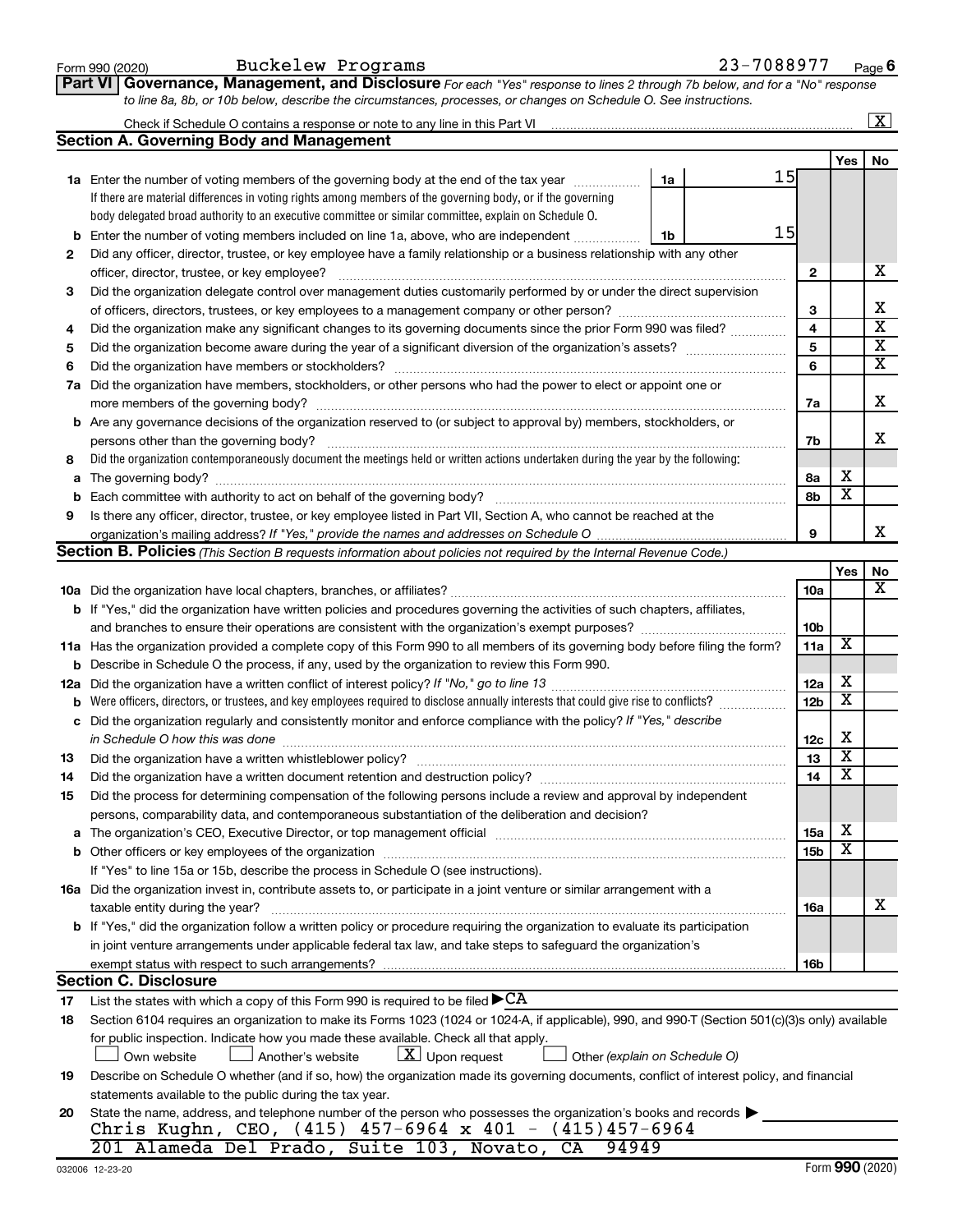| Form 990 (2020) | Buckelew Programs                                                                          | 23-7088977 | Page 7 |
|-----------------|--------------------------------------------------------------------------------------------|------------|--------|
|                 | Part VII Compensation of Officers, Directors, Trustees, Key Employees, Highest Compensated |            |        |
|                 | <b>Employees, and Independent Contractors</b>                                              |            |        |
|                 | Check if Schedule O contains a response or note to any line in this Part VII               |            |        |
|                 | Section A. Officers, Directors, Trustees, Key Employees, and Highest Compensated Employees |            |        |
|                 |                                                                                            |            |        |

**1a**  Complete this table for all persons required to be listed. Report compensation for the calendar year ending with or within the organization's tax year.  $\bullet$  List all of the organization's current officers, directors, trustees (whether individuals or organizations), regardless of amount of compensation.

Enter -0- in columns (D), (E), and (F) if no compensation was paid.

**•** List all of the organization's current key employees, if any. See instructions for definition of "key employee."

• List the organization's five *current* highest compensated employees (other than an officer, director, trustee, or key employee) who received reportable compensation (Box 5 of Form W-2 and/or Box 7 of Form 1099-MISC) of more than \$100,000 from the organization and any related organizations.

 $\bullet$  List all of the organization's former officers, key employees, and highest compensated employees who received more than \$100,000 of reportable compensation from the organization and any related organizations.

**•** List all of the organization's former directors or trustees that received, in the capacity as a former director or trustee of the organization, more than \$10,000 of reportable compensation from the organization and any related organizations.

See instructions for the order in which to list the persons above.

Check this box if neither the organization nor any related organization compensated any current officer, director, or trustee. †

| (A)                           | (B)                                                                  |                                                                                                                     |                       | (C)         |              |                                   |        | (D)                                            | (E)                                              | (F)                                                                               |
|-------------------------------|----------------------------------------------------------------------|---------------------------------------------------------------------------------------------------------------------|-----------------------|-------------|--------------|-----------------------------------|--------|------------------------------------------------|--------------------------------------------------|-----------------------------------------------------------------------------------|
| Name and title                | Average<br>hours per                                                 | Position<br>(do not check more than one<br>box, unless person is both an<br>officer and a director/trustee)<br>week |                       |             |              |                                   |        | Reportable<br>compensation                     | Reportable<br>compensation                       | Estimated<br>amount of                                                            |
|                               | (list any<br>hours for<br>related<br>organizations<br>below<br>line) | Individual trustee or director                                                                                      | Institutional trustee | Officer     | Key employee | Highest compensated<br>  employee | Former | from<br>the<br>organization<br>(W-2/1099-MISC) | from related<br>organizations<br>(W-2/1099-MISC) | other<br>compensation<br>from the<br>organization<br>and related<br>organizations |
| John Christopher Kughn<br>(1) | 40.00                                                                |                                                                                                                     |                       |             |              |                                   |        |                                                |                                                  |                                                                                   |
| CEO                           |                                                                      |                                                                                                                     |                       | $\mathbf X$ |              |                                   |        | 177,673.                                       | 0.                                               | 8,992.                                                                            |
| (2)<br>Keith Edwards<br>CFAO  | 40.00                                                                |                                                                                                                     |                       | X           |              |                                   |        | 150,637.                                       | $\mathbf 0$ .                                    | 9,050.                                                                            |
| Kathleen Hinde<br>(3)         | 40.00                                                                |                                                                                                                     |                       |             |              |                                   |        |                                                |                                                  |                                                                                   |
| Director of Human Resources   |                                                                      |                                                                                                                     |                       |             |              | $\mathbf X$                       |        | 122,846.                                       | $\mathbf 0$ .                                    | 8,992.                                                                            |
| Doug Brown<br>(4)             | 2.50                                                                 |                                                                                                                     |                       |             |              |                                   |        |                                                |                                                  |                                                                                   |
| Board Chair                   | 2.00x                                                                |                                                                                                                     |                       | X           |              |                                   |        | $\mathbf 0$ .                                  | $\mathbf 0$ .                                    | $\mathbf 0$ .                                                                     |
| Judy Kramer<br>(5)            | 2.50                                                                 |                                                                                                                     |                       |             |              |                                   |        |                                                |                                                  |                                                                                   |
| Board Vice Chair              | 2.00                                                                 | X                                                                                                                   |                       | $\mathbf X$ |              |                                   |        | $\mathbf 0$ .                                  | $\mathbf 0$ .                                    | $\mathbf 0$ .                                                                     |
| Rowan Smith<br>(6)            | 2.50                                                                 |                                                                                                                     |                       |             |              |                                   |        |                                                |                                                  |                                                                                   |
| Board Treasurer               | 2.00x                                                                |                                                                                                                     |                       | X           |              |                                   |        | 0.                                             | $\mathbf 0$ .                                    | $\mathbf 0$ .                                                                     |
| (7) Melissa Delaney           | 2.50                                                                 |                                                                                                                     |                       |             |              |                                   |        |                                                |                                                  |                                                                                   |
| Board Secretary               | 2.00                                                                 | X                                                                                                                   |                       | $\mathbf X$ |              |                                   |        | 0.                                             | $\mathbf 0$ .                                    | $\mathbf 0$ .                                                                     |
| (8) Nancy Belza               | 2.50                                                                 |                                                                                                                     |                       |             |              |                                   |        |                                                |                                                  |                                                                                   |
| Board Member                  | $1.00$ X                                                             |                                                                                                                     |                       |             |              |                                   |        | 0.                                             | $\mathbf 0$ .                                    | $\mathbf 0$ .                                                                     |
| (9) Mary Bihr                 | 2.50                                                                 |                                                                                                                     |                       |             |              |                                   |        |                                                |                                                  |                                                                                   |
| Board Member                  | 1.00                                                                 | X                                                                                                                   |                       |             |              |                                   |        | 0.                                             | $\mathbf 0$ .                                    | $\mathbf 0$ .                                                                     |
| (10) Dr. Diana Demetrulias    | 2.50                                                                 |                                                                                                                     |                       |             |              |                                   |        |                                                |                                                  |                                                                                   |
| Board Member                  | $1.00$ X                                                             |                                                                                                                     |                       |             |              |                                   |        | $\mathbf 0$ .                                  | $\mathbf 0$ .                                    | $\mathbf 0$ .                                                                     |
| (11) Leslie Dixon             | 2.50                                                                 |                                                                                                                     |                       |             |              |                                   |        |                                                |                                                  |                                                                                   |
| Board Member                  | 1.00                                                                 | $\mathbf X$                                                                                                         |                       |             |              |                                   |        | 0.                                             | $\mathbf 0$ .                                    | $\mathbf 0$ .                                                                     |
| (12) Warren Dodge             | 2.50                                                                 |                                                                                                                     |                       |             |              |                                   |        |                                                |                                                  |                                                                                   |
| Board Member                  | $1.00$ X                                                             |                                                                                                                     |                       |             |              |                                   |        | $\mathbf 0$ .                                  | О.                                               | 0.                                                                                |
| (13) Gracie Francisco         | 2.50                                                                 |                                                                                                                     |                       |             |              |                                   |        |                                                |                                                  |                                                                                   |
| Board Member (Start 4/21)     | 1.00                                                                 | X                                                                                                                   |                       |             |              |                                   |        | $\mathbf 0$ .                                  | $\mathbf 0$ .                                    | $\boldsymbol{0}$ .                                                                |
| (14) Richard Jensen           | 2.50                                                                 |                                                                                                                     |                       |             |              |                                   |        |                                                |                                                  |                                                                                   |
| Board Member                  | 1.00                                                                 | X                                                                                                                   |                       |             |              |                                   |        | $\mathbf 0$ .                                  | $\mathbf 0$ .                                    | $\mathbf 0$ .                                                                     |
| (15) Scott Maclise            | 2.50                                                                 |                                                                                                                     |                       |             |              |                                   |        |                                                |                                                  |                                                                                   |
| Board Member                  | 1.00                                                                 | X                                                                                                                   |                       |             |              |                                   |        | $\mathbf 0$ .                                  | $\mathbf 0$ .                                    | $\mathbf 0$ .                                                                     |
| (16) Mary McDevitt            | 2.50                                                                 |                                                                                                                     |                       |             |              |                                   |        | $\mathbf 0$ .                                  |                                                  |                                                                                   |
| Board Member (End 8/20)       | 1.00<br>2.50                                                         | X                                                                                                                   |                       |             |              |                                   |        |                                                | О.                                               | $\mathbf 0$ .                                                                     |
| (17) Jack Scott               | 1.00                                                                 | X                                                                                                                   |                       |             |              |                                   |        | $\mathbf 0$ .                                  | $\mathbf 0$ .                                    | $\mathbf 0$ .                                                                     |
| Board Member                  |                                                                      |                                                                                                                     |                       |             |              |                                   |        |                                                |                                                  |                                                                                   |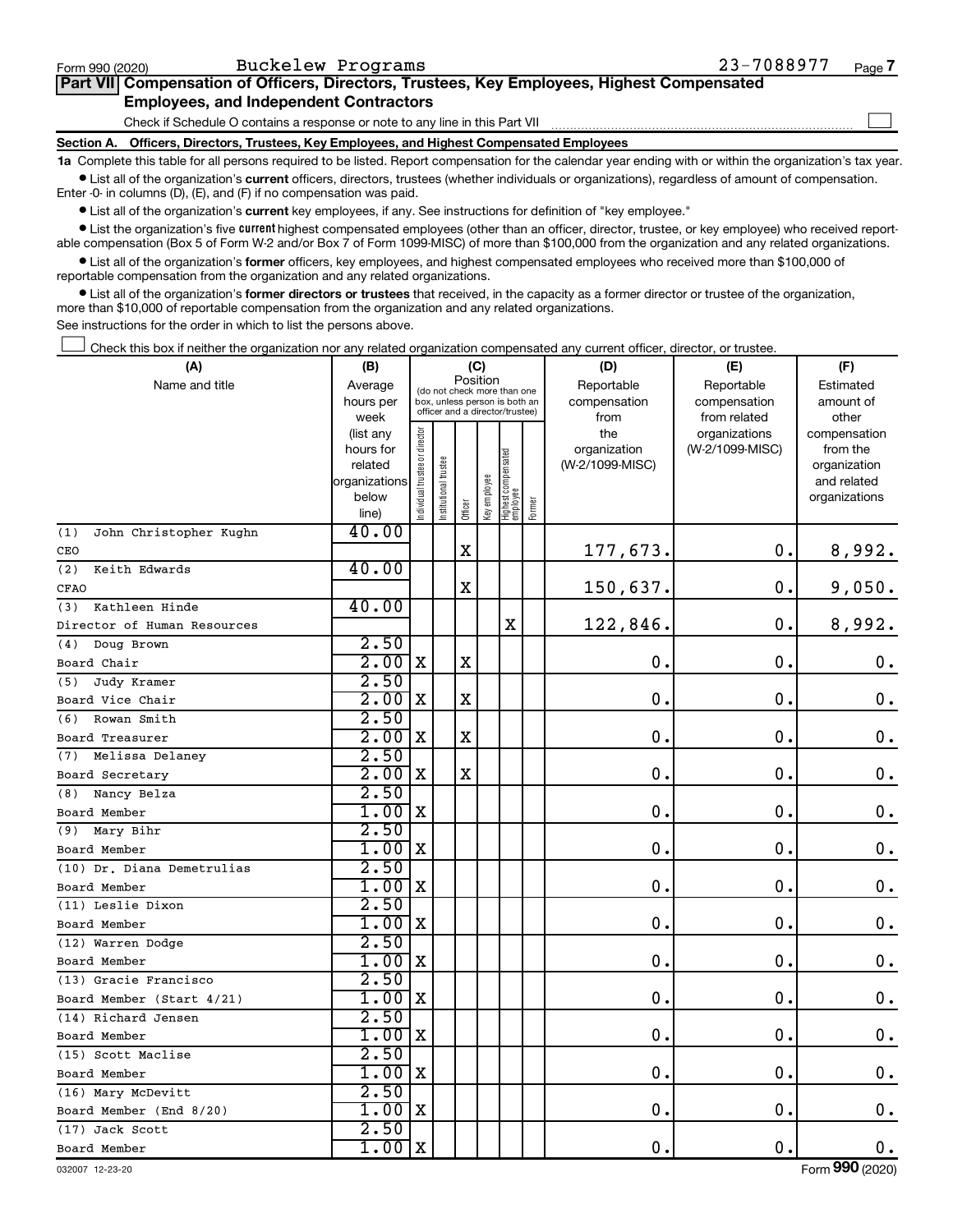| Section A. Officers, Directors, Trustees, Key Employees, and Highest Compensated Employees (continued)<br>(B)<br>(C)<br>(A)<br>(D)<br>(F)<br>(E)<br>Position<br>Average<br>Reportable<br>Name and title<br>Reportable<br>Estimated<br>(do not check more than one<br>hours per<br>compensation<br>compensation<br>amount of<br>box, unless person is both an<br>officer and a director/trustee)<br>week<br>from<br>from related<br>other<br>Individual trustee or director<br>(list any<br>the<br>organizations<br>compensation<br>hours for<br>organization<br>(W-2/1099-MISC)<br>from the<br>Highest compensated<br> employee<br>nstitutional trustee<br>related<br>(W-2/1099-MISC)<br>organization<br>organizations<br>key employee<br>and related<br>below<br>organizations<br>Former<br>Officer<br>line)<br>2.50<br>X<br>О.<br>0.<br>1.00<br>О.<br>Board Member<br>2.50<br>(19) Liz Williamson<br>1.00<br>ΙX<br>О.<br>0.<br>О.<br>2.50<br>1.00<br>1x<br>0.<br>О.<br>О.<br>451, 156.<br>27,034.<br>Ο.<br>1b Subtotal<br>$\overline{0}$ .<br>0.<br>0.<br>σ.<br>27,034.<br>451, 156.<br>d<br>Total number of individuals (including but not limited to those listed above) who received more than \$100,000 of reportable<br>2<br>compensation from the organization $\blacktriangleright$<br>No<br>Yes<br>Did the organization list any former officer, director, trustee, key employee, or highest compensated employee on<br>З<br>х<br>line 1a? If "Yes," complete Schedule J for such individual<br>З<br>For any individual listed on line 1a, is the sum of reportable compensation and other compensation from the organization<br>4<br>х<br>4<br>Did any person listed on line 1a receive or accrue compensation from any unrelated organization or individual for services<br>5<br>x<br>5<br><b>Section B. Independent Contractors</b><br>Complete this table for your five highest compensated independent contractors that received more than \$100,000 of compensation from<br>1<br>the organization. Report compensation for the calendar year ending with or within the organization's tax year.<br>(A)<br>(C)<br>(B) | Form 990 (2020)           | Buckelew Programs |  |  |  |  |  |                         | 23-7088977 |  |  |  | Page 8 |
|--------------------------------------------------------------------------------------------------------------------------------------------------------------------------------------------------------------------------------------------------------------------------------------------------------------------------------------------------------------------------------------------------------------------------------------------------------------------------------------------------------------------------------------------------------------------------------------------------------------------------------------------------------------------------------------------------------------------------------------------------------------------------------------------------------------------------------------------------------------------------------------------------------------------------------------------------------------------------------------------------------------------------------------------------------------------------------------------------------------------------------------------------------------------------------------------------------------------------------------------------------------------------------------------------------------------------------------------------------------------------------------------------------------------------------------------------------------------------------------------------------------------------------------------------------------------------------------------------------------------------------------------------------------------------------------------------------------------------------------------------------------------------------------------------------------------------------------------------------------------------------------------------------------------------------------------------------------------------------------------------------------------------------------------------------------------------------------------------------------------------------------|---------------------------|-------------------|--|--|--|--|--|-------------------------|------------|--|--|--|--------|
|                                                                                                                                                                                                                                                                                                                                                                                                                                                                                                                                                                                                                                                                                                                                                                                                                                                                                                                                                                                                                                                                                                                                                                                                                                                                                                                                                                                                                                                                                                                                                                                                                                                                                                                                                                                                                                                                                                                                                                                                                                                                                                                                      | <b>Part VII</b>           |                   |  |  |  |  |  |                         |            |  |  |  |        |
|                                                                                                                                                                                                                                                                                                                                                                                                                                                                                                                                                                                                                                                                                                                                                                                                                                                                                                                                                                                                                                                                                                                                                                                                                                                                                                                                                                                                                                                                                                                                                                                                                                                                                                                                                                                                                                                                                                                                                                                                                                                                                                                                      |                           |                   |  |  |  |  |  |                         |            |  |  |  |        |
|                                                                                                                                                                                                                                                                                                                                                                                                                                                                                                                                                                                                                                                                                                                                                                                                                                                                                                                                                                                                                                                                                                                                                                                                                                                                                                                                                                                                                                                                                                                                                                                                                                                                                                                                                                                                                                                                                                                                                                                                                                                                                                                                      |                           |                   |  |  |  |  |  |                         |            |  |  |  |        |
|                                                                                                                                                                                                                                                                                                                                                                                                                                                                                                                                                                                                                                                                                                                                                                                                                                                                                                                                                                                                                                                                                                                                                                                                                                                                                                                                                                                                                                                                                                                                                                                                                                                                                                                                                                                                                                                                                                                                                                                                                                                                                                                                      | (18) Paula Scariati       |                   |  |  |  |  |  |                         |            |  |  |  |        |
|                                                                                                                                                                                                                                                                                                                                                                                                                                                                                                                                                                                                                                                                                                                                                                                                                                                                                                                                                                                                                                                                                                                                                                                                                                                                                                                                                                                                                                                                                                                                                                                                                                                                                                                                                                                                                                                                                                                                                                                                                                                                                                                                      |                           |                   |  |  |  |  |  |                         |            |  |  |  |        |
|                                                                                                                                                                                                                                                                                                                                                                                                                                                                                                                                                                                                                                                                                                                                                                                                                                                                                                                                                                                                                                                                                                                                                                                                                                                                                                                                                                                                                                                                                                                                                                                                                                                                                                                                                                                                                                                                                                                                                                                                                                                                                                                                      | Board Member (End 12/20)  |                   |  |  |  |  |  |                         |            |  |  |  |        |
|                                                                                                                                                                                                                                                                                                                                                                                                                                                                                                                                                                                                                                                                                                                                                                                                                                                                                                                                                                                                                                                                                                                                                                                                                                                                                                                                                                                                                                                                                                                                                                                                                                                                                                                                                                                                                                                                                                                                                                                                                                                                                                                                      | (20) Karen Wilson         |                   |  |  |  |  |  |                         |            |  |  |  |        |
|                                                                                                                                                                                                                                                                                                                                                                                                                                                                                                                                                                                                                                                                                                                                                                                                                                                                                                                                                                                                                                                                                                                                                                                                                                                                                                                                                                                                                                                                                                                                                                                                                                                                                                                                                                                                                                                                                                                                                                                                                                                                                                                                      | Board Member (Start 1/21) |                   |  |  |  |  |  |                         |            |  |  |  |        |
|                                                                                                                                                                                                                                                                                                                                                                                                                                                                                                                                                                                                                                                                                                                                                                                                                                                                                                                                                                                                                                                                                                                                                                                                                                                                                                                                                                                                                                                                                                                                                                                                                                                                                                                                                                                                                                                                                                                                                                                                                                                                                                                                      |                           |                   |  |  |  |  |  |                         |            |  |  |  |        |
|                                                                                                                                                                                                                                                                                                                                                                                                                                                                                                                                                                                                                                                                                                                                                                                                                                                                                                                                                                                                                                                                                                                                                                                                                                                                                                                                                                                                                                                                                                                                                                                                                                                                                                                                                                                                                                                                                                                                                                                                                                                                                                                                      |                           |                   |  |  |  |  |  |                         |            |  |  |  |        |
|                                                                                                                                                                                                                                                                                                                                                                                                                                                                                                                                                                                                                                                                                                                                                                                                                                                                                                                                                                                                                                                                                                                                                                                                                                                                                                                                                                                                                                                                                                                                                                                                                                                                                                                                                                                                                                                                                                                                                                                                                                                                                                                                      |                           |                   |  |  |  |  |  |                         |            |  |  |  |        |
|                                                                                                                                                                                                                                                                                                                                                                                                                                                                                                                                                                                                                                                                                                                                                                                                                                                                                                                                                                                                                                                                                                                                                                                                                                                                                                                                                                                                                                                                                                                                                                                                                                                                                                                                                                                                                                                                                                                                                                                                                                                                                                                                      |                           |                   |  |  |  |  |  |                         |            |  |  |  |        |
|                                                                                                                                                                                                                                                                                                                                                                                                                                                                                                                                                                                                                                                                                                                                                                                                                                                                                                                                                                                                                                                                                                                                                                                                                                                                                                                                                                                                                                                                                                                                                                                                                                                                                                                                                                                                                                                                                                                                                                                                                                                                                                                                      |                           |                   |  |  |  |  |  |                         |            |  |  |  |        |
|                                                                                                                                                                                                                                                                                                                                                                                                                                                                                                                                                                                                                                                                                                                                                                                                                                                                                                                                                                                                                                                                                                                                                                                                                                                                                                                                                                                                                                                                                                                                                                                                                                                                                                                                                                                                                                                                                                                                                                                                                                                                                                                                      |                           |                   |  |  |  |  |  |                         |            |  |  |  |        |
|                                                                                                                                                                                                                                                                                                                                                                                                                                                                                                                                                                                                                                                                                                                                                                                                                                                                                                                                                                                                                                                                                                                                                                                                                                                                                                                                                                                                                                                                                                                                                                                                                                                                                                                                                                                                                                                                                                                                                                                                                                                                                                                                      |                           |                   |  |  |  |  |  |                         |            |  |  |  |        |
|                                                                                                                                                                                                                                                                                                                                                                                                                                                                                                                                                                                                                                                                                                                                                                                                                                                                                                                                                                                                                                                                                                                                                                                                                                                                                                                                                                                                                                                                                                                                                                                                                                                                                                                                                                                                                                                                                                                                                                                                                                                                                                                                      |                           |                   |  |  |  |  |  |                         |            |  |  |  |        |
|                                                                                                                                                                                                                                                                                                                                                                                                                                                                                                                                                                                                                                                                                                                                                                                                                                                                                                                                                                                                                                                                                                                                                                                                                                                                                                                                                                                                                                                                                                                                                                                                                                                                                                                                                                                                                                                                                                                                                                                                                                                                                                                                      |                           |                   |  |  |  |  |  |                         |            |  |  |  |        |
|                                                                                                                                                                                                                                                                                                                                                                                                                                                                                                                                                                                                                                                                                                                                                                                                                                                                                                                                                                                                                                                                                                                                                                                                                                                                                                                                                                                                                                                                                                                                                                                                                                                                                                                                                                                                                                                                                                                                                                                                                                                                                                                                      |                           |                   |  |  |  |  |  |                         |            |  |  |  |        |
|                                                                                                                                                                                                                                                                                                                                                                                                                                                                                                                                                                                                                                                                                                                                                                                                                                                                                                                                                                                                                                                                                                                                                                                                                                                                                                                                                                                                                                                                                                                                                                                                                                                                                                                                                                                                                                                                                                                                                                                                                                                                                                                                      |                           |                   |  |  |  |  |  |                         |            |  |  |  |        |
|                                                                                                                                                                                                                                                                                                                                                                                                                                                                                                                                                                                                                                                                                                                                                                                                                                                                                                                                                                                                                                                                                                                                                                                                                                                                                                                                                                                                                                                                                                                                                                                                                                                                                                                                                                                                                                                                                                                                                                                                                                                                                                                                      |                           |                   |  |  |  |  |  |                         |            |  |  |  |        |
|                                                                                                                                                                                                                                                                                                                                                                                                                                                                                                                                                                                                                                                                                                                                                                                                                                                                                                                                                                                                                                                                                                                                                                                                                                                                                                                                                                                                                                                                                                                                                                                                                                                                                                                                                                                                                                                                                                                                                                                                                                                                                                                                      |                           |                   |  |  |  |  |  |                         |            |  |  |  |        |
|                                                                                                                                                                                                                                                                                                                                                                                                                                                                                                                                                                                                                                                                                                                                                                                                                                                                                                                                                                                                                                                                                                                                                                                                                                                                                                                                                                                                                                                                                                                                                                                                                                                                                                                                                                                                                                                                                                                                                                                                                                                                                                                                      |                           |                   |  |  |  |  |  |                         |            |  |  |  |        |
|                                                                                                                                                                                                                                                                                                                                                                                                                                                                                                                                                                                                                                                                                                                                                                                                                                                                                                                                                                                                                                                                                                                                                                                                                                                                                                                                                                                                                                                                                                                                                                                                                                                                                                                                                                                                                                                                                                                                                                                                                                                                                                                                      |                           |                   |  |  |  |  |  |                         |            |  |  |  |        |
|                                                                                                                                                                                                                                                                                                                                                                                                                                                                                                                                                                                                                                                                                                                                                                                                                                                                                                                                                                                                                                                                                                                                                                                                                                                                                                                                                                                                                                                                                                                                                                                                                                                                                                                                                                                                                                                                                                                                                                                                                                                                                                                                      |                           |                   |  |  |  |  |  |                         |            |  |  |  |        |
|                                                                                                                                                                                                                                                                                                                                                                                                                                                                                                                                                                                                                                                                                                                                                                                                                                                                                                                                                                                                                                                                                                                                                                                                                                                                                                                                                                                                                                                                                                                                                                                                                                                                                                                                                                                                                                                                                                                                                                                                                                                                                                                                      |                           |                   |  |  |  |  |  |                         |            |  |  |  |        |
|                                                                                                                                                                                                                                                                                                                                                                                                                                                                                                                                                                                                                                                                                                                                                                                                                                                                                                                                                                                                                                                                                                                                                                                                                                                                                                                                                                                                                                                                                                                                                                                                                                                                                                                                                                                                                                                                                                                                                                                                                                                                                                                                      |                           |                   |  |  |  |  |  |                         |            |  |  |  |        |
|                                                                                                                                                                                                                                                                                                                                                                                                                                                                                                                                                                                                                                                                                                                                                                                                                                                                                                                                                                                                                                                                                                                                                                                                                                                                                                                                                                                                                                                                                                                                                                                                                                                                                                                                                                                                                                                                                                                                                                                                                                                                                                                                      |                           |                   |  |  |  |  |  |                         |            |  |  |  |        |
|                                                                                                                                                                                                                                                                                                                                                                                                                                                                                                                                                                                                                                                                                                                                                                                                                                                                                                                                                                                                                                                                                                                                                                                                                                                                                                                                                                                                                                                                                                                                                                                                                                                                                                                                                                                                                                                                                                                                                                                                                                                                                                                                      |                           |                   |  |  |  |  |  |                         |            |  |  |  |        |
| Name and business address<br>Compensation                                                                                                                                                                                                                                                                                                                                                                                                                                                                                                                                                                                                                                                                                                                                                                                                                                                                                                                                                                                                                                                                                                                                                                                                                                                                                                                                                                                                                                                                                                                                                                                                                                                                                                                                                                                                                                                                                                                                                                                                                                                                                            |                           |                   |  |  |  |  |  | Description of services |            |  |  |  |        |
| UIS Technology Partners, 4104 24th St.<br>Suite 393, San Francisco, CA 94114<br>IΤ<br>253,865.                                                                                                                                                                                                                                                                                                                                                                                                                                                                                                                                                                                                                                                                                                                                                                                                                                                                                                                                                                                                                                                                                                                                                                                                                                                                                                                                                                                                                                                                                                                                                                                                                                                                                                                                                                                                                                                                                                                                                                                                                                       |                           |                   |  |  |  |  |  |                         |            |  |  |  |        |
|                                                                                                                                                                                                                                                                                                                                                                                                                                                                                                                                                                                                                                                                                                                                                                                                                                                                                                                                                                                                                                                                                                                                                                                                                                                                                                                                                                                                                                                                                                                                                                                                                                                                                                                                                                                                                                                                                                                                                                                                                                                                                                                                      |                           |                   |  |  |  |  |  |                         |            |  |  |  |        |
|                                                                                                                                                                                                                                                                                                                                                                                                                                                                                                                                                                                                                                                                                                                                                                                                                                                                                                                                                                                                                                                                                                                                                                                                                                                                                                                                                                                                                                                                                                                                                                                                                                                                                                                                                                                                                                                                                                                                                                                                                                                                                                                                      |                           |                   |  |  |  |  |  |                         |            |  |  |  |        |
|                                                                                                                                                                                                                                                                                                                                                                                                                                                                                                                                                                                                                                                                                                                                                                                                                                                                                                                                                                                                                                                                                                                                                                                                                                                                                                                                                                                                                                                                                                                                                                                                                                                                                                                                                                                                                                                                                                                                                                                                                                                                                                                                      |                           |                   |  |  |  |  |  |                         |            |  |  |  |        |
|                                                                                                                                                                                                                                                                                                                                                                                                                                                                                                                                                                                                                                                                                                                                                                                                                                                                                                                                                                                                                                                                                                                                                                                                                                                                                                                                                                                                                                                                                                                                                                                                                                                                                                                                                                                                                                                                                                                                                                                                                                                                                                                                      |                           |                   |  |  |  |  |  |                         |            |  |  |  |        |
|                                                                                                                                                                                                                                                                                                                                                                                                                                                                                                                                                                                                                                                                                                                                                                                                                                                                                                                                                                                                                                                                                                                                                                                                                                                                                                                                                                                                                                                                                                                                                                                                                                                                                                                                                                                                                                                                                                                                                                                                                                                                                                                                      |                           |                   |  |  |  |  |  |                         |            |  |  |  |        |
|                                                                                                                                                                                                                                                                                                                                                                                                                                                                                                                                                                                                                                                                                                                                                                                                                                                                                                                                                                                                                                                                                                                                                                                                                                                                                                                                                                                                                                                                                                                                                                                                                                                                                                                                                                                                                                                                                                                                                                                                                                                                                                                                      |                           |                   |  |  |  |  |  |                         |            |  |  |  |        |
| Total number of independent contractors (including but not limited to those listed above) who received more than<br>2<br>1<br>\$100,000 of compensation from the organization                                                                                                                                                                                                                                                                                                                                                                                                                                                                                                                                                                                                                                                                                                                                                                                                                                                                                                                                                                                                                                                                                                                                                                                                                                                                                                                                                                                                                                                                                                                                                                                                                                                                                                                                                                                                                                                                                                                                                        |                           |                   |  |  |  |  |  |                         |            |  |  |  |        |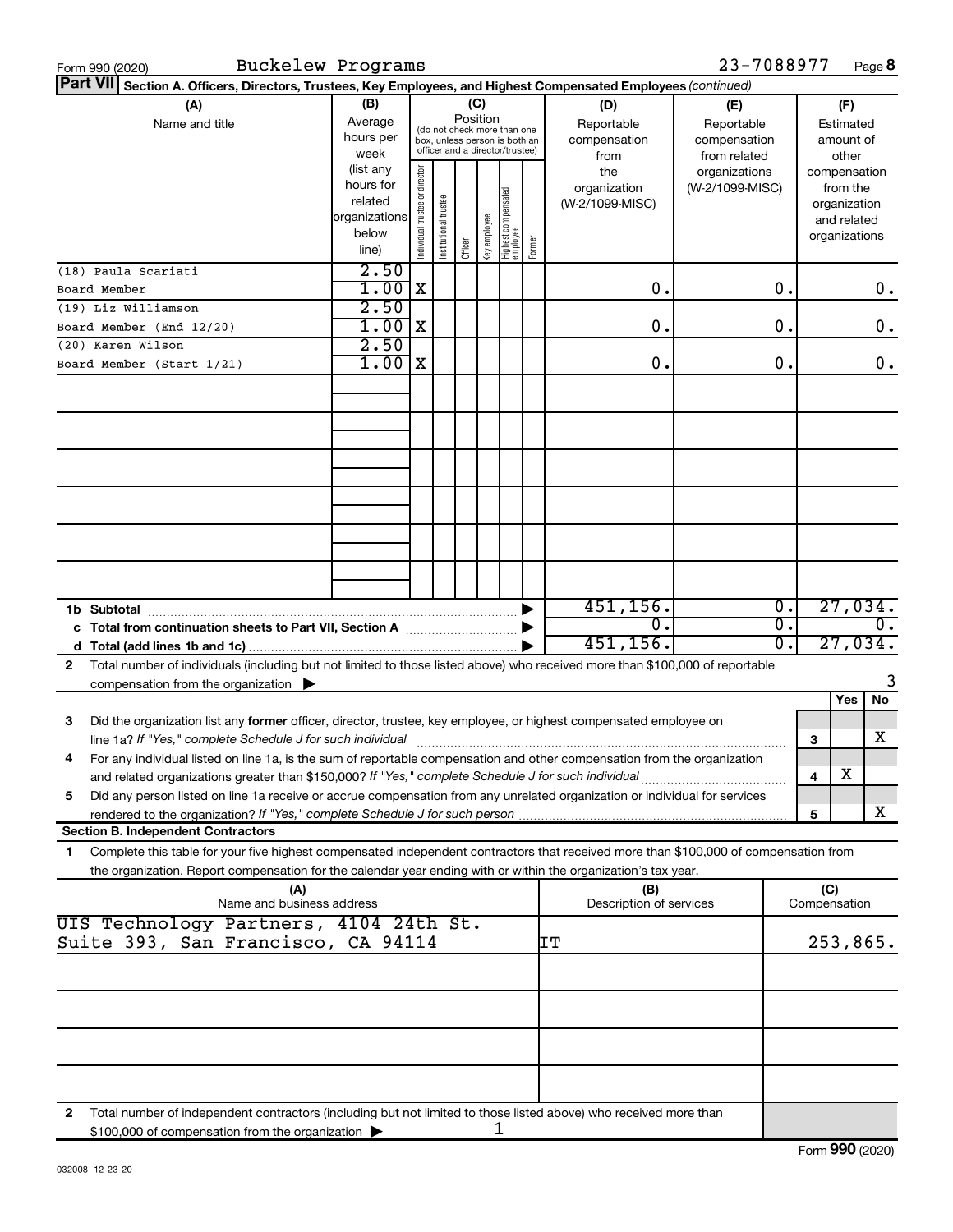|                                                           | <b>Part VIII</b> |    | <b>Statement of Revenue</b>                                                             |    |                      |                      |                      |                                              |                                      |                                                                 |
|-----------------------------------------------------------|------------------|----|-----------------------------------------------------------------------------------------|----|----------------------|----------------------|----------------------|----------------------------------------------|--------------------------------------|-----------------------------------------------------------------|
|                                                           |                  |    |                                                                                         |    |                      |                      |                      |                                              |                                      |                                                                 |
|                                                           |                  |    |                                                                                         |    |                      |                      | (A)<br>Total revenue | (B)<br>Related or exempt<br>function revenue | (C)<br>Unrelated<br>business revenue | (D)<br>Revenue excluded<br>from tax under<br>sections 512 - 514 |
|                                                           |                  |    | 1 a Federated campaigns                                                                 |    | 1a                   |                      |                      |                                              |                                      |                                                                 |
| Contributions, Gifts, Grants<br>and Other Similar Amounts |                  |    | <b>b</b> Membership dues<br>$\overline{\phantom{a}}$                                    |    | 1 <sub>b</sub>       |                      |                      |                                              |                                      |                                                                 |
|                                                           |                  |    | c Fundraising events                                                                    |    | 1c                   |                      |                      |                                              |                                      |                                                                 |
|                                                           |                  |    | d Related organizations                                                                 |    | 1 <sub>d</sub>       |                      |                      |                                              |                                      |                                                                 |
|                                                           |                  |    | e Government grants (contributions)                                                     |    | 1e                   | 12,380,313.          |                      |                                              |                                      |                                                                 |
|                                                           |                  |    | f All other contributions, gifts, grants, and                                           |    |                      |                      |                      |                                              |                                      |                                                                 |
|                                                           |                  |    | similar amounts not included above                                                      |    | 1f                   | 1,005,062.           |                      |                                              |                                      |                                                                 |
|                                                           |                  |    | g Noncash contributions included in lines 1a-1f                                         |    | 1g                   | 58,281.              |                      |                                              |                                      |                                                                 |
|                                                           |                  |    |                                                                                         |    |                      |                      | 13, 385, 375.        |                                              |                                      |                                                                 |
|                                                           |                  |    |                                                                                         |    |                      | <b>Business Code</b> |                      |                                              |                                      |                                                                 |
| Program Service<br>Revenue                                |                  | 2a | Client rent and fees                                                                    |    |                      | 532000               | 1,446,554.           | 1,446,554.                                   |                                      |                                                                 |
|                                                           |                  | b  |                                                                                         |    |                      |                      |                      |                                              |                                      |                                                                 |
|                                                           |                  | c  | the control of the control of the control of the control of the control of              |    |                      |                      |                      |                                              |                                      |                                                                 |
|                                                           |                  | d  |                                                                                         |    |                      |                      |                      |                                              |                                      |                                                                 |
|                                                           |                  | е  |                                                                                         |    |                      |                      |                      |                                              |                                      |                                                                 |
|                                                           |                  |    | f All other program service revenue                                                     |    |                      |                      | 1,446,554.           |                                              |                                      |                                                                 |
|                                                           | 3                |    | Investment income (including dividends, interest, and                                   |    |                      |                      |                      |                                              |                                      |                                                                 |
|                                                           |                  |    |                                                                                         |    |                      |                      | 6,953.               |                                              |                                      | 6,953.                                                          |
|                                                           | 4                |    | Income from investment of tax-exempt bond proceeds                                      |    |                      |                      |                      |                                              |                                      |                                                                 |
|                                                           | 5                |    |                                                                                         |    |                      |                      |                      |                                              |                                      |                                                                 |
|                                                           |                  |    |                                                                                         |    | (i) Real             | (ii) Personal        |                      |                                              |                                      |                                                                 |
|                                                           |                  |    | <b>6 a</b> Gross rents<br>$\overline{\phantom{a}}$                                      | 6a |                      |                      |                      |                                              |                                      |                                                                 |
|                                                           |                  | b  | Less: rental expenses                                                                   | 6b |                      |                      |                      |                                              |                                      |                                                                 |
|                                                           |                  | с  | Rental income or (loss)                                                                 | 6c |                      |                      |                      |                                              |                                      |                                                                 |
|                                                           |                  |    | d Net rental income or (loss)                                                           |    |                      |                      |                      |                                              |                                      |                                                                 |
|                                                           |                  |    | 7 a Gross amount from sales of                                                          |    | (i) Securities       | (ii) Other           |                      |                                              |                                      |                                                                 |
|                                                           |                  |    | assets other than inventory                                                             | 7а |                      | 1,080                |                      |                                              |                                      |                                                                 |
|                                                           |                  |    | <b>b</b> Less: cost or other basis                                                      |    |                      |                      |                      |                                              |                                      |                                                                 |
|                                                           |                  |    | and sales expenses                                                                      | 7b |                      | 0                    |                      |                                              |                                      |                                                                 |
| Revenue                                                   |                  |    | c Gain or (loss)                                                                        | 7c |                      | 1,080.               |                      |                                              |                                      |                                                                 |
|                                                           |                  |    |                                                                                         |    |                      |                      | 1,080.               |                                              |                                      | 1,080.                                                          |
| <b>Othe</b>                                               |                  |    | 8 a Gross income from fundraising events (not                                           |    |                      |                      |                      |                                              |                                      |                                                                 |
|                                                           |                  |    | including \$                                                                            |    |                      |                      |                      |                                              |                                      |                                                                 |
|                                                           |                  |    | contributions reported on line 1c). See                                                 |    |                      |                      |                      |                                              |                                      |                                                                 |
|                                                           |                  |    |                                                                                         |    | 8a                   |                      |                      |                                              |                                      |                                                                 |
|                                                           |                  |    |                                                                                         |    | 8b                   |                      |                      |                                              |                                      |                                                                 |
|                                                           |                  |    | c Net income or (loss) from fundraising events                                          |    |                      | .                    |                      |                                              |                                      |                                                                 |
|                                                           |                  |    | 9 a Gross income from gaming activities. See                                            |    |                      |                      |                      |                                              |                                      |                                                                 |
|                                                           |                  |    |                                                                                         |    | 9a<br>9 <sub>b</sub> |                      |                      |                                              |                                      |                                                                 |
|                                                           |                  |    | <b>b</b> Less: direct expenses <i></i><br>c Net income or (loss) from gaming activities |    |                      |                      |                      |                                              |                                      |                                                                 |
|                                                           |                  |    | 10 a Gross sales of inventory, less returns                                             |    |                      |                      |                      |                                              |                                      |                                                                 |
|                                                           |                  |    |                                                                                         |    | 10a                  |                      |                      |                                              |                                      |                                                                 |
|                                                           |                  |    | <b>b</b> Less: cost of goods sold                                                       |    | l10bl                |                      |                      |                                              |                                      |                                                                 |
|                                                           |                  |    | c Net income or (loss) from sales of inventory                                          |    |                      |                      |                      |                                              |                                      |                                                                 |
|                                                           |                  |    |                                                                                         |    |                      | <b>Business Code</b> |                      |                                              |                                      |                                                                 |
|                                                           |                  |    | 11 a Other income                                                                       |    |                      | 900099               | 6,017.               |                                              |                                      | 6,017.                                                          |
|                                                           |                  | b  |                                                                                         |    |                      |                      |                      |                                              |                                      |                                                                 |
|                                                           |                  | c  |                                                                                         |    |                      |                      |                      |                                              |                                      |                                                                 |
| Miscellaneous<br>Revenue                                  |                  |    |                                                                                         |    |                      |                      |                      |                                              |                                      |                                                                 |
|                                                           |                  |    |                                                                                         |    |                      |                      | 6,017.               |                                              |                                      |                                                                 |
|                                                           | 12 <sup>2</sup>  |    |                                                                                         |    |                      |                      | 14,845,979.          | 1,446,554.                                   | 0.                                   | 14,050.                                                         |

Form 990 (2020) Buckelew Programs 23-7088977 Page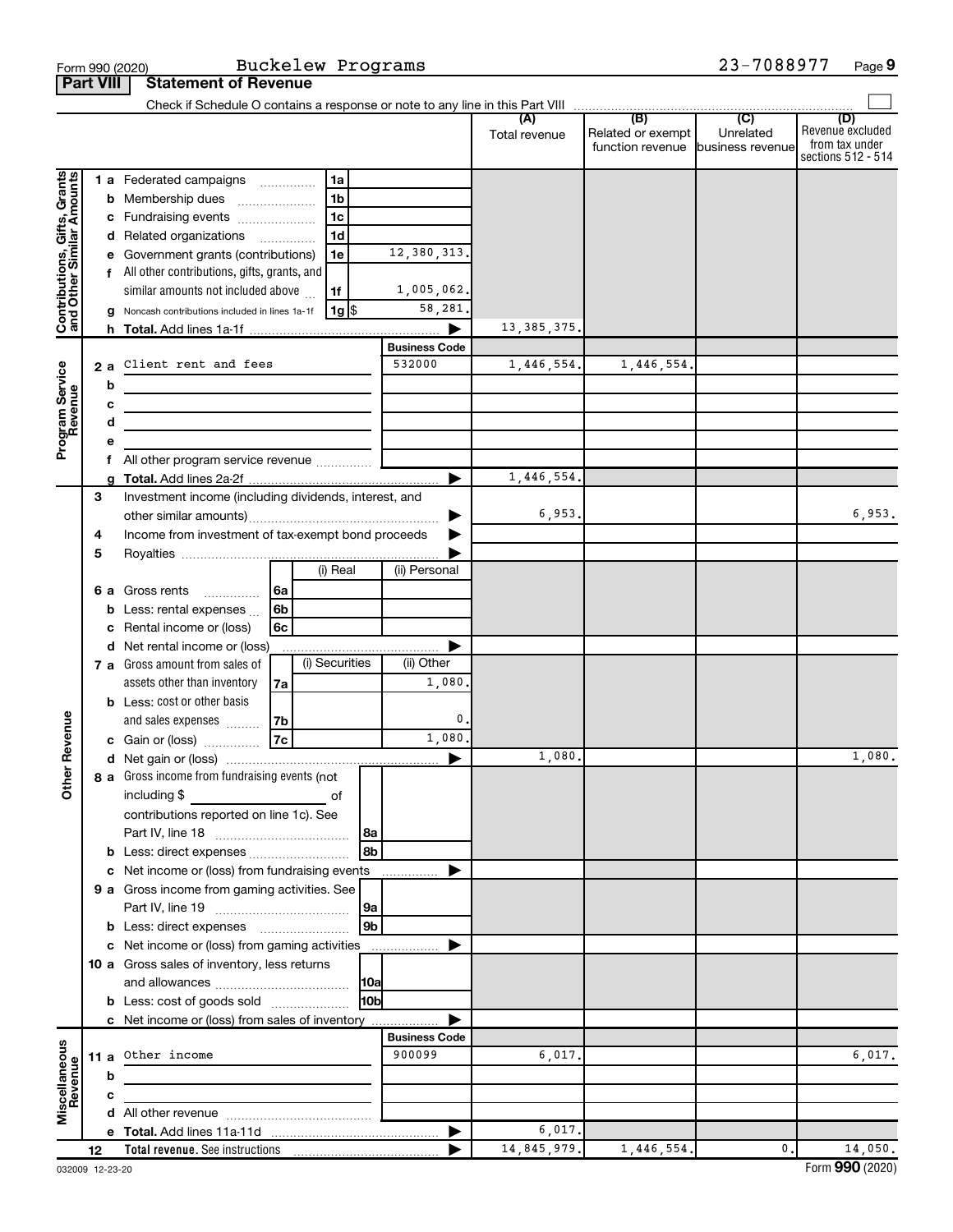Form 990 (2020) Buckelew Programs 23-7088977 <sub>Page</sub>

| Part IX   Statement of Functional Expenses |  |
|--------------------------------------------|--|
|--------------------------------------------|--|

*Section 501(c)(3) and 501(c)(4) organizations must complete all columns. All other organizations must complete column (A).*

|              | Check if Schedule O contains a response or note to any line in this Part IX                              |                       |                                    |                                           |                                |  |  |  |  |  |  |  |
|--------------|----------------------------------------------------------------------------------------------------------|-----------------------|------------------------------------|-------------------------------------------|--------------------------------|--|--|--|--|--|--|--|
|              | Do not include amounts reported on lines 6b,<br>7b, 8b, 9b, and 10b of Part VIII.                        | (A)<br>Total expenses | (B)<br>Program service<br>expenses | (C)<br>Management and<br>general expenses | (D)<br>Fundraising<br>expenses |  |  |  |  |  |  |  |
| 1.           | Grants and other assistance to domestic organizations                                                    |                       |                                    |                                           |                                |  |  |  |  |  |  |  |
|              | and domestic governments. See Part IV, line 21                                                           |                       |                                    |                                           |                                |  |  |  |  |  |  |  |
| $\mathbf{2}$ | Grants and other assistance to domestic                                                                  |                       |                                    |                                           |                                |  |  |  |  |  |  |  |
|              | individuals. See Part IV, line 22                                                                        | 356,484.              | 356,484.                           |                                           |                                |  |  |  |  |  |  |  |
| 3            | Grants and other assistance to foreign                                                                   |                       |                                    |                                           |                                |  |  |  |  |  |  |  |
|              | organizations, foreign governments, and foreign                                                          |                       |                                    |                                           |                                |  |  |  |  |  |  |  |
|              | individuals. See Part IV, lines 15 and 16                                                                |                       |                                    |                                           |                                |  |  |  |  |  |  |  |
| 4            | Benefits paid to or for members                                                                          |                       |                                    |                                           |                                |  |  |  |  |  |  |  |
| 5            | Compensation of current officers, directors,                                                             |                       |                                    |                                           |                                |  |  |  |  |  |  |  |
|              | trustees, and key employees                                                                              | 373,296.              |                                    | 373,296.                                  |                                |  |  |  |  |  |  |  |
| 6            | Compensation not included above to disqualified                                                          |                       |                                    |                                           |                                |  |  |  |  |  |  |  |
|              | persons (as defined under section 4958(f)(1)) and                                                        |                       |                                    |                                           |                                |  |  |  |  |  |  |  |
| 7            | persons described in section 4958(c)(3)(B)                                                               | 6,924,277.            | 6,047,159.                         | 698,913.                                  | 178, 205.                      |  |  |  |  |  |  |  |
| 8            | Pension plan accruals and contributions (include                                                         |                       |                                    |                                           |                                |  |  |  |  |  |  |  |
|              | section 401(k) and 403(b) employer contributions)                                                        |                       |                                    |                                           |                                |  |  |  |  |  |  |  |
| 9            | Other employee benefits                                                                                  | 1,164,804.            | 965, 135.                          | 166, 161.                                 | 33,508.                        |  |  |  |  |  |  |  |
| 10           |                                                                                                          | 528, 380.             | 431,128.                           | 82, 284.                                  | 14,968.                        |  |  |  |  |  |  |  |
| 11           | Fees for services (nonemployees):                                                                        |                       |                                    |                                           |                                |  |  |  |  |  |  |  |
| a            |                                                                                                          |                       |                                    |                                           |                                |  |  |  |  |  |  |  |
| b            |                                                                                                          | 28, 243.              | 10,552.                            | 9,494.                                    | $\frac{8,197.}{15,029.}$       |  |  |  |  |  |  |  |
| с            |                                                                                                          | 51,783.               | 19,347.                            | 17,407.                                   |                                |  |  |  |  |  |  |  |
| d            |                                                                                                          |                       |                                    |                                           |                                |  |  |  |  |  |  |  |
|              | Professional fundraising services. See Part IV, line 17                                                  |                       |                                    |                                           |                                |  |  |  |  |  |  |  |
| f            | Investment management fees                                                                               |                       |                                    |                                           |                                |  |  |  |  |  |  |  |
| g            | Other. (If line 11g amount exceeds 10% of line 25,                                                       |                       |                                    |                                           |                                |  |  |  |  |  |  |  |
|              | column (A) amount, list line 11g expenses on Sch O.)                                                     | 278,997.              | 104,239.                           | 93,785.                                   | 80,973.                        |  |  |  |  |  |  |  |
| 12           |                                                                                                          | 30, 151.              | 5,284.                             |                                           | 24,867.                        |  |  |  |  |  |  |  |
| 13           |                                                                                                          | 264,583.              | 231, 373.                          | 7,666.                                    | 25,544.                        |  |  |  |  |  |  |  |
| 14           |                                                                                                          | 405, 818.             | 242,779.                           | 72,490.                                   | 90,549.                        |  |  |  |  |  |  |  |
| 15           |                                                                                                          | 3, 120, 330.          | 3,016,688.                         | 71,431.                                   | 32,211.                        |  |  |  |  |  |  |  |
| 16           |                                                                                                          | 159, 512.             | 156, 547.                          | 2,304.                                    | 661.                           |  |  |  |  |  |  |  |
| 17           |                                                                                                          |                       |                                    |                                           |                                |  |  |  |  |  |  |  |
| 18           | Payments of travel or entertainment expenses<br>for any federal, state, or local public officials        |                       |                                    |                                           |                                |  |  |  |  |  |  |  |
| 19           | Conferences, conventions, and meetings                                                                   | 10,435.               | 1,480.                             | 4,992.                                    | 3,963.                         |  |  |  |  |  |  |  |
| 20           | Interest                                                                                                 | 2,457.                | 2,258.                             | 174.                                      | 25.                            |  |  |  |  |  |  |  |
| 21           |                                                                                                          |                       |                                    |                                           |                                |  |  |  |  |  |  |  |
| 22           | Depreciation, depletion, and amortization                                                                | 278, 327.             | 277,558.                           | 733.                                      | 36.                            |  |  |  |  |  |  |  |
| 23           | Insurance                                                                                                | 127,050.              | 95,370.                            | 28,128                                    | 3,552.                         |  |  |  |  |  |  |  |
| 24           | Other expenses. Itemize expenses not covered                                                             |                       |                                    |                                           |                                |  |  |  |  |  |  |  |
|              | above (List miscellaneous expenses on line 24e. If<br>line 24e amount exceeds 10% of line 25, column (A) |                       |                                    |                                           |                                |  |  |  |  |  |  |  |
|              | amount, list line 24e expenses on Schedule O.)                                                           |                       |                                    |                                           |                                |  |  |  |  |  |  |  |
|              | a Miscellaneous                                                                                          | 105, 505.             | 69,955.                            | 2,938.                                    | 32,612.                        |  |  |  |  |  |  |  |
|              | Staff development                                                                                        | 75, 354.              | 46,193.                            | 28,069.                                   | 1,092.                         |  |  |  |  |  |  |  |
|              | Bad debt                                                                                                 | 60,577.               | 60, 577.                           |                                           |                                |  |  |  |  |  |  |  |
| d            | Taxes, license & fees                                                                                    | 59, 116.              | 50, 289.                           | 7,416.                                    | 1,411.                         |  |  |  |  |  |  |  |
|              | e All other expenses                                                                                     | 10,520.               | 5,528.                             | 1,452.                                    | 3,540.                         |  |  |  |  |  |  |  |
| 25           | Total functional expenses. Add lines 1 through 24e                                                       | 14,415,999.           | 12, 195, 923.                      | 1,669,133.                                | 550, 943.                      |  |  |  |  |  |  |  |
| 26           | <b>Joint costs.</b> Complete this line only if the organization                                          |                       |                                    |                                           |                                |  |  |  |  |  |  |  |
|              | reported in column (B) joint costs from a combined                                                       |                       |                                    |                                           |                                |  |  |  |  |  |  |  |
|              | educational campaign and fundraising solicitation.                                                       |                       |                                    |                                           |                                |  |  |  |  |  |  |  |
|              | Check here<br>if following SOP 98-2 (ASC 958-720)                                                        |                       |                                    |                                           |                                |  |  |  |  |  |  |  |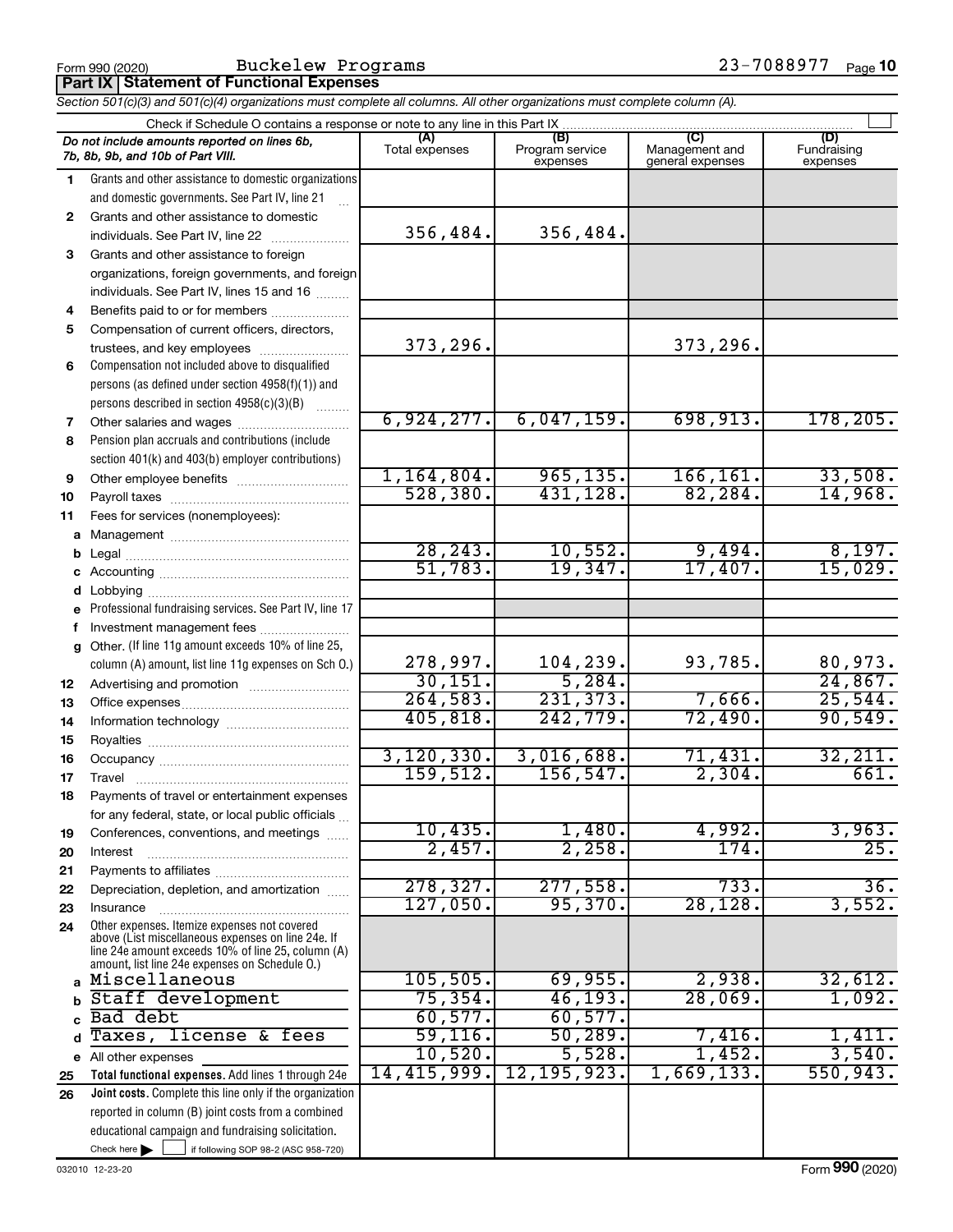| Buckelew Programs |  | $23 - 7088977$ Page 11 |  |
|-------------------|--|------------------------|--|
|-------------------|--|------------------------|--|

 $\frac{1}{2}$ Form 990 (2020) BUCKELEW Programs  $\frac{2}{3}$  - 10889 11  $\frac{2}{3}$ 

|                             | Part X   | <b>Balance Sheet</b>                                                                                                           |      |                         |                          |                 |                    |
|-----------------------------|----------|--------------------------------------------------------------------------------------------------------------------------------|------|-------------------------|--------------------------|-----------------|--------------------|
|                             |          |                                                                                                                                |      |                         |                          |                 |                    |
|                             |          |                                                                                                                                |      |                         | (A)<br>Beginning of year |                 | (B)<br>End of year |
|                             | 1        |                                                                                                                                |      |                         | 2,141,832.               | $\mathbf{1}$    | 1, 201, 075.       |
|                             | 2        |                                                                                                                                |      |                         | 43,012.                  | $\mathbf{2}$    | 207, 105.          |
|                             | 3        |                                                                                                                                |      |                         | 2,753,526.               | 3               | 2,692,711.         |
|                             | 4        |                                                                                                                                | 559. | $\overline{\mathbf{4}}$ | 699.                     |                 |                    |
|                             | 5        | Loans and other receivables from any current or former officer, director,                                                      |      |                         |                          |                 |                    |
|                             |          | trustee, key employee, creator or founder, substantial contributor, or 35%                                                     |      |                         |                          |                 |                    |
|                             |          | controlled entity or family member of any of these persons                                                                     |      |                         |                          | 5               |                    |
|                             | 6        | Loans and other receivables from other disqualified persons (as defined                                                        |      |                         |                          |                 |                    |
|                             |          | under section $4958(f)(1)$ , and persons described in section $4958(c)(3)(B)$                                                  |      | $\ldots$                |                          | 6               |                    |
|                             | 7        |                                                                                                                                |      |                         | 126, 512.                | $\overline{7}$  | 119,067.           |
| Assets                      | 8        |                                                                                                                                |      |                         |                          | 8               |                    |
|                             | 9        | Prepaid expenses and deferred charges                                                                                          |      |                         | 189,063.                 | 9               | 182,512.           |
|                             |          | <b>10a</b> Land, buildings, and equipment: cost or other                                                                       |      |                         |                          |                 |                    |
|                             |          | basis. Complete Part VI of Schedule D  10a                                                                                     |      | 8,641,577.              |                          |                 |                    |
|                             |          |                                                                                                                                |      | 3,059,824.              | 5,669,046.               | 10 <sub>c</sub> | 5,581,753.         |
|                             | 11       |                                                                                                                                |      |                         | 11                       |                 |                    |
|                             | 12       |                                                                                                                                |      |                         | 12                       |                 |                    |
|                             | 13       |                                                                                                                                |      |                         |                          | 13              |                    |
|                             | 14       |                                                                                                                                |      |                         |                          | 14              |                    |
|                             | 15       |                                                                                                                                |      |                         | 99,024.                  | 15              | 83,287.            |
|                             | 16       |                                                                                                                                |      |                         | 11,022,574.              | 16              | 10,068,209.        |
|                             | 17       |                                                                                                                                |      |                         | 1, 284, 621.             | 17              | 1,050,801.         |
|                             | 18       |                                                                                                                                |      | 18                      |                          |                 |                    |
|                             | 19       |                                                                                                                                |      | 19                      |                          |                 |                    |
|                             | 20       |                                                                                                                                |      |                         |                          | 20              |                    |
|                             | 21       | Escrow or custodial account liability. Complete Part IV of Schedule D                                                          |      |                         |                          | 21              |                    |
|                             | 22       | Loans and other payables to any current or former officer, director,                                                           |      |                         |                          |                 |                    |
| Liabilities                 |          | trustee, key employee, creator or founder, substantial contributor, or 35%                                                     |      |                         |                          |                 |                    |
|                             |          | controlled entity or family member of any of these persons [                                                                   |      |                         | 2,814,604.               | 22<br>23        | 2,735,839.         |
|                             | 23<br>24 | Secured mortgages and notes payable to unrelated third parties<br>Unsecured notes and loans payable to unrelated third parties |      |                         | 1,644,605.               | 24              | 0.                 |
|                             | 25       | Other liabilities (including federal income tax, payables to related third                                                     |      |                         |                          |                 |                    |
|                             |          | parties, and other liabilities not included on lines 17-24). Complete Part X                                                   |      |                         |                          |                 |                    |
|                             |          | of Schedule D                                                                                                                  |      |                         | 41,837.                  | 25              | 106,319.           |
|                             | 26       | Total liabilities. Add lines 17 through 25                                                                                     |      |                         | 5,785,667.               | 26              | 3,892,959.         |
|                             |          | Organizations that follow FASB ASC 958, check here $\blacktriangleright \lfloor \underline{X} \rfloor$                         |      |                         |                          |                 |                    |
|                             |          | and complete lines 27, 28, 32, and 33.                                                                                         |      |                         |                          |                 |                    |
|                             | 27       |                                                                                                                                |      |                         | 4,237,788.               | 27              | 5,248,940.         |
|                             | 28       |                                                                                                                                |      |                         | 999, 119.                | 28              | 926, 310.          |
|                             |          | Organizations that do not follow FASB ASC 958, check here $\blacktriangleright$                                                |      |                         |                          |                 |                    |
|                             |          | and complete lines 29 through 33.                                                                                              |      |                         |                          |                 |                    |
|                             | 29       |                                                                                                                                |      |                         |                          | 29              |                    |
|                             | 30       | Paid-in or capital surplus, or land, building, or equipment fund                                                               |      |                         |                          | 30              |                    |
| Net Assets or Fund Balances | 31       | Retained earnings, endowment, accumulated income, or other funds                                                               |      |                         |                          | 31              |                    |
|                             | 32       |                                                                                                                                |      |                         | 5, 236, 907.             | 32              | 6, 175, 250.       |
|                             | 33       |                                                                                                                                |      |                         | 11,022,574.              | 33              | 10,068,209.        |
|                             |          |                                                                                                                                |      |                         |                          |                 | Form 990 (2020)    |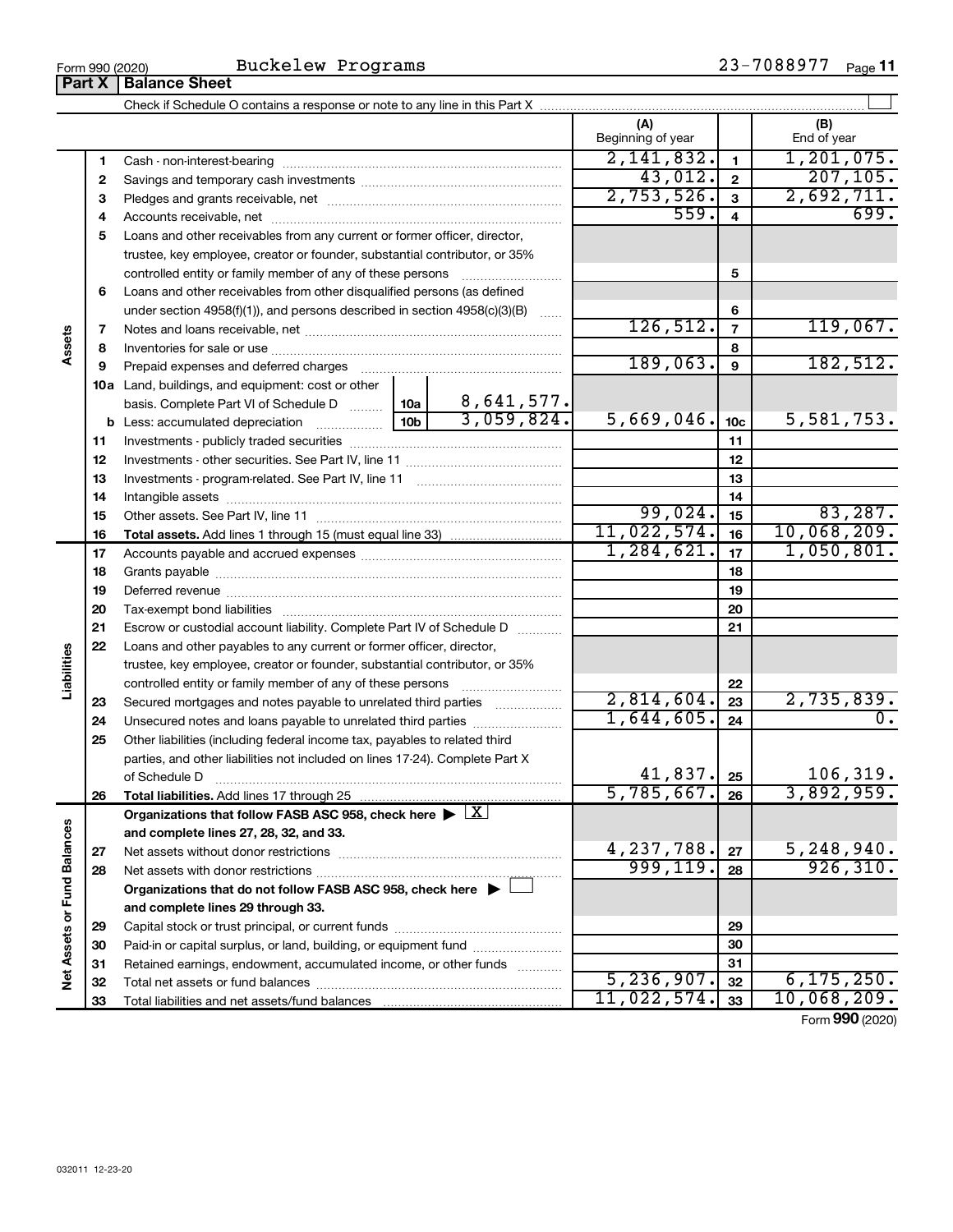|    | Buckelew Programs<br>Form 990 (2020)                                                                                                                                                                                           |                         | 23-7088977     |            | Page 12                 |
|----|--------------------------------------------------------------------------------------------------------------------------------------------------------------------------------------------------------------------------------|-------------------------|----------------|------------|-------------------------|
|    | Part XI<br><b>Reconciliation of Net Assets</b>                                                                                                                                                                                 |                         |                |            |                         |
|    |                                                                                                                                                                                                                                |                         |                |            | $\overline{\mathbf{x}}$ |
|    |                                                                                                                                                                                                                                |                         |                |            |                         |
| 1  |                                                                                                                                                                                                                                | 1                       | 14,845,979.    |            |                         |
| 2  |                                                                                                                                                                                                                                | $\overline{2}$          | 14, 415, 999.  |            |                         |
| 3  | Revenue less expenses. Subtract line 2 from line 1                                                                                                                                                                             | 3                       |                |            | 429,980.                |
| 4  |                                                                                                                                                                                                                                | $\overline{\mathbf{4}}$ | 5,236,907.     |            |                         |
| 5  |                                                                                                                                                                                                                                | 5                       |                |            |                         |
| 6  | Donated services and use of facilities [[111][12] matter is a series and service in the services and use of facilities [[11][12] matter is a service of facilities [[11] matter is a service of the service of the service of  | 6                       |                |            |                         |
| 7  | Investment expenses www.communication.com/www.communication.com/www.communication.com/www.com                                                                                                                                  | $\overline{7}$          |                |            |                         |
| 8  | Prior period adjustments material contents and content and content and content and content and content and content and content and content and content and content and content and content and content and content and content | 8                       |                |            | 517,451.                |
| 9  | Other changes in net assets or fund balances (explain on Schedule O)                                                                                                                                                           | 9                       |                |            | $-9,088.$               |
| 10 | Net assets or fund balances at end of year. Combine lines 3 through 9 (must equal Part X, line 32,                                                                                                                             |                         |                |            |                         |
|    |                                                                                                                                                                                                                                | 10                      | 6, 175, 250.   |            |                         |
|    | Part XII Financial Statements and Reporting                                                                                                                                                                                    |                         |                |            |                         |
|    |                                                                                                                                                                                                                                |                         |                |            |                         |
|    |                                                                                                                                                                                                                                |                         |                | <b>Yes</b> | No                      |
| 1  | $\boxed{\text{X}}$ Accrual<br>Accounting method used to prepare the Form 990: $\Box$ Cash<br>$\Box$ Other                                                                                                                      |                         |                |            |                         |
|    | If the organization changed its method of accounting from a prior year or checked "Other," explain in Schedule O.                                                                                                              |                         |                |            |                         |
|    |                                                                                                                                                                                                                                |                         | 2a             |            | х                       |
|    | If "Yes," check a box below to indicate whether the financial statements for the year were compiled or reviewed on a                                                                                                           |                         |                |            |                         |
|    | separate basis, consolidated basis, or both:                                                                                                                                                                                   |                         |                |            |                         |
|    | Both consolidated and separate basis<br>Separate basis<br>Consolidated basis                                                                                                                                                   |                         |                |            |                         |
|    |                                                                                                                                                                                                                                |                         | 2 <sub>b</sub> | х          |                         |
|    | If "Yes," check a box below to indicate whether the financial statements for the year were audited on a separate basis,                                                                                                        |                         |                |            |                         |
|    | consolidated basis, or both:                                                                                                                                                                                                   |                         |                |            |                         |
|    | $\boxed{\textbf{X}}$ Both consolidated and separate basis<br>Consolidated basis<br>Separate basis                                                                                                                              |                         |                |            |                         |
|    | c If "Yes" to line 2a or 2b, does the organization have a committee that assumes responsibility for oversight of the audit,                                                                                                    |                         |                |            |                         |
|    |                                                                                                                                                                                                                                |                         | 2c             | х          |                         |
|    | If the organization changed either its oversight process or selection process during the tax year, explain on Schedule O.                                                                                                      |                         |                |            |                         |
|    | 3a As a result of a federal award, was the organization required to undergo an audit or audits as set forth in the Single Audit                                                                                                |                         |                |            |                         |
|    |                                                                                                                                                                                                                                |                         | За             | х          |                         |
|    | <b>b</b> If "Yes," did the organization undergo the required audit or audits? If the organization did not undergo the required audit                                                                                           |                         |                |            |                         |
|    |                                                                                                                                                                                                                                |                         | 3 <sub>b</sub> | х          |                         |

Form (2020) **990**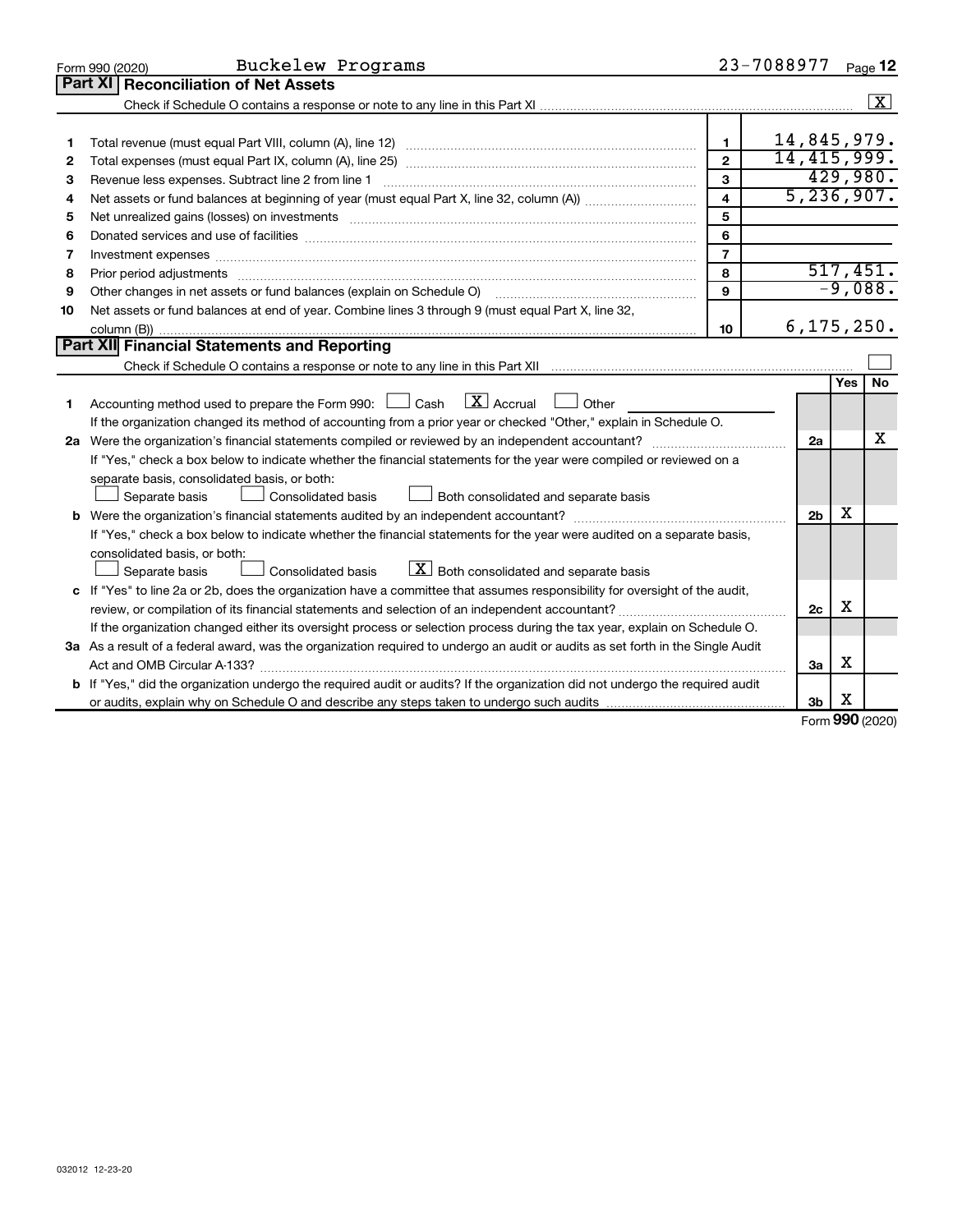**SCHEDULE A**

#### Department of the Treasury Internal Revenue Service

# Form 990 or 990-EZ) **Public Charity Status and Public Support**<br>
Complete if the organization is a section 501(c)(3) organization or a section<br> **2020**

**4947(a)(1) nonexempt charitable trust.**

**| Attach to Form 990 or Form 990-EZ.** 

**| Go to www.irs.gov/Form990 for instructions and the latest information.**

| OMB No 1545-0047                    |
|-------------------------------------|
| 2020                                |
| <b>Open to Public</b><br>Inspection |

|  | Name of the organization |  |
|--|--------------------------|--|

| Name of the organization<br><b>Employer identification number</b> |               |                                                                                                                                                   |                   |                            |                                    |                                 |                            |  |                            |  |
|-------------------------------------------------------------------|---------------|---------------------------------------------------------------------------------------------------------------------------------------------------|-------------------|----------------------------|------------------------------------|---------------------------------|----------------------------|--|----------------------------|--|
|                                                                   |               |                                                                                                                                                   | Buckelew Programs |                            |                                    |                                 |                            |  | 23-7088977                 |  |
|                                                                   | <b>Part I</b> | Reason for Public Charity Status. (All organizations must complete this part.) See instructions.                                                  |                   |                            |                                    |                                 |                            |  |                            |  |
|                                                                   |               | The organization is not a private foundation because it is: (For lines 1 through 12, check only one box.)                                         |                   |                            |                                    |                                 |                            |  |                            |  |
| 1.                                                                |               | A church, convention of churches, or association of churches described in section 170(b)(1)(A)(i).                                                |                   |                            |                                    |                                 |                            |  |                            |  |
| 2                                                                 |               | A school described in section 170(b)(1)(A)(ii). (Attach Schedule E (Form 990 or 990-EZ).)                                                         |                   |                            |                                    |                                 |                            |  |                            |  |
| з                                                                 |               | A hospital or a cooperative hospital service organization described in section 170(b)(1)(A)(iii).                                                 |                   |                            |                                    |                                 |                            |  |                            |  |
| 4                                                                 |               | A medical research organization operated in conjunction with a hospital described in section 170(b)(1)(A)(iii). Enter the hospital's name,        |                   |                            |                                    |                                 |                            |  |                            |  |
|                                                                   |               | city, and state:                                                                                                                                  |                   |                            |                                    |                                 |                            |  |                            |  |
| 5                                                                 |               | An organization operated for the benefit of a college or university owned or operated by a governmental unit described in                         |                   |                            |                                    |                                 |                            |  |                            |  |
|                                                                   |               | section 170(b)(1)(A)(iv). (Complete Part II.)                                                                                                     |                   |                            |                                    |                                 |                            |  |                            |  |
| 6                                                                 |               | A federal, state, or local government or governmental unit described in section 170(b)(1)(A)(v).                                                  |                   |                            |                                    |                                 |                            |  |                            |  |
|                                                                   |               | 7 $ X $ An organization that normally receives a substantial part of its support from a governmental unit or from the general public described in |                   |                            |                                    |                                 |                            |  |                            |  |
|                                                                   |               | section 170(b)(1)(A)(vi). (Complete Part II.)                                                                                                     |                   |                            |                                    |                                 |                            |  |                            |  |
| 8                                                                 |               | A community trust described in section 170(b)(1)(A)(vi). (Complete Part II.)                                                                      |                   |                            |                                    |                                 |                            |  |                            |  |
| 9                                                                 |               | An agricultural research organization described in section 170(b)(1)(A)(ix) operated in conjunction with a land-grant college                     |                   |                            |                                    |                                 |                            |  |                            |  |
|                                                                   |               | or university or a non-land-grant college of agriculture (see instructions). Enter the name, city, and state of the college or                    |                   |                            |                                    |                                 |                            |  |                            |  |
|                                                                   |               | university:                                                                                                                                       |                   |                            |                                    |                                 |                            |  |                            |  |
| 10                                                                |               | An organization that normally receives (1) more than 33 1/3% of its support from contributions, membership fees, and gross receipts from          |                   |                            |                                    |                                 |                            |  |                            |  |
|                                                                   |               | activities related to its exempt functions, subject to certain exceptions; and (2) no more than 33 1/3% of its support from gross investment      |                   |                            |                                    |                                 |                            |  |                            |  |
|                                                                   |               | income and unrelated business taxable income (less section 511 tax) from businesses acquired by the organization after June 30, 1975.             |                   |                            |                                    |                                 |                            |  |                            |  |
|                                                                   |               | See section 509(a)(2). (Complete Part III.)                                                                                                       |                   |                            |                                    |                                 |                            |  |                            |  |
| 11                                                                |               | An organization organized and operated exclusively to test for public safety. See section 509(a)(4).                                              |                   |                            |                                    |                                 |                            |  |                            |  |
| 12                                                                |               | An organization organized and operated exclusively for the benefit of, to perform the functions of, or to carry out the purposes of one or        |                   |                            |                                    |                                 |                            |  |                            |  |
|                                                                   |               | more publicly supported organizations described in section 509(a)(1) or section 509(a)(2). See section 509(a)(3). Check the box in                |                   |                            |                                    |                                 |                            |  |                            |  |
|                                                                   |               | lines 12a through 12d that describes the type of supporting organization and complete lines 12e, 12f, and 12g.                                    |                   |                            |                                    |                                 |                            |  |                            |  |
| a                                                                 |               | Type I. A supporting organization operated, supervised, or controlled by its supported organization(s), typically by giving                       |                   |                            |                                    |                                 |                            |  |                            |  |
|                                                                   |               | the supported organization(s) the power to regularly appoint or elect a majority of the directors or trustees of the supporting                   |                   |                            |                                    |                                 |                            |  |                            |  |
|                                                                   |               | organization. You must complete Part IV, Sections A and B.                                                                                        |                   |                            |                                    |                                 |                            |  |                            |  |
| b                                                                 |               | Type II. A supporting organization supervised or controlled in connection with its supported organization(s), by having                           |                   |                            |                                    |                                 |                            |  |                            |  |
|                                                                   |               | control or management of the supporting organization vested in the same persons that control or manage the supported                              |                   |                            |                                    |                                 |                            |  |                            |  |
|                                                                   |               | organization(s). You must complete Part IV, Sections A and C.                                                                                     |                   |                            |                                    |                                 |                            |  |                            |  |
| с                                                                 |               | Type III functionally integrated. A supporting organization operated in connection with, and functionally integrated with,                        |                   |                            |                                    |                                 |                            |  |                            |  |
|                                                                   |               | its supported organization(s) (see instructions). You must complete Part IV, Sections A, D, and E.                                                |                   |                            |                                    |                                 |                            |  |                            |  |
| d                                                                 |               | Type III non-functionally integrated. A supporting organization operated in connection with its supported organization(s)                         |                   |                            |                                    |                                 |                            |  |                            |  |
|                                                                   |               | that is not functionally integrated. The organization generally must satisfy a distribution requirement and an attentiveness                      |                   |                            |                                    |                                 |                            |  |                            |  |
|                                                                   |               | requirement (see instructions). You must complete Part IV, Sections A and D, and Part V.                                                          |                   |                            |                                    |                                 |                            |  |                            |  |
|                                                                   |               | Check this box if the organization received a written determination from the IRS that it is a Type I, Type II, Type III                           |                   |                            |                                    |                                 |                            |  |                            |  |
|                                                                   |               | functionally integrated, or Type III non-functionally integrated supporting organization.                                                         |                   |                            |                                    |                                 |                            |  |                            |  |
|                                                                   |               | f Enter the number of supported organizations                                                                                                     |                   |                            |                                    |                                 |                            |  |                            |  |
|                                                                   |               | g Provide the following information about the supported organization(s).<br>(i) Name of supported                                                 | (ii) $EIN$        | (iii) Type of organization |                                    | (iv) Is the organization listed | (v) Amount of monetary     |  | (vi) Amount of other       |  |
|                                                                   |               | organization                                                                                                                                      |                   | (described on lines 1-10   | in your governing document?<br>Yes | No                              | support (see instructions) |  | support (see instructions) |  |
|                                                                   |               |                                                                                                                                                   |                   | above (see instructions))  |                                    |                                 |                            |  |                            |  |
|                                                                   |               |                                                                                                                                                   |                   |                            |                                    |                                 |                            |  |                            |  |
|                                                                   |               |                                                                                                                                                   |                   |                            |                                    |                                 |                            |  |                            |  |
|                                                                   |               |                                                                                                                                                   |                   |                            |                                    |                                 |                            |  |                            |  |
|                                                                   |               |                                                                                                                                                   |                   |                            |                                    |                                 |                            |  |                            |  |
|                                                                   |               |                                                                                                                                                   |                   |                            |                                    |                                 |                            |  |                            |  |
|                                                                   |               |                                                                                                                                                   |                   |                            |                                    |                                 |                            |  |                            |  |
|                                                                   |               |                                                                                                                                                   |                   |                            |                                    |                                 |                            |  |                            |  |
|                                                                   |               |                                                                                                                                                   |                   |                            |                                    |                                 |                            |  |                            |  |
| Total                                                             |               |                                                                                                                                                   |                   |                            |                                    |                                 |                            |  |                            |  |
|                                                                   |               |                                                                                                                                                   |                   |                            |                                    |                                 |                            |  |                            |  |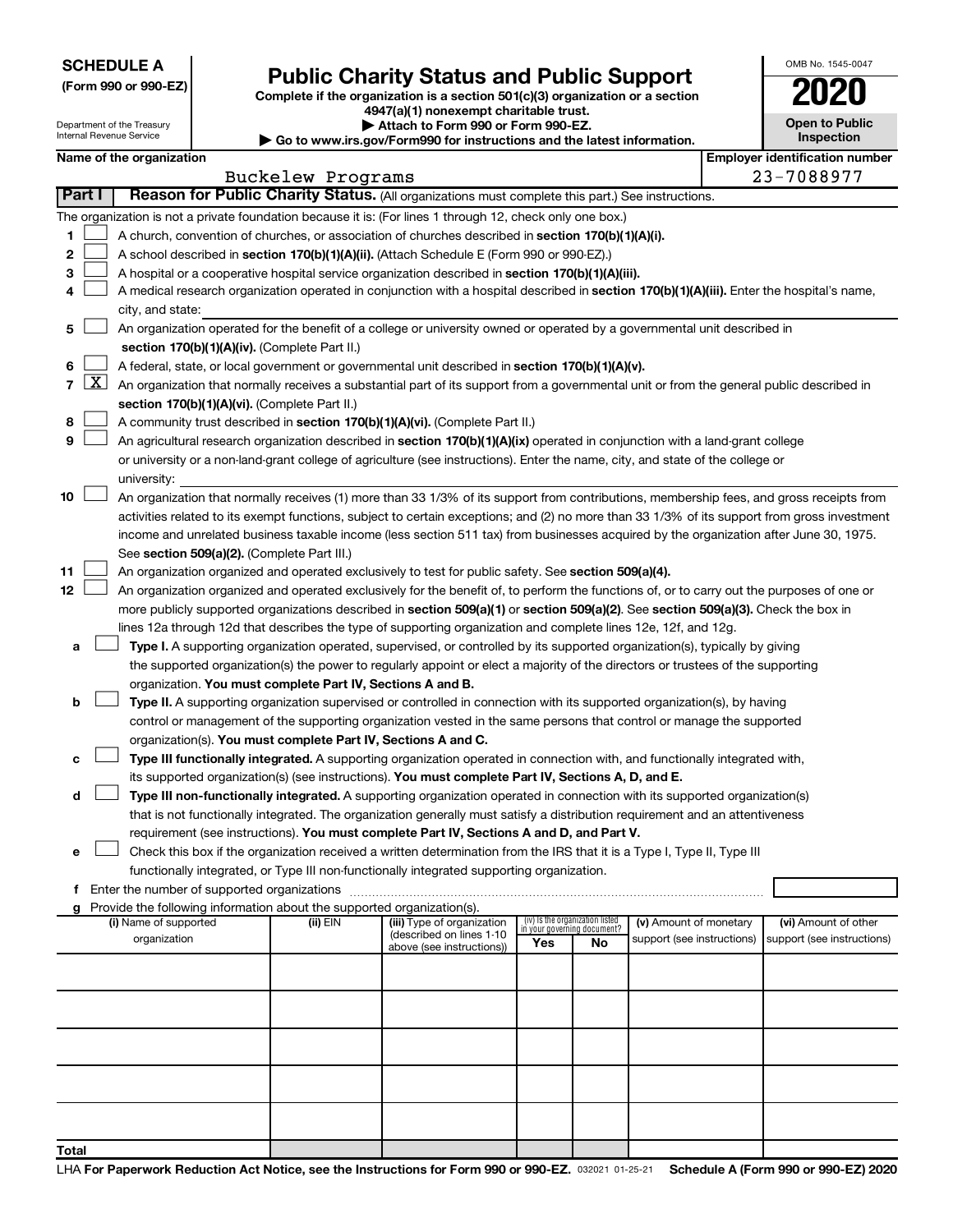### Schedule A (Form 990 or 990-EZ) 2020  $\, {\rm Buckelew} \,$  <code>Programs</code>  $\, 23-7088977 \,$  <code>Page</code>

23-7088977 Page 2

(Complete only if you checked the box on line 5, 7, or 8 of Part I or if the organization failed to qualify under Part III. If the organization **Part II Support Schedule for Organizations Described in Sections 170(b)(1)(A)(iv) and 170(b)(1)(A)(vi)**

fails to qualify under the tests listed below, please complete Part III.)

| <b>Section A. Public Support</b>                                                                                                                                                                                               |             |             |             |               |               |                                          |
|--------------------------------------------------------------------------------------------------------------------------------------------------------------------------------------------------------------------------------|-------------|-------------|-------------|---------------|---------------|------------------------------------------|
| Calendar year (or fiscal year beginning in)                                                                                                                                                                                    | (a) 2016    | (b) 2017    | $(c)$ 2018  | $(d)$ 2019    | (e) 2020      | (f) Total                                |
| 1 Gifts, grants, contributions, and                                                                                                                                                                                            |             |             |             |               |               |                                          |
| membership fees received. (Do not                                                                                                                                                                                              |             |             |             |               |               |                                          |
| include any "unusual grants.")                                                                                                                                                                                                 | 11,582,389. | 13,604,937. | 10,647,920. | 12, 251, 022. | 13, 385, 375. | 61, 471, 643.                            |
| 2 Tax revenues levied for the organ-                                                                                                                                                                                           |             |             |             |               |               |                                          |
| ization's benefit and either paid to                                                                                                                                                                                           |             |             |             |               |               |                                          |
| or expended on its behalf                                                                                                                                                                                                      |             |             |             |               |               |                                          |
| 3 The value of services or facilities                                                                                                                                                                                          |             |             |             |               |               |                                          |
| furnished by a governmental unit to                                                                                                                                                                                            |             |             |             |               |               |                                          |
| the organization without charge                                                                                                                                                                                                |             |             |             |               |               |                                          |
| 4 Total. Add lines 1 through 3                                                                                                                                                                                                 | 11,582,389. | 13,604,937. | 10,647,920  | 12, 251, 022. | 13, 385, 375. | 61, 471, 643.                            |
| 5 The portion of total contributions                                                                                                                                                                                           |             |             |             |               |               |                                          |
| by each person (other than a                                                                                                                                                                                                   |             |             |             |               |               |                                          |
| governmental unit or publicly                                                                                                                                                                                                  |             |             |             |               |               |                                          |
| supported organization) included                                                                                                                                                                                               |             |             |             |               |               |                                          |
| on line 1 that exceeds 2% of the                                                                                                                                                                                               |             |             |             |               |               |                                          |
| amount shown on line 11,                                                                                                                                                                                                       |             |             |             |               |               |                                          |
| column (f)                                                                                                                                                                                                                     |             |             |             |               |               |                                          |
| 6 Public support. Subtract line 5 from line 4.                                                                                                                                                                                 |             |             |             |               |               | $\overline{61, 471, 643}$ .              |
| <b>Section B. Total Support</b>                                                                                                                                                                                                |             |             |             |               |               |                                          |
| Calendar year (or fiscal year beginning in)                                                                                                                                                                                    | (a) 2016    | (b) 2017    | $(c)$ 2018  | $(d)$ 2019    | (e) 2020      | (f) Total                                |
| <b>7</b> Amounts from line 4                                                                                                                                                                                                   | 11,582,389. | 13,604,937  | 10,647,920  | 12, 251, 022  | 13, 385, 375. | 61, 471, 643.                            |
| 8 Gross income from interest,                                                                                                                                                                                                  |             |             |             |               |               |                                          |
| dividends, payments received on                                                                                                                                                                                                |             |             |             |               |               |                                          |
| securities loans, rents, royalties,                                                                                                                                                                                            |             |             |             |               |               |                                          |
| and income from similar sources                                                                                                                                                                                                | 8,436.      | 7,970.      | 7,662.      | 7,388.        | 6,953.        | 38,409.                                  |
| 9 Net income from unrelated business                                                                                                                                                                                           |             |             |             |               |               |                                          |
| activities, whether or not the                                                                                                                                                                                                 |             |             |             |               |               |                                          |
| business is regularly carried on                                                                                                                                                                                               |             |             |             |               |               |                                          |
| 10 Other income. Do not include gain                                                                                                                                                                                           |             |             |             |               |               |                                          |
| or loss from the sale of capital                                                                                                                                                                                               |             |             |             |               |               |                                          |
| assets (Explain in Part VI.)                                                                                                                                                                                                   | 205, 287.   | 5, 170.     | 50,861.     | 53,633.       |               | $6,017.$ 320,968.                        |
| 11 Total support. Add lines 7 through 10                                                                                                                                                                                       |             |             |             |               |               | 61,831,020.                              |
| 12 Gross receipts from related activities, etc. (see instructions)                                                                                                                                                             |             |             |             |               | 12            | 7,589,291.                               |
| 13 First 5 years. If the Form 990 is for the organization's first, second, third, fourth, or fifth tax year as a section 501(c)(3)                                                                                             |             |             |             |               |               |                                          |
|                                                                                                                                                                                                                                |             |             |             |               |               |                                          |
| <b>Section C. Computation of Public Support Percentage</b>                                                                                                                                                                     |             |             |             |               |               |                                          |
|                                                                                                                                                                                                                                |             |             |             |               | 14            | 99.42<br>$\%$                            |
|                                                                                                                                                                                                                                |             |             |             |               | 15            | 99.05<br>$\%$                            |
| 16a 33 1/3% support test - 2020. If the organization did not check the box on line 13, and line 14 is 33 1/3% or more, check this box and                                                                                      |             |             |             |               |               |                                          |
|                                                                                                                                                                                                                                |             |             |             |               |               | $\blacktriangleright$ $\boxed{\text{X}}$ |
| b 33 1/3% support test - 2019. If the organization did not check a box on line 13 or 16a, and line 15 is 33 1/3% or more, check this box                                                                                       |             |             |             |               |               |                                          |
| and stop here. The organization qualifies as a publicly supported organization manufaction manufacture or manufacture or and a function of the organization manufacture or and a function of the original and state of the ori |             |             |             |               |               |                                          |
| 17a 10% -facts-and-circumstances test - 2020. If the organization did not check a box on line 13, 16a, or 16b, and line 14 is 10% or more,                                                                                     |             |             |             |               |               |                                          |
| and if the organization meets the facts-and-circumstances test, check this box and stop here. Explain in Part VI how the organization                                                                                          |             |             |             |               |               |                                          |
| meets the facts-and-circumstances test. The organization qualifies as a publicly supported organization                                                                                                                        |             |             |             |               |               |                                          |
| <b>b 10%</b> -facts-and-circumstances test - 2019. If the organization did not check a box on line 13, 16a, 16b, or 17a, and line 15 is 10% or                                                                                 |             |             |             |               |               |                                          |
| more, and if the organization meets the facts-and-circumstances test, check this box and stop here. Explain in Part VI how the                                                                                                 |             |             |             |               |               |                                          |
| organization meets the facts-and-circumstances test. The organization qualifies as a publicly supported organization                                                                                                           |             |             |             |               |               |                                          |
| 18 Private foundation. If the organization did not check a box on line 13, 16a, 16b, 17a, or 17b, check this box and see instructions                                                                                          |             |             |             |               |               |                                          |
|                                                                                                                                                                                                                                |             |             |             |               |               |                                          |

**Schedule A (Form 990 or 990-EZ) 2020**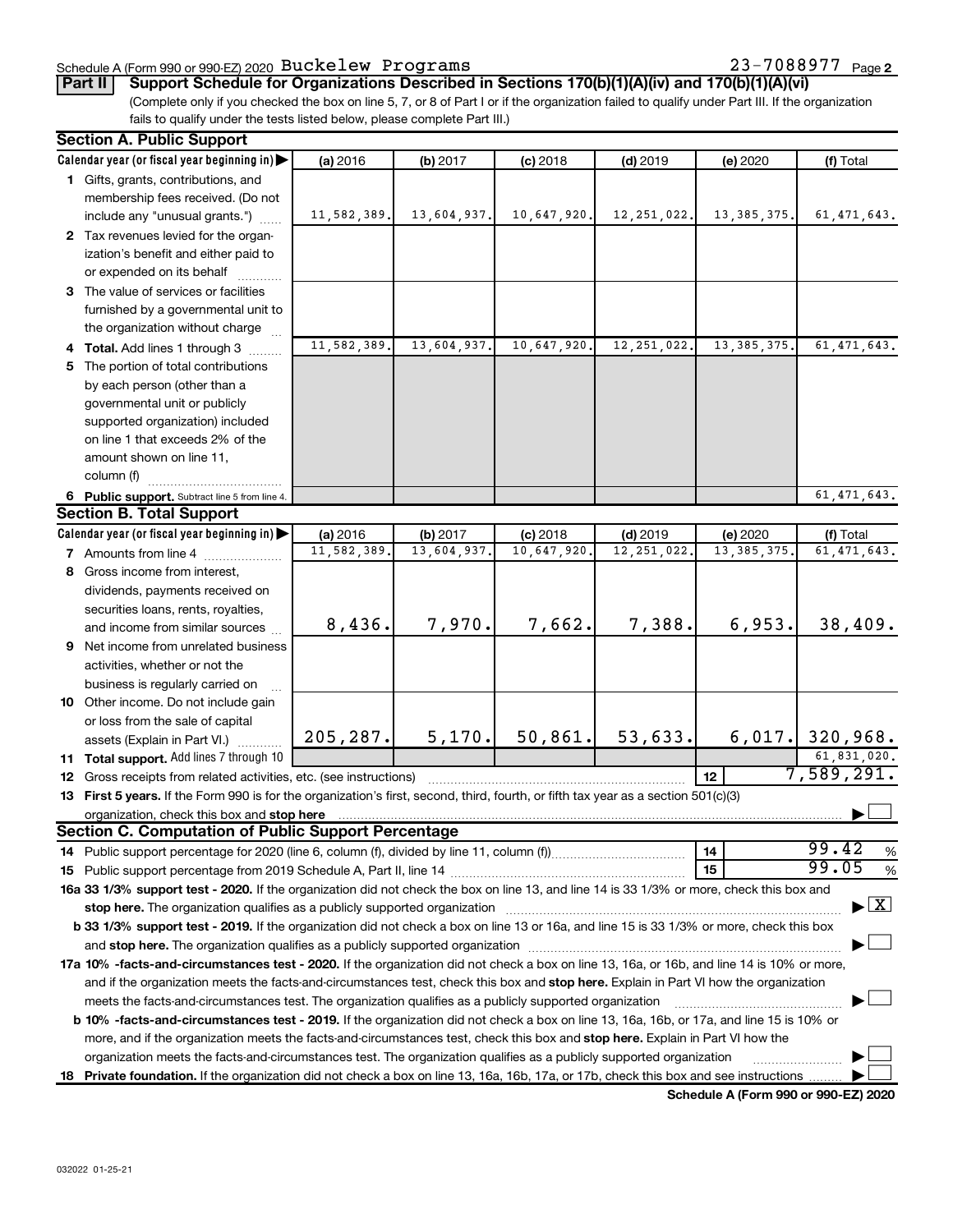### Schedule A (Form 990 or 990-EZ) 2020  $\, {\rm Buckelew} \,$  <code>Programs</code>  $\, 23-7088977 \,$  <code>Page</code>

### **Part III Support Schedule for Organizations Described in Section 509(a)(2)**

23-7088977 Page 3

(Complete only if you checked the box on line 10 of Part I or if the organization failed to qualify under Part II. If the organization fails to qualify under the tests listed below, please complete Part II.)

| <b>Section A. Public Support</b>                                                                                                                                                                                                                                                                |          |          |          |            |          |           |
|-------------------------------------------------------------------------------------------------------------------------------------------------------------------------------------------------------------------------------------------------------------------------------------------------|----------|----------|----------|------------|----------|-----------|
| Calendar year (or fiscal year beginning in)                                                                                                                                                                                                                                                     | (a) 2016 | (b) 2017 | (c) 2018 | $(d)$ 2019 | (e) 2020 | (f) Total |
| 1 Gifts, grants, contributions, and                                                                                                                                                                                                                                                             |          |          |          |            |          |           |
| membership fees received. (Do not                                                                                                                                                                                                                                                               |          |          |          |            |          |           |
| include any "unusual grants.")                                                                                                                                                                                                                                                                  |          |          |          |            |          |           |
| <b>2</b> Gross receipts from admissions,                                                                                                                                                                                                                                                        |          |          |          |            |          |           |
| merchandise sold or services per-                                                                                                                                                                                                                                                               |          |          |          |            |          |           |
| formed, or facilities furnished in                                                                                                                                                                                                                                                              |          |          |          |            |          |           |
| any activity that is related to the<br>organization's tax-exempt purpose                                                                                                                                                                                                                        |          |          |          |            |          |           |
| 3 Gross receipts from activities that                                                                                                                                                                                                                                                           |          |          |          |            |          |           |
| are not an unrelated trade or bus-                                                                                                                                                                                                                                                              |          |          |          |            |          |           |
| iness under section 513                                                                                                                                                                                                                                                                         |          |          |          |            |          |           |
| 4 Tax revenues levied for the organ-                                                                                                                                                                                                                                                            |          |          |          |            |          |           |
| ization's benefit and either paid to                                                                                                                                                                                                                                                            |          |          |          |            |          |           |
| or expended on its behalf                                                                                                                                                                                                                                                                       |          |          |          |            |          |           |
| .<br>5 The value of services or facilities                                                                                                                                                                                                                                                      |          |          |          |            |          |           |
|                                                                                                                                                                                                                                                                                                 |          |          |          |            |          |           |
| furnished by a governmental unit to                                                                                                                                                                                                                                                             |          |          |          |            |          |           |
| the organization without charge                                                                                                                                                                                                                                                                 |          |          |          |            |          |           |
| <b>6 Total.</b> Add lines 1 through 5                                                                                                                                                                                                                                                           |          |          |          |            |          |           |
| 7a Amounts included on lines 1, 2, and                                                                                                                                                                                                                                                          |          |          |          |            |          |           |
| 3 received from disqualified persons                                                                                                                                                                                                                                                            |          |          |          |            |          |           |
| <b>b</b> Amounts included on lines 2 and 3 received<br>from other than disqualified persons that                                                                                                                                                                                                |          |          |          |            |          |           |
| exceed the greater of \$5,000 or 1% of the                                                                                                                                                                                                                                                      |          |          |          |            |          |           |
| amount on line 13 for the year                                                                                                                                                                                                                                                                  |          |          |          |            |          |           |
| c Add lines 7a and 7b                                                                                                                                                                                                                                                                           |          |          |          |            |          |           |
| 8 Public support. (Subtract line 7c from line 6.)                                                                                                                                                                                                                                               |          |          |          |            |          |           |
| <b>Section B. Total Support</b>                                                                                                                                                                                                                                                                 |          |          |          |            |          |           |
| Calendar year (or fiscal year beginning in)                                                                                                                                                                                                                                                     | (a) 2016 | (b) 2017 | (c) 2018 | $(d)$ 2019 | (e) 2020 | (f) Total |
| <b>9</b> Amounts from line 6                                                                                                                                                                                                                                                                    |          |          |          |            |          |           |
| <b>10a</b> Gross income from interest,                                                                                                                                                                                                                                                          |          |          |          |            |          |           |
| dividends, payments received on<br>securities loans, rents, royalties,                                                                                                                                                                                                                          |          |          |          |            |          |           |
| and income from similar sources                                                                                                                                                                                                                                                                 |          |          |          |            |          |           |
| <b>b</b> Unrelated business taxable income                                                                                                                                                                                                                                                      |          |          |          |            |          |           |
| (less section 511 taxes) from businesses                                                                                                                                                                                                                                                        |          |          |          |            |          |           |
| acquired after June 30, 1975                                                                                                                                                                                                                                                                    |          |          |          |            |          |           |
| c Add lines 10a and 10b                                                                                                                                                                                                                                                                         |          |          |          |            |          |           |
| <b>11</b> Net income from unrelated business                                                                                                                                                                                                                                                    |          |          |          |            |          |           |
| activities not included in line 10b.                                                                                                                                                                                                                                                            |          |          |          |            |          |           |
| whether or not the business is<br>regularly carried on                                                                                                                                                                                                                                          |          |          |          |            |          |           |
| 12 Other income. Do not include gain                                                                                                                                                                                                                                                            |          |          |          |            |          |           |
| or loss from the sale of capital                                                                                                                                                                                                                                                                |          |          |          |            |          |           |
| assets (Explain in Part VI.)                                                                                                                                                                                                                                                                    |          |          |          |            |          |           |
| <b>13</b> Total support. (Add lines 9, 10c, 11, and 12.)                                                                                                                                                                                                                                        |          |          |          |            |          |           |
| 14 First 5 years. If the Form 990 is for the organization's first, second, third, fourth, or fifth tax year as a section 501(c)(3) organization,                                                                                                                                                |          |          |          |            |          |           |
| check this box and stop here <b>construction and construction</b> and check this box and stop here <b>construction</b> and construction and construction and construction and construction and construction and construction and constru<br>Section C. Computation of Public Support Percentage |          |          |          |            |          |           |
|                                                                                                                                                                                                                                                                                                 |          |          |          |            |          |           |
| 15 Public support percentage for 2020 (line 8, column (f), divided by line 13, column (f) <i>manumeronominium</i>                                                                                                                                                                               |          |          |          |            | 15       | %         |
| 16 Public support percentage from 2019 Schedule A, Part III, line 15                                                                                                                                                                                                                            |          |          |          |            | 16       | %         |
| Section D. Computation of Investment Income Percentage                                                                                                                                                                                                                                          |          |          |          |            |          |           |
| 17 Investment income percentage for 2020 (line 10c, column (f), divided by line 13, column (f))                                                                                                                                                                                                 |          |          |          |            | 17       | %         |
| 18 Investment income percentage from 2019 Schedule A, Part III, line 17                                                                                                                                                                                                                         |          |          |          |            | 18       | %         |
| 19a 33 1/3% support tests - 2020. If the organization did not check the box on line 14, and line 15 is more than 33 1/3%, and line 17 is not                                                                                                                                                    |          |          |          |            |          |           |
| more than 33 1/3%, check this box and stop here. The organization qualifies as a publicly supported organization                                                                                                                                                                                |          |          |          |            |          |           |
| b 33 1/3% support tests - 2019. If the organization did not check a box on line 14 or line 19a, and line 16 is more than 33 1/3%, and                                                                                                                                                           |          |          |          |            |          |           |
| line 18 is not more than 33 1/3%, check this box and stop here. The organization qualifies as a publicly supported organization                                                                                                                                                                 |          |          |          |            |          |           |
|                                                                                                                                                                                                                                                                                                 |          |          |          |            |          |           |

**Schedule A (Form 990 or 990-EZ) 2020**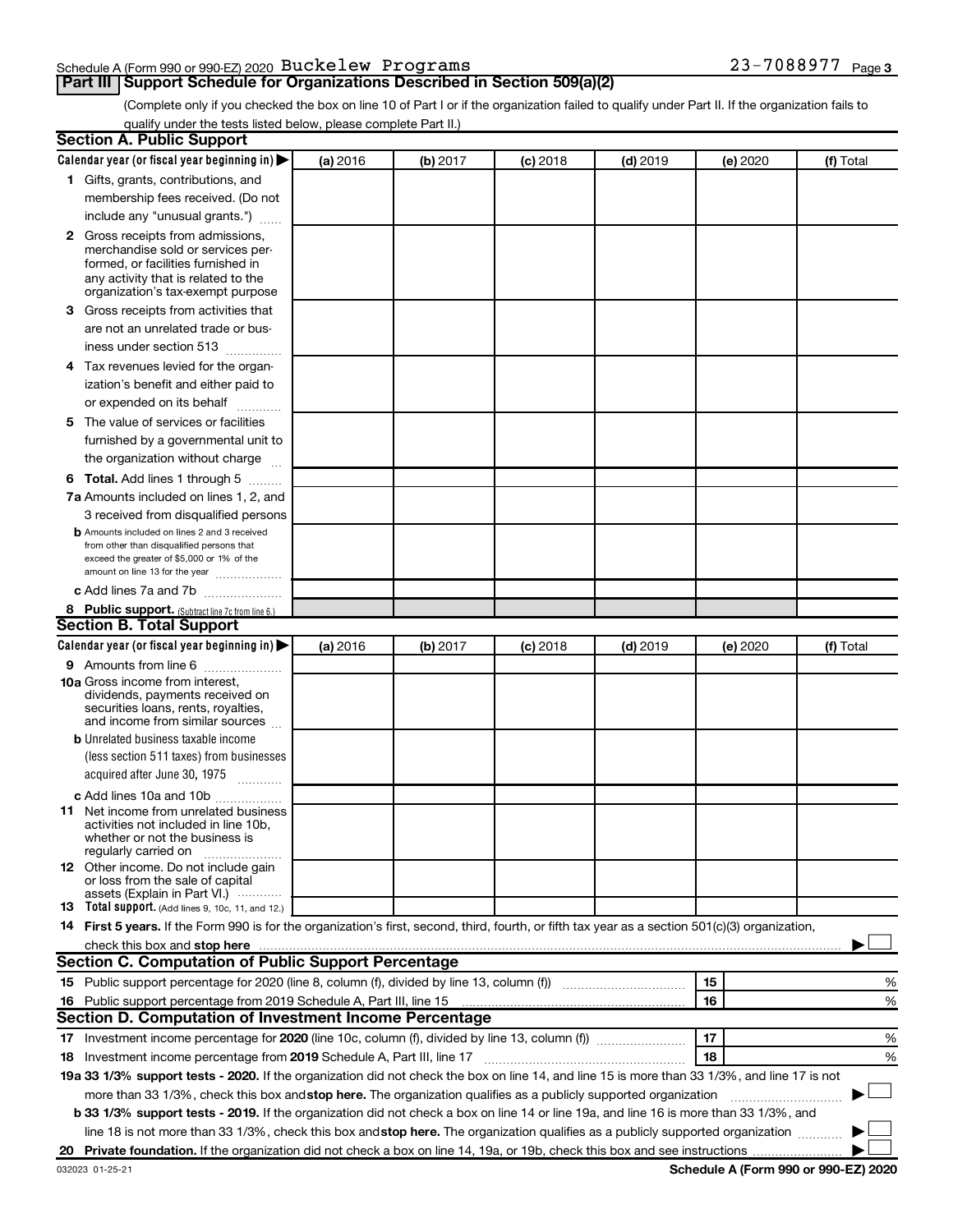### **Part IV Supporting Organizations**

(Complete only if you checked a box in line 12 on Part I. If you checked box 12a, Part I, complete Sections A and B. If you checked box 12b, Part I, complete Sections A and C. If you checked box 12c, Part I, complete Sections A, D, and E. If you checked box 12d, Part I, complete Sections A and D, and complete Part V.)

### **Section A. All Supporting Organizations**

- **1** Are all of the organization's supported organizations listed by name in the organization's governing documents? If "No," describe in Part VI how the supported organizations are designated. If designated by *class or purpose, describe the designation. If historic and continuing relationship, explain.*
- **2** Did the organization have any supported organization that does not have an IRS determination of status under section 509(a)(1) or (2)? If "Yes," explain in Part **VI** how the organization determined that the supported *organization was described in section 509(a)(1) or (2).*
- **3a** Did the organization have a supported organization described in section 501(c)(4), (5), or (6)? If "Yes," answer *lines 3b and 3c below.*
- **b** Did the organization confirm that each supported organization qualified under section 501(c)(4), (5), or (6) and satisfied the public support tests under section 509(a)(2)? If "Yes," describe in Part VI when and how the *organization made the determination.*
- **c** Did the organization ensure that all support to such organizations was used exclusively for section 170(c)(2)(B) purposes? If "Yes," explain in Part VI what controls the organization put in place to ensure such use.
- **4 a** *If* Was any supported organization not organized in the United States ("foreign supported organization")? *"Yes," and if you checked box 12a or 12b in Part I, answer lines 4b and 4c below.*
- **b** Did the organization have ultimate control and discretion in deciding whether to make grants to the foreign supported organization? If "Yes," describe in Part VI how the organization had such control and discretion *despite being controlled or supervised by or in connection with its supported organizations.*
- **c** Did the organization support any foreign supported organization that does not have an IRS determination under sections 501(c)(3) and 509(a)(1) or (2)? If "Yes," explain in Part VI what controls the organization used *to ensure that all support to the foreign supported organization was used exclusively for section 170(c)(2)(B) purposes.*
- **5a** Did the organization add, substitute, or remove any supported organizations during the tax year? If "Yes," answer lines 5b and 5c below (if applicable). Also, provide detail in **Part VI,** including (i) the names and EIN *numbers of the supported organizations added, substituted, or removed; (ii) the reasons for each such action; (iii) the authority under the organization's organizing document authorizing such action; and (iv) how the action was accomplished (such as by amendment to the organizing document).*
- **b** Type I or Type II only. Was any added or substituted supported organization part of a class already designated in the organization's organizing document?
- **c Substitutions only.**  Was the substitution the result of an event beyond the organization's control?
- **6** Did the organization provide support (whether in the form of grants or the provision of services or facilities) to **Part VI.** support or benefit one or more of the filing organization's supported organizations? If "Yes," provide detail in anyone other than (i) its supported organizations, (ii) individuals that are part of the charitable class benefited by one or more of its supported organizations, or (iii) other supporting organizations that also
- **7** Did the organization provide a grant, loan, compensation, or other similar payment to a substantial contributor regard to a substantial contributor? If "Yes," complete Part I of Schedule L (Form 990 or 990-EZ). (as defined in section 4958(c)(3)(C)), a family member of a substantial contributor, or a 35% controlled entity with
- **8** Did the organization make a loan to a disqualified person (as defined in section 4958) not described in line 7? *If "Yes," complete Part I of Schedule L (Form 990 or 990-EZ).*
- **9 a** Was the organization controlled directly or indirectly at any time during the tax year by one or more in section 509(a)(1) or (2))? If "Yes," provide detail in **Part VI.** disqualified persons, as defined in section 4946 (other than foundation managers and organizations described
- **b** Did one or more disqualified persons (as defined in line 9a) hold a controlling interest in any entity in which the supporting organization had an interest? If "Yes," provide detail in Part VI.
- **c** Did a disqualified person (as defined in line 9a) have an ownership interest in, or derive any personal benefit from, assets in which the supporting organization also had an interest? If "Yes," provide detail in Part VI.
- **10 a** Was the organization subject to the excess business holdings rules of section 4943 because of section supporting organizations)? If "Yes," answer line 10b below. 4943(f) (regarding certain Type II supporting organizations, and all Type III non-functionally integrated
	- **b** Did the organization have any excess business holdings in the tax year? (Use Schedule C, Form 4720, to *determine whether the organization had excess business holdings.)*

**Yes No 1 2 3a 3b 3c 4a 4b 4c 5a 5b 5c 6 7 8 9a 9b 9c 10a 10b**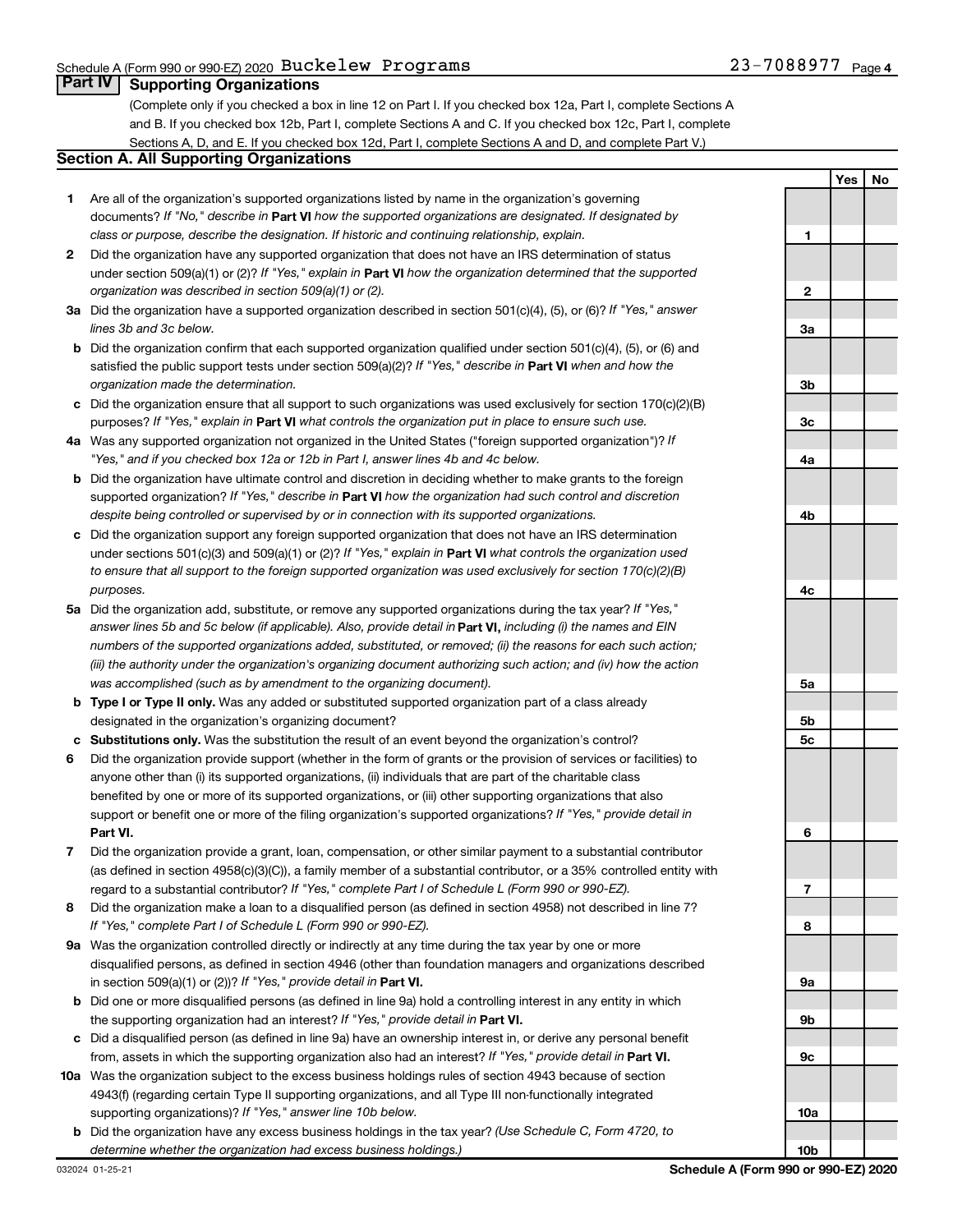|              |                                                                                                                                                                                                                                                            |     | Yes | No        |
|--------------|------------------------------------------------------------------------------------------------------------------------------------------------------------------------------------------------------------------------------------------------------------|-----|-----|-----------|
| 11           | Has the organization accepted a gift or contribution from any of the following persons?                                                                                                                                                                    |     |     |           |
|              | a A person who directly or indirectly controls, either alone or together with persons described in lines 11b and                                                                                                                                           |     |     |           |
|              | 11c below, the governing body of a supported organization?                                                                                                                                                                                                 | 11a |     |           |
|              | <b>b</b> A family member of a person described in line 11a above?                                                                                                                                                                                          | 11b |     |           |
|              | c A 35% controlled entity of a person described in line 11a or 11b above? If "Yes" to line 11a, 11b, or 11c, provide                                                                                                                                       |     |     |           |
|              | detail in <b>Part VI.</b>                                                                                                                                                                                                                                  | 11c |     |           |
|              | <b>Section B. Type I Supporting Organizations</b>                                                                                                                                                                                                          |     |     |           |
|              |                                                                                                                                                                                                                                                            |     | Yes | No        |
| 1            | Did the governing body, members of the governing body, officers acting in their official capacity, or membership of one or                                                                                                                                 |     |     |           |
|              | more supported organizations have the power to regularly appoint or elect at least a majority of the organization's officers,                                                                                                                              |     |     |           |
|              | directors, or trustees at all times during the tax year? If "No," describe in Part VI how the supported organization(s)                                                                                                                                    |     |     |           |
|              | effectively operated, supervised, or controlled the organization's activities. If the organization had more than one supported<br>organization, describe how the powers to appoint and/or remove officers, directors, or trustees were allocated among the |     |     |           |
|              | supported organizations and what conditions or restrictions, if any, applied to such powers during the tax year.                                                                                                                                           | 1   |     |           |
| $\mathbf{2}$ | Did the organization operate for the benefit of any supported organization other than the supported                                                                                                                                                        |     |     |           |
|              | organization(s) that operated, supervised, or controlled the supporting organization? If "Yes," explain in                                                                                                                                                 |     |     |           |
|              | Part VI how providing such benefit carried out the purposes of the supported organization(s) that operated,                                                                                                                                                |     |     |           |
|              | supervised, or controlled the supporting organization.                                                                                                                                                                                                     | 2   |     |           |
|              | Section C. Type II Supporting Organizations                                                                                                                                                                                                                |     |     |           |
|              |                                                                                                                                                                                                                                                            |     | Yes | <b>No</b> |
| 1.           | Were a majority of the organization's directors or trustees during the tax year also a majority of the directors                                                                                                                                           |     |     |           |
|              | or trustees of each of the organization's supported organization(s)? If "No," describe in Part VI how control                                                                                                                                              |     |     |           |
|              | or management of the supporting organization was vested in the same persons that controlled or managed                                                                                                                                                     |     |     |           |
|              | the supported organization(s).                                                                                                                                                                                                                             | 1   |     |           |
|              | Section D. All Type III Supporting Organizations                                                                                                                                                                                                           |     |     |           |
|              |                                                                                                                                                                                                                                                            |     | Yes | No        |
| 1.           | Did the organization provide to each of its supported organizations, by the last day of the fifth month of the                                                                                                                                             |     |     |           |
|              | organization's tax year, (i) a written notice describing the type and amount of support provided during the prior tax                                                                                                                                      |     |     |           |
|              | year, (ii) a copy of the Form 990 that was most recently filed as of the date of notification, and (iii) copies of the                                                                                                                                     |     |     |           |
|              | organization's governing documents in effect on the date of notification, to the extent not previously provided?                                                                                                                                           | 1   |     |           |
| $\mathbf{2}$ | Were any of the organization's officers, directors, or trustees either (i) appointed or elected by the supported                                                                                                                                           |     |     |           |
|              | organization(s) or (ii) serving on the governing body of a supported organization? If "No," explain in Part VI how                                                                                                                                         |     |     |           |
|              | the organization maintained a close and continuous working relationship with the supported organization(s).                                                                                                                                                | 2   |     |           |
| 3            | By reason of the relationship described in line 2, above, did the organization's supported organizations have a                                                                                                                                            |     |     |           |
|              | significant voice in the organization's investment policies and in directing the use of the organization's                                                                                                                                                 |     |     |           |
|              | income or assets at all times during the tax year? If "Yes," describe in Part VI the role the organization's                                                                                                                                               |     |     |           |
|              | supported organizations played in this regard.                                                                                                                                                                                                             | З   |     |           |
|              | Section E. Type III Functionally Integrated Supporting Organizations                                                                                                                                                                                       |     |     |           |
| 1            | Check the box next to the method that the organization used to satisfy the Integral Part Test during the yealsee instructions).                                                                                                                            |     |     |           |
| а            | The organization satisfied the Activities Test. Complete line 2 below.                                                                                                                                                                                     |     |     |           |
| b            | The organization is the parent of each of its supported organizations. Complete line 3 below.                                                                                                                                                              |     |     |           |
| c            | The organization supported a governmental entity. Describe in Part VI how you supported a governmental entity (see instructions).                                                                                                                          |     |     |           |
| 2            | Activities Test. Answer lines 2a and 2b below.                                                                                                                                                                                                             |     | Yes | No        |
| а            | Did substantially all of the organization's activities during the tax year directly further the exempt purposes of                                                                                                                                         |     |     |           |
|              | the supported organization(s) to which the organization was responsive? If "Yes," then in Part VI identify                                                                                                                                                 |     |     |           |
|              | those supported organizations and explain how these activities directly furthered their exempt purposes,                                                                                                                                                   |     |     |           |
|              | how the organization was responsive to those supported organizations, and how the organization determined                                                                                                                                                  |     |     |           |
|              | that these activities constituted substantially all of its activities.                                                                                                                                                                                     | 2a  |     |           |
|              | <b>b</b> Did the activities described in line 2a, above, constitute activities that, but for the organization's involvement,                                                                                                                               |     |     |           |
|              | one or more of the organization's supported organization(s) would have been engaged in? If "Yes," explain in                                                                                                                                               |     |     |           |
|              | <b>Part VI</b> the reasons for the organization's position that its supported organization(s) would have engaged in                                                                                                                                        |     |     |           |
|              | these activities but for the organization's involvement.                                                                                                                                                                                                   | 2b  |     |           |
| З            | Parent of Supported Organizations. Answer lines 3a and 3b below.                                                                                                                                                                                           |     |     |           |
|              | a Did the organization have the power to regularly appoint or elect a majority of the officers, directors, or                                                                                                                                              |     |     |           |
|              | trustees of each of the supported organizations? If "Yes" or "No" provide details in Part VI.                                                                                                                                                              | 3a  |     |           |

**b** Did the organization exercise a substantial degree of direction over the policies, programs, and activities of each of its supported organizations? If "Yes," describe in Part VI the role played by the organization in this regard.

**3b**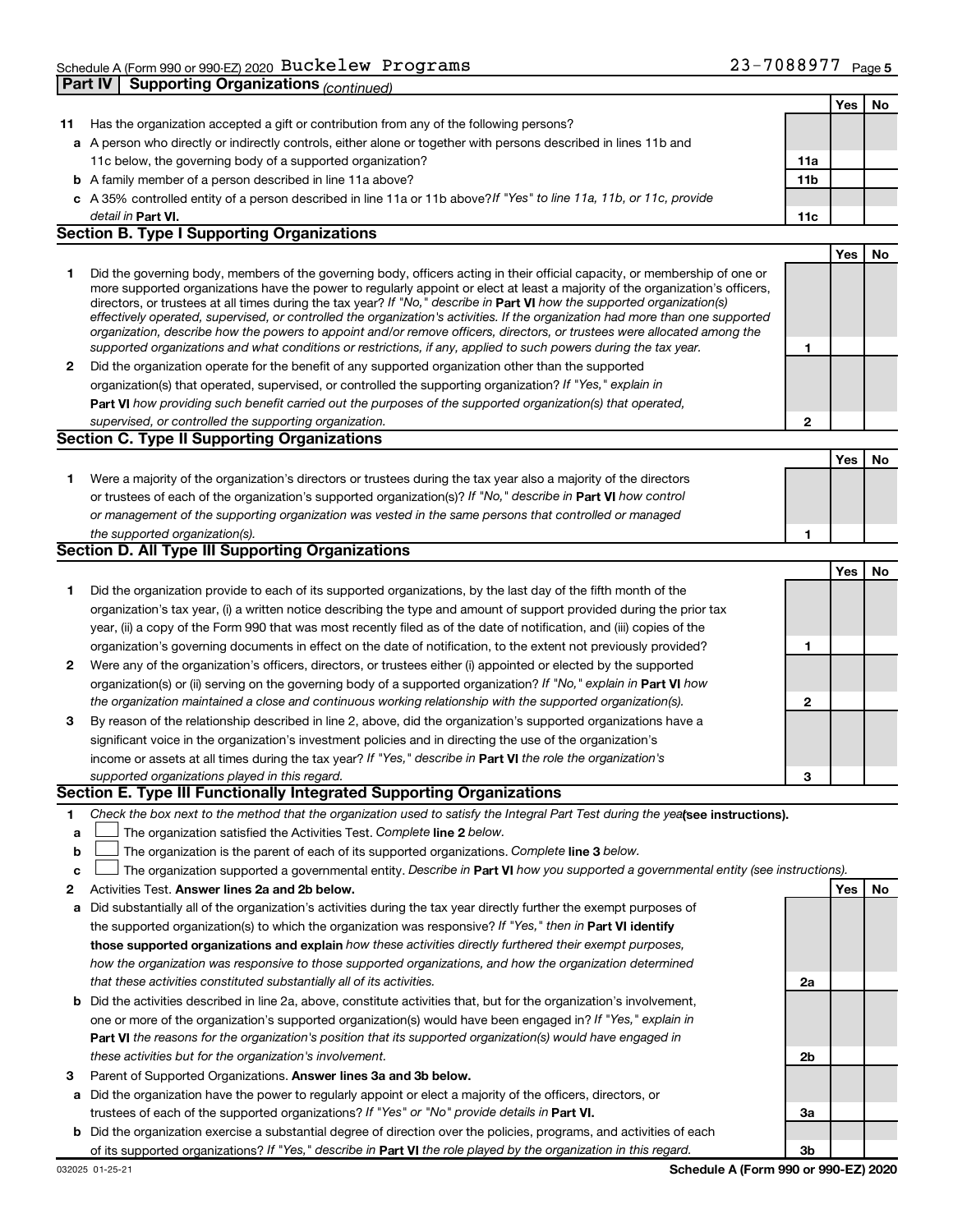Schedule A (Form 990 or 990-EZ) 2020  $\, {\rm Buckelew} \,$  <code>Programs</code>  $\, 23-7088977 \,$  <code>Page</code> **Part V Type III Non-Functionally Integrated 509(a)(3) Supporting Organizations** 

1 **Letter See instructions.** Check here if the organization satisfied the Integral Part Test as a qualifying trust on Nov. 20, 1970 (*explain in* Part **VI**). See instructions. All other Type III non-functionally integrated supporting organizations must complete Sections A through E.

|              | Section A - Adjusted Net Income                                             |                | (A) Prior Year | (B) Current Year<br>(optional) |
|--------------|-----------------------------------------------------------------------------|----------------|----------------|--------------------------------|
| 1            | Net short-term capital gain                                                 | 1              |                |                                |
| 2            | Recoveries of prior-year distributions                                      | $\mathbf{2}$   |                |                                |
| з            | Other gross income (see instructions)                                       | 3              |                |                                |
| 4            | Add lines 1 through 3.                                                      | 4              |                |                                |
| 5            | Depreciation and depletion                                                  | 5              |                |                                |
| 6            | Portion of operating expenses paid or incurred for production or            |                |                |                                |
|              | collection of gross income or for management, conservation, or              |                |                |                                |
|              | maintenance of property held for production of income (see instructions)    | 6              |                |                                |
| 7            | Other expenses (see instructions)                                           | $\overline{7}$ |                |                                |
| 8            | Adjusted Net Income (subtract lines 5, 6, and 7 from line 4)                | 8              |                |                                |
|              | <b>Section B - Minimum Asset Amount</b>                                     |                | (A) Prior Year | (B) Current Year<br>(optional) |
| 1.           | Aggregate fair market value of all non-exempt-use assets (see               |                |                |                                |
|              | instructions for short tax year or assets held for part of year):           |                |                |                                |
|              | a Average monthly value of securities                                       | 1a             |                |                                |
|              | <b>b</b> Average monthly cash balances                                      | 1b             |                |                                |
|              | c Fair market value of other non-exempt-use assets                          | 1c             |                |                                |
|              | <b>d</b> Total (add lines 1a, 1b, and 1c)                                   | 1d             |                |                                |
|              | e Discount claimed for blockage or other factors                            |                |                |                                |
|              | (explain in detail in <b>Part VI</b> ):                                     |                |                |                                |
| 2            | Acquisition indebtedness applicable to non-exempt-use assets                | $\mathbf{2}$   |                |                                |
| 3            | Subtract line 2 from line 1d.                                               | 3              |                |                                |
| 4            | Cash deemed held for exempt use. Enter 0.015 of line 3 (for greater amount, |                |                |                                |
|              | see instructions).                                                          | 4              |                |                                |
| 5            | Net value of non-exempt-use assets (subtract line 4 from line 3)            | 5              |                |                                |
| 6            | Multiply line 5 by 0.035.                                                   | 6              |                |                                |
| 7            | Recoveries of prior-year distributions                                      | $\overline{7}$ |                |                                |
| 8            | Minimum Asset Amount (add line 7 to line 6)                                 | 8              |                |                                |
|              | <b>Section C - Distributable Amount</b>                                     |                |                | <b>Current Year</b>            |
| 1            | Adjusted net income for prior year (from Section A, line 8, column A)       | 1              |                |                                |
| $\mathbf{2}$ | Enter 0.85 of line 1.                                                       | $\mathbf{2}$   |                |                                |
| 3            | Minimum asset amount for prior year (from Section B, line 8, column A)      | 3              |                |                                |
| 4            | Enter greater of line 2 or line 3.                                          | 4              |                |                                |
| 5            | Income tax imposed in prior year                                            | 5              |                |                                |
| 6            | <b>Distributable Amount.</b> Subtract line 5 from line 4, unless subject to |                |                |                                |
|              | emergency temporary reduction (see instructions).                           | 6              |                |                                |

**7** Let Check here if the current year is the organization's first as a non-functionally integrated Type III supporting organization (see instructions).

**Schedule A (Form 990 or 990-EZ) 2020**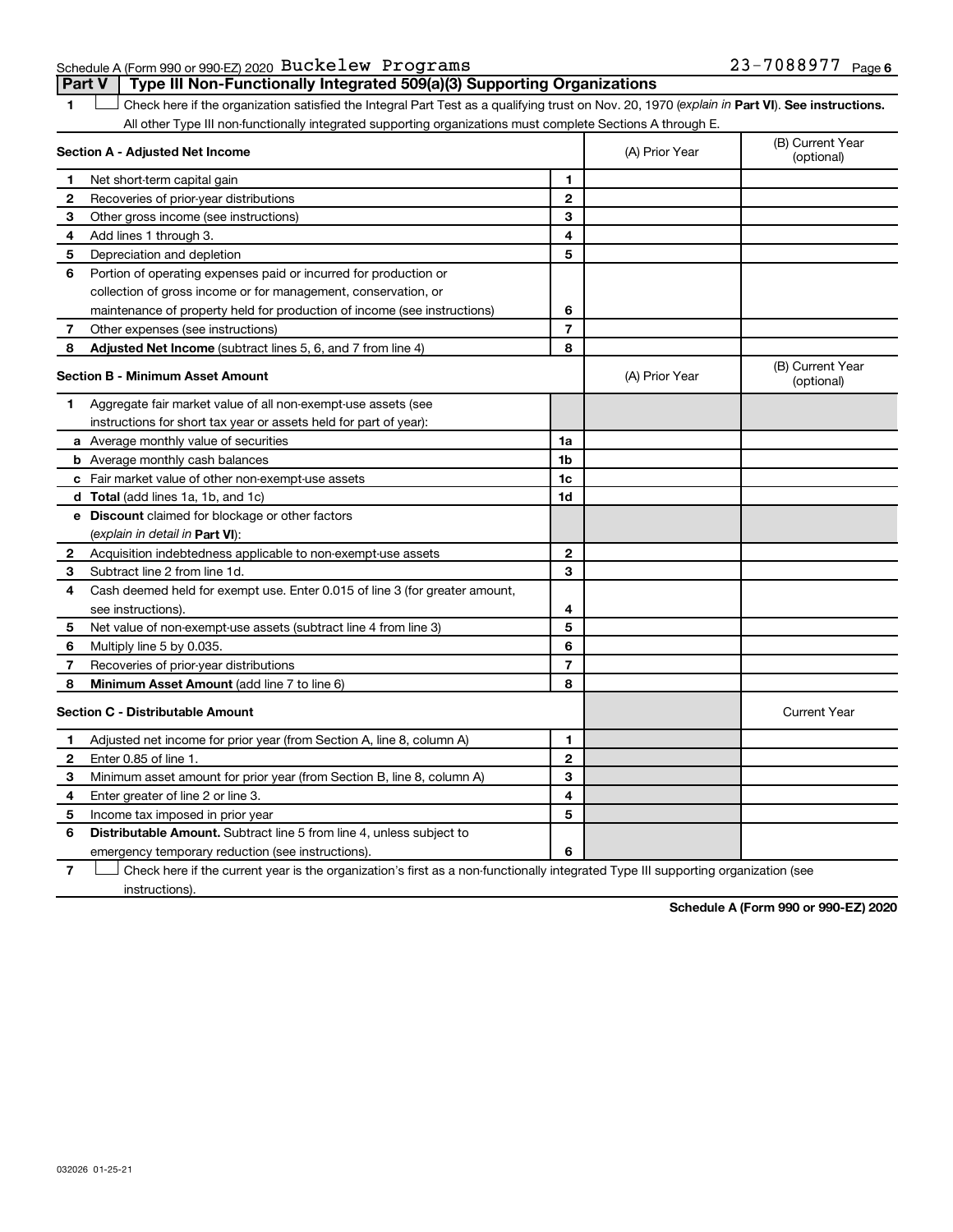Schedule A (Form 990 or 990-EZ) 2020 Page Buckelew Programs 23-7088977

|    | Type III Non-Functionally Integrated 509(a)(3) Supporting Organizations (continued)<br>Part V                             |                                    |                                               |                                                  |
|----|---------------------------------------------------------------------------------------------------------------------------|------------------------------------|-----------------------------------------------|--------------------------------------------------|
|    | <b>Section D - Distributions</b>                                                                                          |                                    |                                               | <b>Current Year</b>                              |
| 1  | Amounts paid to supported organizations to accomplish exempt purposes                                                     |                                    | 1                                             |                                                  |
| 2  | Amounts paid to perform activity that directly furthers exempt purposes of supported                                      |                                    |                                               |                                                  |
|    | organizations, in excess of income from activity                                                                          |                                    | 2                                             |                                                  |
| 3  | Administrative expenses paid to accomplish exempt purposes of supported organizations                                     |                                    | 3                                             |                                                  |
| 4  | Amounts paid to acquire exempt-use assets                                                                                 |                                    | 4                                             |                                                  |
| 5  | Qualified set-aside amounts (prior IRS approval required - provide details in Part VI)                                    |                                    | 5                                             |                                                  |
| 6  | Other distributions ( <i>describe in Part VI</i> ). See instructions.                                                     |                                    | 6                                             |                                                  |
| 7  | Total annual distributions. Add lines 1 through 6.                                                                        |                                    | 7                                             |                                                  |
| 8  | Distributions to attentive supported organizations to which the organization is responsive                                |                                    |                                               |                                                  |
|    | ( <i>provide details in Part VI</i> ). See instructions.                                                                  |                                    | 8                                             |                                                  |
| 9  | Distributable amount for 2020 from Section C, line 6                                                                      |                                    | 9                                             |                                                  |
| 10 | Line 8 amount divided by line 9 amount                                                                                    |                                    | 10                                            |                                                  |
|    | <b>Section E - Distribution Allocations (see instructions)</b>                                                            | (i)<br><b>Excess Distributions</b> | (ii)<br><b>Underdistributions</b><br>Pre-2020 | (iii)<br><b>Distributable</b><br>Amount for 2020 |
| 1  | Distributable amount for 2020 from Section C, line 6                                                                      |                                    |                                               |                                                  |
| 2  | Underdistributions, if any, for years prior to 2020 (reason-                                                              |                                    |                                               |                                                  |
|    | able cause required - explain in Part VI). See instructions.                                                              |                                    |                                               |                                                  |
| 3  | Excess distributions carryover, if any, to 2020                                                                           |                                    |                                               |                                                  |
|    | a From 2015                                                                                                               |                                    |                                               |                                                  |
|    | $b$ From 2016                                                                                                             |                                    |                                               |                                                  |
|    | c From 2017                                                                                                               |                                    |                                               |                                                  |
|    | <b>d</b> From 2018                                                                                                        |                                    |                                               |                                                  |
|    | e From 2019                                                                                                               |                                    |                                               |                                                  |
|    | f Total of lines 3a through 3e                                                                                            |                                    |                                               |                                                  |
|    | g Applied to underdistributions of prior years                                                                            |                                    |                                               |                                                  |
|    | h Applied to 2020 distributable amount                                                                                    |                                    |                                               |                                                  |
| Ť. | Carryover from 2015 not applied (see instructions)                                                                        |                                    |                                               |                                                  |
|    | Remainder. Subtract lines 3g, 3h, and 3i from line 3f.                                                                    |                                    |                                               |                                                  |
| 4  | Distributions for 2020 from Section D,                                                                                    |                                    |                                               |                                                  |
|    | line $7:$                                                                                                                 |                                    |                                               |                                                  |
|    | a Applied to underdistributions of prior years                                                                            |                                    |                                               |                                                  |
|    | <b>b</b> Applied to 2020 distributable amount                                                                             |                                    |                                               |                                                  |
|    | c Remainder. Subtract lines 4a and 4b from line 4.                                                                        |                                    |                                               |                                                  |
| 5  | Remaining underdistributions for years prior to 2020, if<br>any. Subtract lines 3g and 4a from line 2. For result greater |                                    |                                               |                                                  |
|    | than zero, explain in Part VI. See instructions.                                                                          |                                    |                                               |                                                  |
| 6  | Remaining underdistributions for 2020. Subtract lines 3h                                                                  |                                    |                                               |                                                  |
|    | and 4b from line 1. For result greater than zero, explain in                                                              |                                    |                                               |                                                  |
|    | <b>Part VI.</b> See instructions.                                                                                         |                                    |                                               |                                                  |
| 7  | Excess distributions carryover to 2021. Add lines 3j                                                                      |                                    |                                               |                                                  |
|    | and 4c.                                                                                                                   |                                    |                                               |                                                  |
| 8  | Breakdown of line 7:                                                                                                      |                                    |                                               |                                                  |
|    | a Excess from 2016                                                                                                        |                                    |                                               |                                                  |
|    | <b>b</b> Excess from 2017                                                                                                 |                                    |                                               |                                                  |
|    | c Excess from 2018                                                                                                        |                                    |                                               |                                                  |
|    | d Excess from 2019                                                                                                        |                                    |                                               |                                                  |
|    | e Excess from 2020                                                                                                        |                                    |                                               |                                                  |

**Schedule A (Form 990 or 990-EZ) 2020**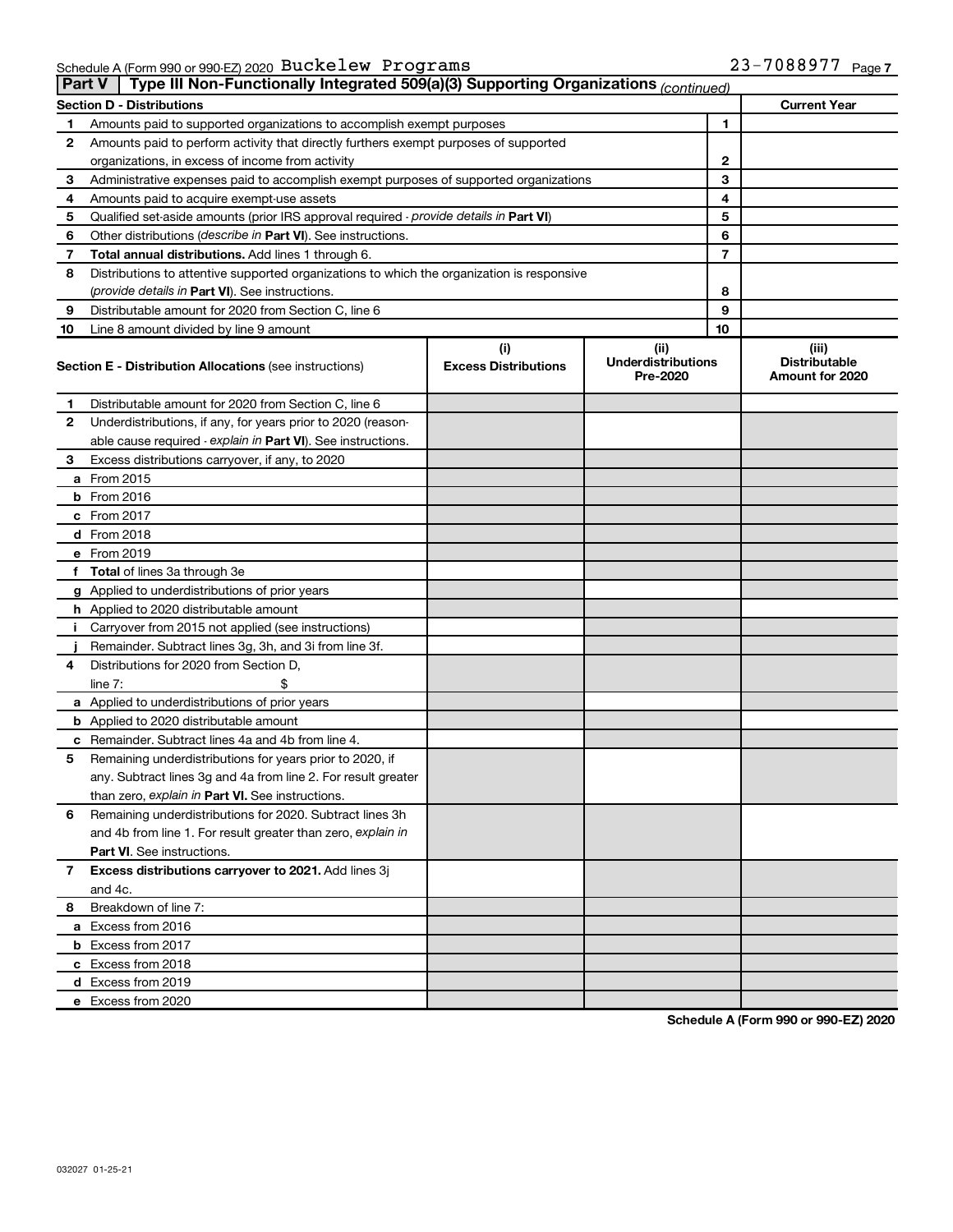### Schedule A (Form 990 or 990-EZ) 2020  $\, {\rm Buckelew} \,$  <code>Programs</code>  $\, 23-7088977 \,$  <code>Page</code>

| <b>Part VI</b> |                                                                                                                                                                                                                                                                                                                                                                                                                                                                                                                                                                      |
|----------------|----------------------------------------------------------------------------------------------------------------------------------------------------------------------------------------------------------------------------------------------------------------------------------------------------------------------------------------------------------------------------------------------------------------------------------------------------------------------------------------------------------------------------------------------------------------------|
|                | Supplemental Information. Provide the explanations required by Part II, line 10; Part II, line 17a or 17b; Part III, line 12;<br>Part IV, Section A, lines 1, 2, 3b, 3c, 4b, 4c, 5a, 6, 9a, 9b, 9c, 11a, 11b, and 11c; Part IV, Section B, lines 1 and 2; Part IV, Section C,<br>line 1; Part IV, Section D, lines 2 and 3; Part IV, Section E, lines 1c, 2a, 2b, 3a, and 3b; Part V, line 1; Part V, Section B, line 1e; Part V,<br>Section D, lines 5, 6, and 8; and Part V, Section E, lines 2, 5, and 6. Also complete this part for any additional information. |
|                | (See instructions.)                                                                                                                                                                                                                                                                                                                                                                                                                                                                                                                                                  |
|                |                                                                                                                                                                                                                                                                                                                                                                                                                                                                                                                                                                      |
|                |                                                                                                                                                                                                                                                                                                                                                                                                                                                                                                                                                                      |
|                |                                                                                                                                                                                                                                                                                                                                                                                                                                                                                                                                                                      |
|                |                                                                                                                                                                                                                                                                                                                                                                                                                                                                                                                                                                      |
|                |                                                                                                                                                                                                                                                                                                                                                                                                                                                                                                                                                                      |
|                |                                                                                                                                                                                                                                                                                                                                                                                                                                                                                                                                                                      |
|                |                                                                                                                                                                                                                                                                                                                                                                                                                                                                                                                                                                      |
|                |                                                                                                                                                                                                                                                                                                                                                                                                                                                                                                                                                                      |
|                |                                                                                                                                                                                                                                                                                                                                                                                                                                                                                                                                                                      |
|                |                                                                                                                                                                                                                                                                                                                                                                                                                                                                                                                                                                      |
|                |                                                                                                                                                                                                                                                                                                                                                                                                                                                                                                                                                                      |
|                |                                                                                                                                                                                                                                                                                                                                                                                                                                                                                                                                                                      |
|                |                                                                                                                                                                                                                                                                                                                                                                                                                                                                                                                                                                      |
|                |                                                                                                                                                                                                                                                                                                                                                                                                                                                                                                                                                                      |
|                |                                                                                                                                                                                                                                                                                                                                                                                                                                                                                                                                                                      |
|                |                                                                                                                                                                                                                                                                                                                                                                                                                                                                                                                                                                      |
|                |                                                                                                                                                                                                                                                                                                                                                                                                                                                                                                                                                                      |
|                |                                                                                                                                                                                                                                                                                                                                                                                                                                                                                                                                                                      |
|                |                                                                                                                                                                                                                                                                                                                                                                                                                                                                                                                                                                      |
|                |                                                                                                                                                                                                                                                                                                                                                                                                                                                                                                                                                                      |
|                |                                                                                                                                                                                                                                                                                                                                                                                                                                                                                                                                                                      |
|                |                                                                                                                                                                                                                                                                                                                                                                                                                                                                                                                                                                      |
|                |                                                                                                                                                                                                                                                                                                                                                                                                                                                                                                                                                                      |
|                |                                                                                                                                                                                                                                                                                                                                                                                                                                                                                                                                                                      |
|                |                                                                                                                                                                                                                                                                                                                                                                                                                                                                                                                                                                      |
|                |                                                                                                                                                                                                                                                                                                                                                                                                                                                                                                                                                                      |
|                |                                                                                                                                                                                                                                                                                                                                                                                                                                                                                                                                                                      |
|                |                                                                                                                                                                                                                                                                                                                                                                                                                                                                                                                                                                      |
|                |                                                                                                                                                                                                                                                                                                                                                                                                                                                                                                                                                                      |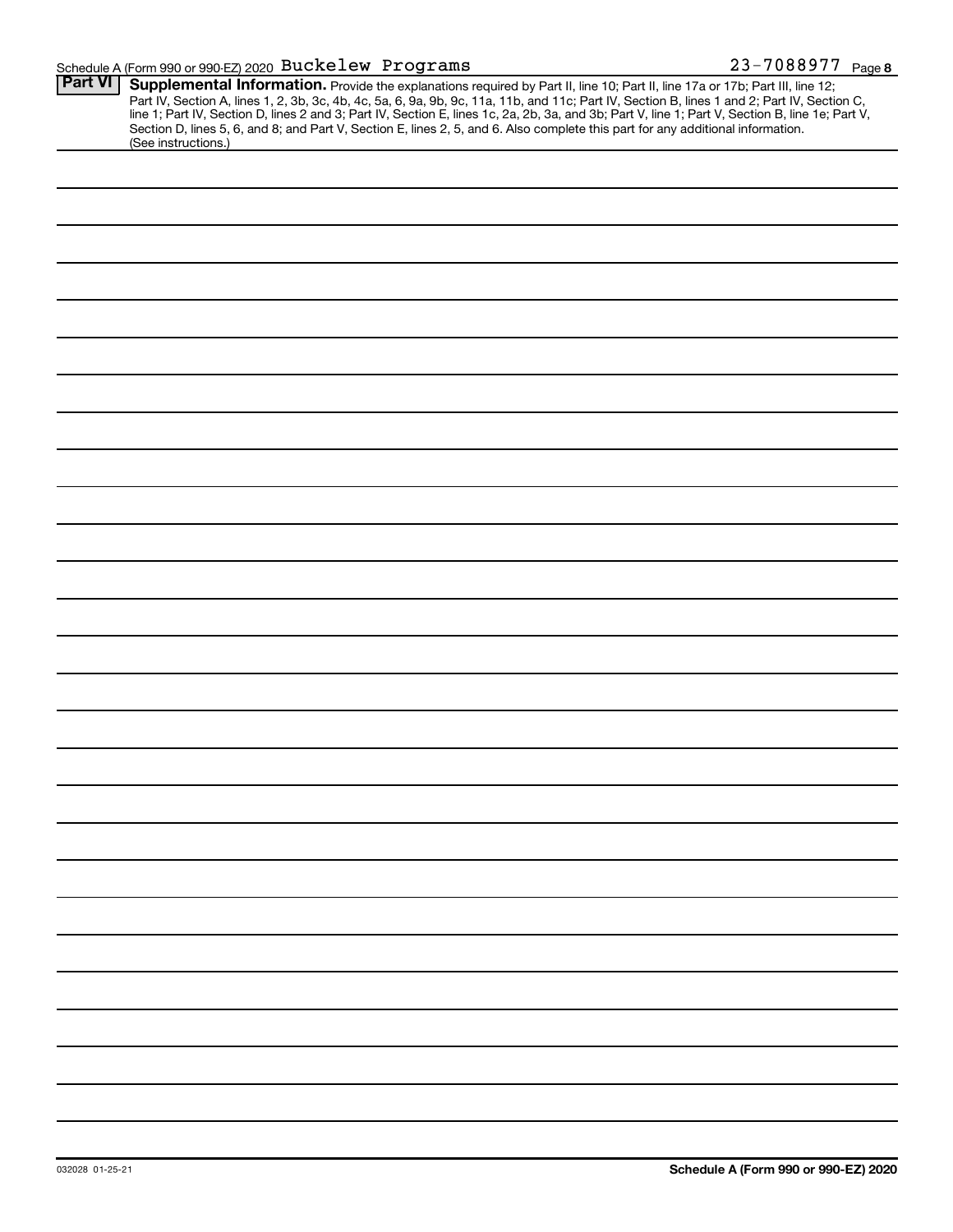| <b>SCHEDULE D</b> |  |
|-------------------|--|
|-------------------|--|

# **SCHEDULE D Supplemental Financial Statements**<br> **Form 990 2020**<br> **Part IV** line 6.7.8.9.10, 11a, 11b, 11d, 11d, 11d, 11d, 11d, 12a, 0r, 12b

**(Form 990) | Complete if the organization answered "Yes" on Form 990, Part IV, line 6, 7, 8, 9, 10, 11a, 11b, 11c, 11d, 11e, 11f, 12a, or 12b.**

**| Attach to Form 990. |Go to www.irs.gov/Form990 for instructions and the latest information.**



Department of the Treasury Internal Revenue Service

| Name of the organization | <b>Emplover identification number</b> |
|--------------------------|---------------------------------------|
| Buckelew Programs        | 23-7088977                            |

|        | Buckelew Programs                                                                                                                              | 23-7088977                                         |
|--------|------------------------------------------------------------------------------------------------------------------------------------------------|----------------------------------------------------|
| Part I | Organizations Maintaining Donor Advised Funds or Other Similar Funds or Accounts. Complete if the                                              |                                                    |
|        | organization answered "Yes" on Form 990, Part IV, line 6.                                                                                      |                                                    |
|        | (a) Donor advised funds                                                                                                                        | (b) Funds and other accounts                       |
| 1      |                                                                                                                                                |                                                    |
| 2      | Aggregate value of contributions to (during year)                                                                                              |                                                    |
| з      | Aggregate value of grants from (during year)                                                                                                   |                                                    |
| 4      |                                                                                                                                                |                                                    |
| 5      | Did the organization inform all donors and donor advisors in writing that the assets held in donor advised funds                               |                                                    |
|        |                                                                                                                                                | Yes<br>No                                          |
| 6      | Did the organization inform all grantees, donors, and donor advisors in writing that grant funds can be used only                              |                                                    |
|        | for charitable purposes and not for the benefit of the donor or donor advisor, or for any other purpose conferring                             |                                                    |
|        | impermissible private benefit?                                                                                                                 | Yes<br>No                                          |
|        | Part II<br>Conservation Easements. Complete if the organization answered "Yes" on Form 990, Part IV, line 7.                                   |                                                    |
| 1.     | Purpose(s) of conservation easements held by the organization (check all that apply).                                                          |                                                    |
|        | Preservation of land for public use (for example, recreation or education)                                                                     | Preservation of a historically important land area |
|        | Protection of natural habitat                                                                                                                  | Preservation of a certified historic structure     |
|        | Preservation of open space                                                                                                                     |                                                    |
| 2      | Complete lines 2a through 2d if the organization held a qualified conservation contribution in the form of a conservation easement on the last |                                                    |
|        | day of the tax year.                                                                                                                           | Held at the End of the Tax Year                    |
|        |                                                                                                                                                | 2a                                                 |
|        | Total acreage restricted by conservation easements                                                                                             | 2b                                                 |
|        |                                                                                                                                                | 2c                                                 |
|        | d Number of conservation easements included in (c) acquired after 7/25/06, and not on a historic structure                                     |                                                    |
|        | listed in the National Register [111] [12] The Manual Manual Manual Manual Manual Manual Manual Manual Manual                                  | 2d                                                 |
| з      | Number of conservation easements modified, transferred, released, extinguished, or terminated by the organization during the tax               |                                                    |
|        | $year \triangleright$                                                                                                                          |                                                    |
| 4      | Number of states where property subject to conservation easement is located >                                                                  |                                                    |
| 5      | Does the organization have a written policy regarding the periodic monitoring, inspection, handling of                                         |                                                    |
|        | violations, and enforcement of the conservation easements it holds?                                                                            | Yes<br>No                                          |
| 6      | Staff and volunteer hours devoted to monitoring, inspecting, handling of violations, and enforcing conservation easements during the year      |                                                    |
|        |                                                                                                                                                |                                                    |
| 7      | Amount of expenses incurred in monitoring, inspecting, handling of violations, and enforcing conservation easements during the year            |                                                    |
|        | ▶ \$                                                                                                                                           |                                                    |
| 8      | Does each conservation easement reported on line 2(d) above satisfy the requirements of section 170(h)(4)(B)(i)                                |                                                    |
|        |                                                                                                                                                | Yes<br>No                                          |
| 9      | In Part XIII, describe how the organization reports conservation easements in its revenue and expense statement and                            |                                                    |
|        | balance sheet, and include, if applicable, the text of the footnote to the organization's financial statements that describes the              |                                                    |
|        | organization's accounting for conservation easements.                                                                                          |                                                    |
|        | Organizations Maintaining Collections of Art, Historical Treasures, or Other Similar Assets.<br>Part III                                       |                                                    |
|        | Complete if the organization answered "Yes" on Form 990, Part IV, line 8.                                                                      |                                                    |
|        | 1a If the organization elected, as permitted under FASB ASC 958, not to report in its revenue statement and balance sheet works                |                                                    |
|        | of art, historical treasures, or other similar assets held for public exhibition, education, or research in furtherance of public              |                                                    |
|        | service, provide in Part XIII the text of the footnote to its financial statements that describes these items.                                 |                                                    |
|        | b If the organization elected, as permitted under FASB ASC 958, to report in its revenue statement and balance sheet works of                  |                                                    |
|        | art, historical treasures, or other similar assets held for public exhibition, education, or research in furtherance of public service,        |                                                    |
|        | provide the following amounts relating to these items:                                                                                         |                                                    |
|        |                                                                                                                                                | -\$                                                |
|        | (ii) Assets included in Form 990, Part X                                                                                                       | $\blacktriangleright$ s                            |
| 2      | If the organization received or held works of art, historical treasures, or other similar assets for financial gain, provide                   |                                                    |
|        | the following amounts required to be reported under FASB ASC 958 relating to these items:                                                      |                                                    |
|        |                                                                                                                                                | -\$                                                |
|        |                                                                                                                                                | $\blacktriangleright$ s                            |

| Schedule D (Form 990) 2020 |  |  |
|----------------------------|--|--|
|                            |  |  |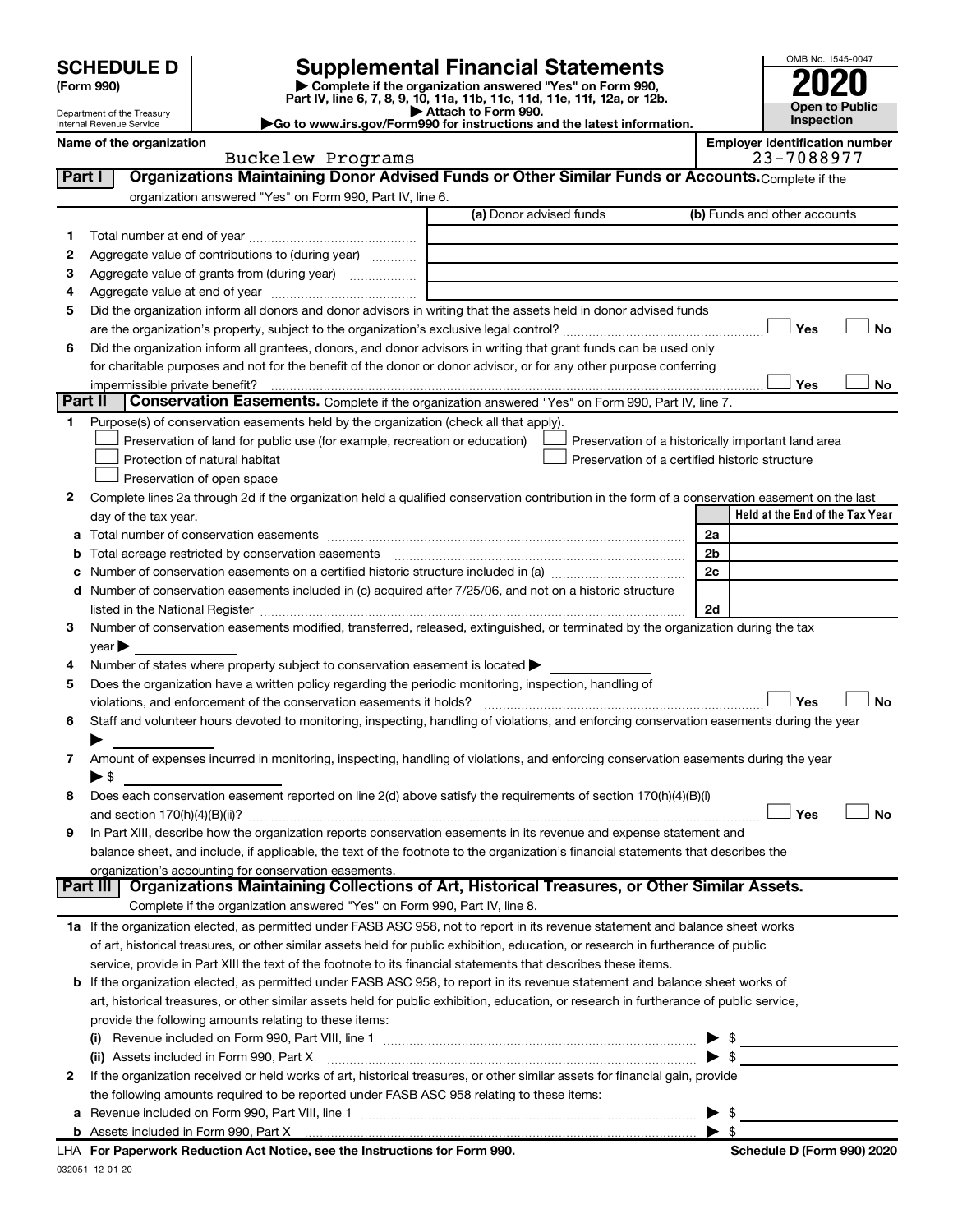|        | Schedule D (Form 990) 2020                                                                                                                                                                                                     | Buckelew Programs  |   |                |                                                                                                                                                                                                                               |                 |   |                | 23-7088977 Page 2 |
|--------|--------------------------------------------------------------------------------------------------------------------------------------------------------------------------------------------------------------------------------|--------------------|---|----------------|-------------------------------------------------------------------------------------------------------------------------------------------------------------------------------------------------------------------------------|-----------------|---|----------------|-------------------|
|        | Part III   Organizations Maintaining Collections of Art, Historical Treasures, or Other Similar Assets(continued)                                                                                                              |                    |   |                |                                                                                                                                                                                                                               |                 |   |                |                   |
| 3      | Using the organization's acquisition, accession, and other records, check any of the following that make significant use of its                                                                                                |                    |   |                |                                                                                                                                                                                                                               |                 |   |                |                   |
|        | collection items (check all that apply):                                                                                                                                                                                       |                    |   |                |                                                                                                                                                                                                                               |                 |   |                |                   |
| a      | Public exhibition                                                                                                                                                                                                              | d                  |   |                | Loan or exchange program                                                                                                                                                                                                      |                 |   |                |                   |
| b      | Scholarly research                                                                                                                                                                                                             | e                  |   |                | Other and the contract of the contract of the contract of the contract of the contract of the contract of the contract of the contract of the contract of the contract of the contract of the contract of the contract of the |                 |   |                |                   |
| с      | Preservation for future generations                                                                                                                                                                                            |                    |   |                |                                                                                                                                                                                                                               |                 |   |                |                   |
|        | Provide a description of the organization's collections and explain how they further the organization's exempt purpose in Part XIII.                                                                                           |                    |   |                |                                                                                                                                                                                                                               |                 |   |                |                   |
| 5      | During the year, did the organization solicit or receive donations of art, historical treasures, or other similar assets                                                                                                       |                    |   |                |                                                                                                                                                                                                                               |                 |   |                |                   |
|        |                                                                                                                                                                                                                                |                    |   |                |                                                                                                                                                                                                                               |                 |   | Yes            | No                |
|        | <b>Part IV</b><br><b>Escrow and Custodial Arrangements.</b> Complete if the organization answered "Yes" on Form 990, Part IV, line 9, or                                                                                       |                    |   |                |                                                                                                                                                                                                                               |                 |   |                |                   |
|        | reported an amount on Form 990, Part X, line 21.                                                                                                                                                                               |                    |   |                |                                                                                                                                                                                                                               |                 |   |                |                   |
|        | 1a Is the organization an agent, trustee, custodian or other intermediary for contributions or other assets not included                                                                                                       |                    |   |                |                                                                                                                                                                                                                               |                 |   |                |                   |
|        |                                                                                                                                                                                                                                |                    |   |                |                                                                                                                                                                                                                               |                 |   | Yes            | No                |
|        | b If "Yes," explain the arrangement in Part XIII and complete the following table:                                                                                                                                             |                    |   |                |                                                                                                                                                                                                                               |                 |   |                |                   |
|        |                                                                                                                                                                                                                                |                    |   |                |                                                                                                                                                                                                                               |                 |   | Amount         |                   |
|        | c Beginning balance measurements and the contract of the contract of the contract of the contract of the contract of the contract of the contract of the contract of the contract of the contract of the contract of the contr |                    |   |                |                                                                                                                                                                                                                               | 1c              |   |                |                   |
|        |                                                                                                                                                                                                                                |                    |   |                |                                                                                                                                                                                                                               | 1d              |   |                |                   |
|        | e Distributions during the year manufactured and contain an account of the year manufactured and the year manufactured and the year manufactured and the year manufactured and the year manufactured and the year manufactured |                    |   |                |                                                                                                                                                                                                                               | 1e              |   |                |                   |
|        |                                                                                                                                                                                                                                |                    |   |                |                                                                                                                                                                                                                               | 1f              |   |                |                   |
|        | 2a Did the organization include an amount on Form 990, Part X, line 21, for escrow or custodial account liability?                                                                                                             |                    |   |                |                                                                                                                                                                                                                               |                 | . | ∣ Yes          | No                |
|        | <b>b</b> If "Yes," explain the arrangement in Part XIII. Check here if the explanation has been provided on Part XIII                                                                                                          |                    |   |                |                                                                                                                                                                                                                               |                 |   |                |                   |
| Part V | Endowment Funds. Complete if the organization answered "Yes" on Form 990, Part IV, line 10.                                                                                                                                    |                    |   |                |                                                                                                                                                                                                                               |                 |   |                |                   |
|        |                                                                                                                                                                                                                                | (a) Current year   |   | (b) Prior year | (c) Two years back $\vert$ (d) Three years back $\vert$ (e) Four years back                                                                                                                                                   |                 |   |                |                   |
| ٦а     | Beginning of year balance                                                                                                                                                                                                      |                    |   |                |                                                                                                                                                                                                                               |                 |   |                |                   |
|        |                                                                                                                                                                                                                                |                    |   |                |                                                                                                                                                                                                                               |                 |   |                |                   |
|        | Net investment earnings, gains, and losses                                                                                                                                                                                     |                    |   |                |                                                                                                                                                                                                                               |                 |   |                |                   |
|        | Grants or scholarships                                                                                                                                                                                                         |                    |   |                |                                                                                                                                                                                                                               |                 |   |                |                   |
|        | e Other expenditures for facilities                                                                                                                                                                                            |                    |   |                |                                                                                                                                                                                                                               |                 |   |                |                   |
|        |                                                                                                                                                                                                                                |                    |   |                |                                                                                                                                                                                                                               |                 |   |                |                   |
|        |                                                                                                                                                                                                                                |                    |   |                |                                                                                                                                                                                                                               |                 |   |                |                   |
| g      | Provide the estimated percentage of the current year end balance (line 1g, column (a)) held as:                                                                                                                                |                    |   |                |                                                                                                                                                                                                                               |                 |   |                |                   |
| 2      |                                                                                                                                                                                                                                |                    |   |                |                                                                                                                                                                                                                               |                 |   |                |                   |
| а      | Board designated or quasi-endowment<br>Permanent endowment                                                                                                                                                                     | %                  | % |                |                                                                                                                                                                                                                               |                 |   |                |                   |
|        | Term endowment $\blacktriangleright$                                                                                                                                                                                           | $\frac{0}{0}$      |   |                |                                                                                                                                                                                                                               |                 |   |                |                   |
|        | The percentages on lines 2a, 2b, and 2c should equal 100%.                                                                                                                                                                     |                    |   |                |                                                                                                                                                                                                                               |                 |   |                |                   |
|        | 3a Are there endowment funds not in the possession of the organization that are held and administered for the organization                                                                                                     |                    |   |                |                                                                                                                                                                                                                               |                 |   |                |                   |
|        | by:                                                                                                                                                                                                                            |                    |   |                |                                                                                                                                                                                                                               |                 |   |                | Yes<br>No         |
|        | (i)                                                                                                                                                                                                                            |                    |   |                |                                                                                                                                                                                                                               |                 |   | 3a(i)          |                   |
|        |                                                                                                                                                                                                                                |                    |   |                |                                                                                                                                                                                                                               |                 |   | 3a(ii)         |                   |
|        |                                                                                                                                                                                                                                |                    |   |                |                                                                                                                                                                                                                               |                 |   | 3b             |                   |
|        | Describe in Part XIII the intended uses of the organization's endowment funds.                                                                                                                                                 |                    |   |                |                                                                                                                                                                                                                               |                 |   |                |                   |
|        | Land, Buildings, and Equipment.<br><b>Part VI</b>                                                                                                                                                                              |                    |   |                |                                                                                                                                                                                                                               |                 |   |                |                   |
|        | Complete if the organization answered "Yes" on Form 990, Part IV, line 11a. See Form 990, Part X, line 10.                                                                                                                     |                    |   |                |                                                                                                                                                                                                                               |                 |   |                |                   |
|        | Description of property                                                                                                                                                                                                        | (a) Cost or other  |   |                | (b) Cost or other                                                                                                                                                                                                             | (c) Accumulated |   | (d) Book value |                   |
|        |                                                                                                                                                                                                                                | basis (investment) |   |                | basis (other)                                                                                                                                                                                                                 | depreciation    |   |                |                   |
|        |                                                                                                                                                                                                                                |                    |   |                | 344,212.                                                                                                                                                                                                                      |                 |   |                | 344, 212.         |
|        |                                                                                                                                                                                                                                |                    |   |                | 7,756,093.                                                                                                                                                                                                                    | 2,745,552.      |   |                | 5,010,541.        |
|        |                                                                                                                                                                                                                                |                    |   |                | 99, 164.                                                                                                                                                                                                                      | 1,968.          |   |                | 97,196.           |
|        |                                                                                                                                                                                                                                |                    |   |                | 252, 438.                                                                                                                                                                                                                     | 137,494.        |   |                | 114,944.          |
|        |                                                                                                                                                                                                                                |                    |   |                | 189,670.                                                                                                                                                                                                                      | 174,810.        |   |                | 14,860.           |
|        | Total. Add lines 1a through 1e. (Column (d) must equal Form 990, Part X, column (B), line 10c.)                                                                                                                                |                    |   |                |                                                                                                                                                                                                                               |                 |   |                | 5,581,753.        |

**Schedule D (Form 990) 2020**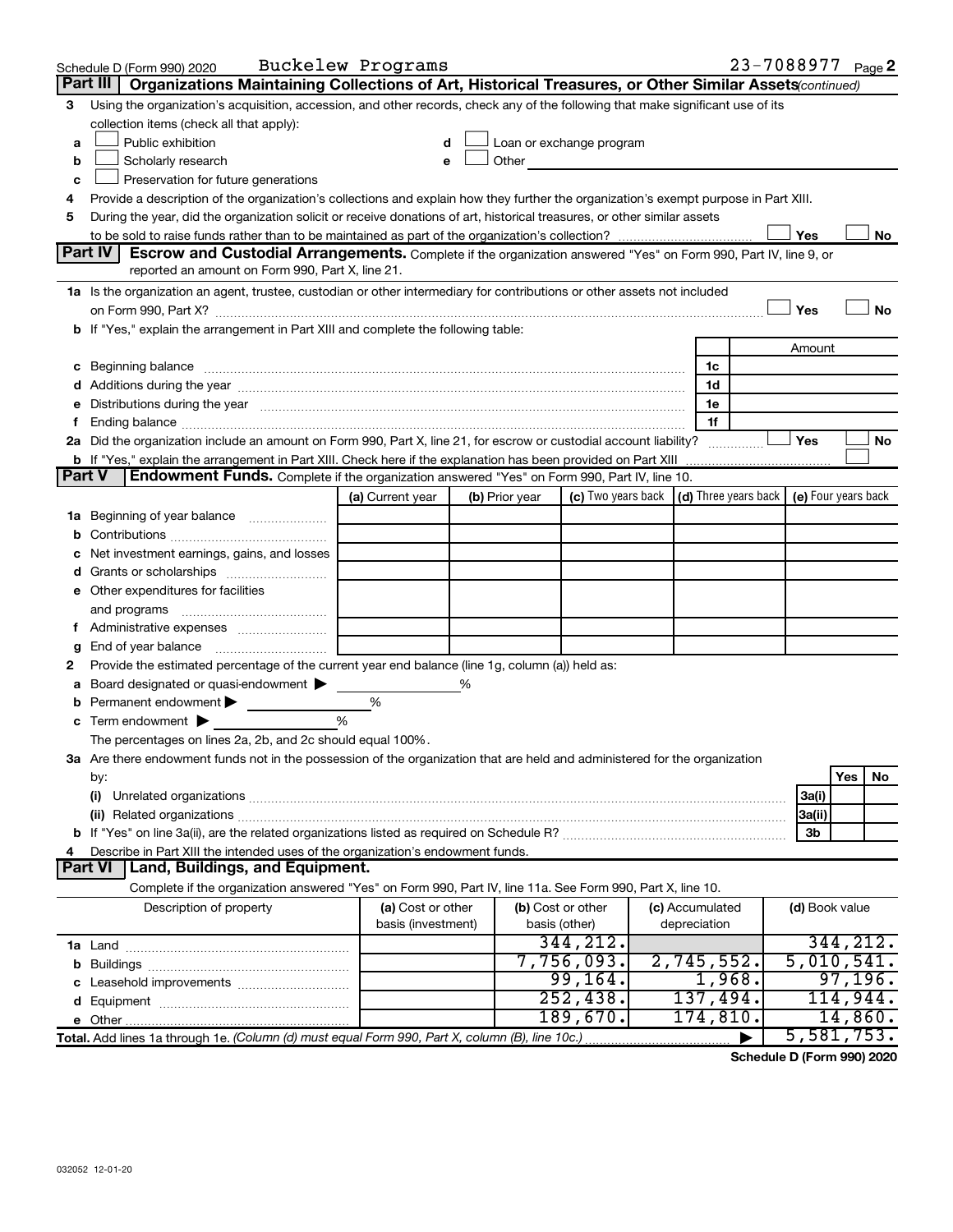| Part VII Investments - Other Securities.                                                                                                                                           |                 |                                                           |                |
|------------------------------------------------------------------------------------------------------------------------------------------------------------------------------------|-----------------|-----------------------------------------------------------|----------------|
| Complete if the organization answered "Yes" on Form 990, Part IV, line 11b. See Form 990, Part X, line 12.<br>(a) Description of security or category (including name of security) | (b) Book value  | (c) Method of valuation: Cost or end-of-year market value |                |
|                                                                                                                                                                                    |                 |                                                           |                |
|                                                                                                                                                                                    |                 |                                                           |                |
| $(3)$ Other                                                                                                                                                                        |                 |                                                           |                |
| (A)                                                                                                                                                                                |                 |                                                           |                |
| (B)                                                                                                                                                                                |                 |                                                           |                |
| (C)                                                                                                                                                                                |                 |                                                           |                |
| (D)                                                                                                                                                                                |                 |                                                           |                |
| (E)                                                                                                                                                                                |                 |                                                           |                |
| (F)                                                                                                                                                                                |                 |                                                           |                |
| (G)                                                                                                                                                                                |                 |                                                           |                |
| (H)                                                                                                                                                                                |                 |                                                           |                |
| Total. (Col. (b) must equal Form 990, Part X, col. (B) line 12.) $\blacktriangleright$                                                                                             |                 |                                                           |                |
| Part VIII Investments - Program Related.                                                                                                                                           |                 |                                                           |                |
| Complete if the organization answered "Yes" on Form 990, Part IV, line 11c. See Form 990, Part X, line 13.                                                                         |                 |                                                           |                |
| (a) Description of investment                                                                                                                                                      | (b) Book value  | (c) Method of valuation: Cost or end-of-year market value |                |
| (1)                                                                                                                                                                                |                 |                                                           |                |
| (2)                                                                                                                                                                                |                 |                                                           |                |
| (3)                                                                                                                                                                                |                 |                                                           |                |
| (4)                                                                                                                                                                                |                 |                                                           |                |
| (5)                                                                                                                                                                                |                 |                                                           |                |
| (6)                                                                                                                                                                                |                 |                                                           |                |
| (7)                                                                                                                                                                                |                 |                                                           |                |
| (8)                                                                                                                                                                                |                 |                                                           |                |
| (9)                                                                                                                                                                                |                 |                                                           |                |
| Total. (Col. (b) must equal Form 990, Part X, col. (B) line 13.) $\blacktriangleright$<br>Part IX<br><b>Other Assets.</b>                                                          |                 |                                                           |                |
|                                                                                                                                                                                    |                 |                                                           |                |
| Complete if the organization answered "Yes" on Form 990, Part IV, line 11d. See Form 990, Part X, line 15.                                                                         | (a) Description |                                                           | (b) Book value |
|                                                                                                                                                                                    |                 |                                                           |                |
| (1)<br>(2)                                                                                                                                                                         |                 |                                                           |                |
| (3)                                                                                                                                                                                |                 |                                                           |                |
| (4)                                                                                                                                                                                |                 |                                                           |                |
| (5)                                                                                                                                                                                |                 |                                                           |                |
| (6)                                                                                                                                                                                |                 |                                                           |                |
| (7)                                                                                                                                                                                |                 |                                                           |                |
| (8)                                                                                                                                                                                |                 |                                                           |                |
| (9)                                                                                                                                                                                |                 |                                                           |                |
| Total. (Column (b) must equal Form 990, Part X, col. (B) line 15.)                                                                                                                 |                 | ▶                                                         |                |
| <b>Other Liabilities.</b><br>Part X                                                                                                                                                |                 |                                                           |                |
| Complete if the organization answered "Yes" on Form 990, Part IV, line 11e or 11f. See Form 990, Part X, line 25.                                                                  |                 |                                                           |                |
| (a) Description of liability<br>1.                                                                                                                                                 |                 |                                                           | (b) Book value |
| Federal income taxes<br>(1)                                                                                                                                                        |                 |                                                           |                |
| Unemployment Reserve<br>(2)                                                                                                                                                        |                 |                                                           | 106, 319.      |
| (3)                                                                                                                                                                                |                 |                                                           |                |
| (4)                                                                                                                                                                                |                 |                                                           |                |
| (5)                                                                                                                                                                                |                 |                                                           |                |
| (6)                                                                                                                                                                                |                 |                                                           |                |
| (7)                                                                                                                                                                                |                 |                                                           |                |
| (8)                                                                                                                                                                                |                 |                                                           |                |
| (9)                                                                                                                                                                                |                 |                                                           |                |
| Total. (Column (b) must equal Form 990, Part X, col. (B) line 25.)                                                                                                                 |                 | ▶                                                         | 106, 319.      |

**2.** Liability for uncertain tax positions. In Part XIII, provide the text of the footnote to the organization's financial statements that reports the organization's liability for uncertain tax positions under FASB ASC 740. Check here if the text of the footnote has been provided in Part XIII ...  $\fbox{\bf X}$ 

**Schedule D (Form 990) 2020**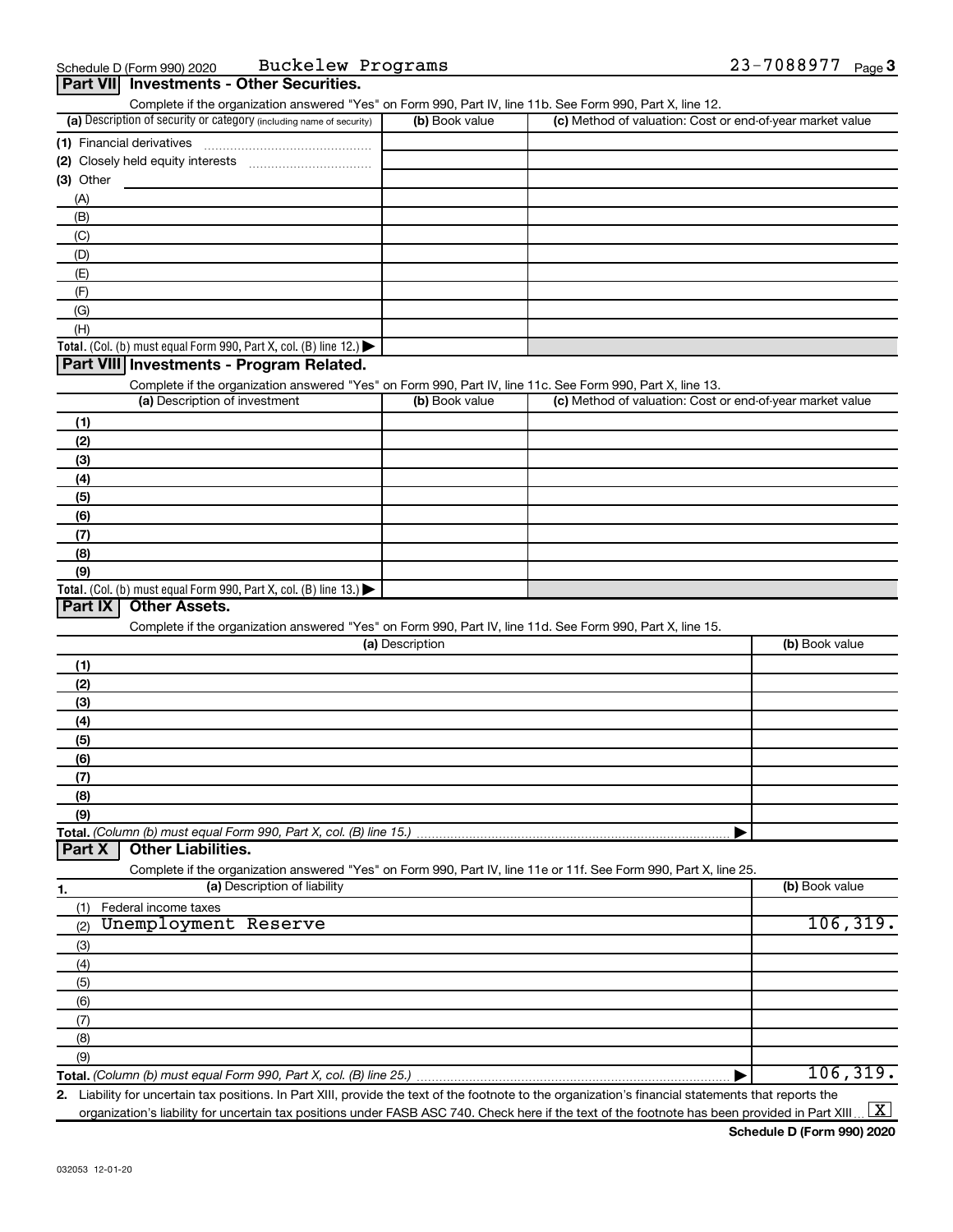|    | Schedule D (Form 990) 2020 Buckelew Programs                                                                                                                                                                                                           |                |           |                | $23 - 7088977$ Page 4 |
|----|--------------------------------------------------------------------------------------------------------------------------------------------------------------------------------------------------------------------------------------------------------|----------------|-----------|----------------|-----------------------|
|    | Reconciliation of Revenue per Audited Financial Statements With Revenue per Return.<br><b>Part XI</b>                                                                                                                                                  |                |           |                |                       |
|    | Complete if the organization answered "Yes" on Form 990, Part IV, line 12a.                                                                                                                                                                            |                |           |                |                       |
| 1  | Total revenue, gains, and other support per audited financial statements [11] [11] Total revenue, [21] Total revenue of the support per audited financial statements                                                                                   |                |           | $\overline{1}$ | 14,836,891.           |
| 2  | Amounts included on line 1 but not on Form 990, Part VIII, line 12:                                                                                                                                                                                    |                |           |                |                       |
| a  | Net unrealized gains (losses) on investments [111] [12] matter and the unrealized gains (losses) on investments                                                                                                                                        | 2a             |           |                |                       |
|    |                                                                                                                                                                                                                                                        | 2 <sub>b</sub> |           |                |                       |
| c  | Recoveries of prior year grants [11,111] [11] Recoveries of prior year grants [11] [11] Recoveries of prior year grants [11] [11] [11] $\frac{1}{2}$ [11] $\frac{1}{2}$ [11] $\frac{1}{2}$ [11] $\frac{1}{2}$ [11] $\frac{1}{2}$ [11] $\frac{1}{2}$ [1 | 2 <sub>c</sub> |           |                |                       |
| d  |                                                                                                                                                                                                                                                        | 2d             | $-9,088.$ |                |                       |
| е  | Add lines 2a through 2d <b>[10]</b> University contracts and the set of the set of the set of the set of the set of the set of the set of the set of the set of the set of the set of the set of the set of the set of the set of t                    |                |           | 2e             | $-9,088.$             |
| 3  |                                                                                                                                                                                                                                                        |                |           | $\mathbf{3}$   | 14,845,979.           |
| 4  | Amounts included on Form 990, Part VIII, line 12, but not on line 1:                                                                                                                                                                                   |                |           |                |                       |
|    |                                                                                                                                                                                                                                                        |                |           |                |                       |
| b  |                                                                                                                                                                                                                                                        | 4 <sub>b</sub> |           |                |                       |
| C. | Add lines 4a and 4b                                                                                                                                                                                                                                    |                |           | 4с             |                       |
|    |                                                                                                                                                                                                                                                        |                |           | 5              | 14,845,979.           |
|    |                                                                                                                                                                                                                                                        |                |           |                |                       |
|    | Part XII   Reconciliation of Expenses per Audited Financial Statements With Expenses per Return.                                                                                                                                                       |                |           |                |                       |
|    | Complete if the organization answered "Yes" on Form 990, Part IV, line 12a.                                                                                                                                                                            |                |           |                |                       |
| 1  |                                                                                                                                                                                                                                                        |                |           | $\mathbf{1}$   | 14, 415, 999.         |
| 2  | Amounts included on line 1 but not on Form 990, Part IX, line 25:                                                                                                                                                                                      |                |           |                |                       |
| a  |                                                                                                                                                                                                                                                        | 2a             |           |                |                       |
| b  |                                                                                                                                                                                                                                                        | 2 <sub>b</sub> |           |                |                       |
| c  |                                                                                                                                                                                                                                                        | 2 <sub>c</sub> |           |                |                       |
|    |                                                                                                                                                                                                                                                        | 2d             |           |                |                       |
|    | Add lines 2a through 2d <b>must be a constructed as the constant of the construction of the construction</b> and the construction of the construction of the construction of the construction of the construction of the constructi                    |                |           | 2e             | 0.                    |
| з  |                                                                                                                                                                                                                                                        |                |           | 3              | 14, 415, 999.         |
| 4  | Amounts included on Form 990, Part IX, line 25, but not on line 1:                                                                                                                                                                                     |                |           |                |                       |
| a  |                                                                                                                                                                                                                                                        |                |           |                |                       |
| b  |                                                                                                                                                                                                                                                        | 4b             |           |                |                       |
| C. | Add lines 4a and 4b                                                                                                                                                                                                                                    |                |           | 4с             |                       |
|    | Part XIII Supplemental Information.                                                                                                                                                                                                                    |                |           | 5              | 14,415,999.           |

Provide the descriptions required for Part II, lines 3, 5, and 9; Part III, lines 1a and 4; Part IV, lines 1b and 2b; Part V, line 4; Part X, line 2; Part XI, lines 2d and 4b; and Part XII, lines 2d and 4b. Also complete this part to provide any additional information.

Part X, Line 2:

Buckelew is exempt from taxation under Internal Revenue Code Section

501(c)(3) and California Revenue and Taxation Code Section 23701d.

Generally accepted accounting principles provide accounting and disclosure

guidance about positions taken by an organization in its tax returns that

might be uncertain. Management has considered its tax positions and

believes that all of the positions taken by Buckelew in their federal and

state exempt organization tax returns are more likely than not to be

sustained upon examination. Buckelew's returns are subject to examination

by federal and state taxing authorities, generally for three and four

years, respectively, after they are filed.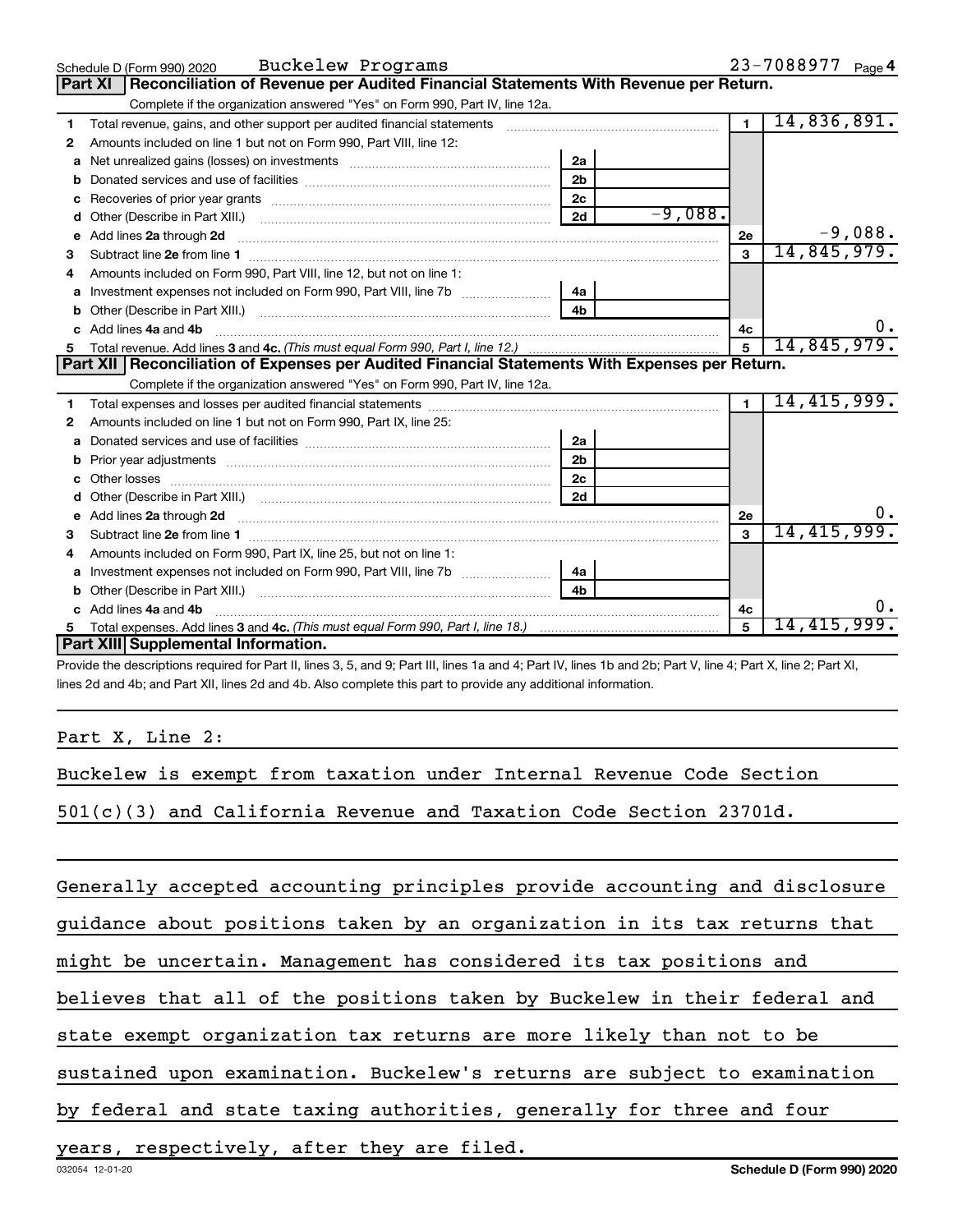| Buckelew Programs                                                                              | 23-7088977 Page 5 |
|------------------------------------------------------------------------------------------------|-------------------|
| Schedule D (Form 990) 2020 Buckelew P<br><b>Part XIII Supplemental Information</b> (continued) |                   |
|                                                                                                |                   |
|                                                                                                |                   |
| Part XI, Line 2d - Other Adjustments:                                                          |                   |
|                                                                                                |                   |
| Loss in subsidiary                                                                             | $-9,088.$         |
|                                                                                                |                   |
|                                                                                                |                   |
|                                                                                                |                   |
|                                                                                                |                   |
|                                                                                                |                   |
|                                                                                                |                   |
|                                                                                                |                   |
|                                                                                                |                   |
|                                                                                                |                   |
|                                                                                                |                   |
|                                                                                                |                   |
|                                                                                                |                   |
|                                                                                                |                   |
|                                                                                                |                   |
|                                                                                                |                   |
|                                                                                                |                   |
|                                                                                                |                   |
|                                                                                                |                   |
|                                                                                                |                   |
|                                                                                                |                   |
|                                                                                                |                   |
|                                                                                                |                   |
|                                                                                                |                   |
|                                                                                                |                   |
|                                                                                                |                   |
|                                                                                                |                   |
|                                                                                                |                   |
|                                                                                                |                   |
|                                                                                                |                   |
|                                                                                                |                   |
|                                                                                                |                   |
|                                                                                                |                   |
|                                                                                                |                   |
|                                                                                                |                   |
|                                                                                                |                   |
|                                                                                                |                   |
|                                                                                                |                   |
|                                                                                                |                   |
|                                                                                                |                   |
|                                                                                                |                   |
|                                                                                                |                   |
|                                                                                                |                   |
|                                                                                                |                   |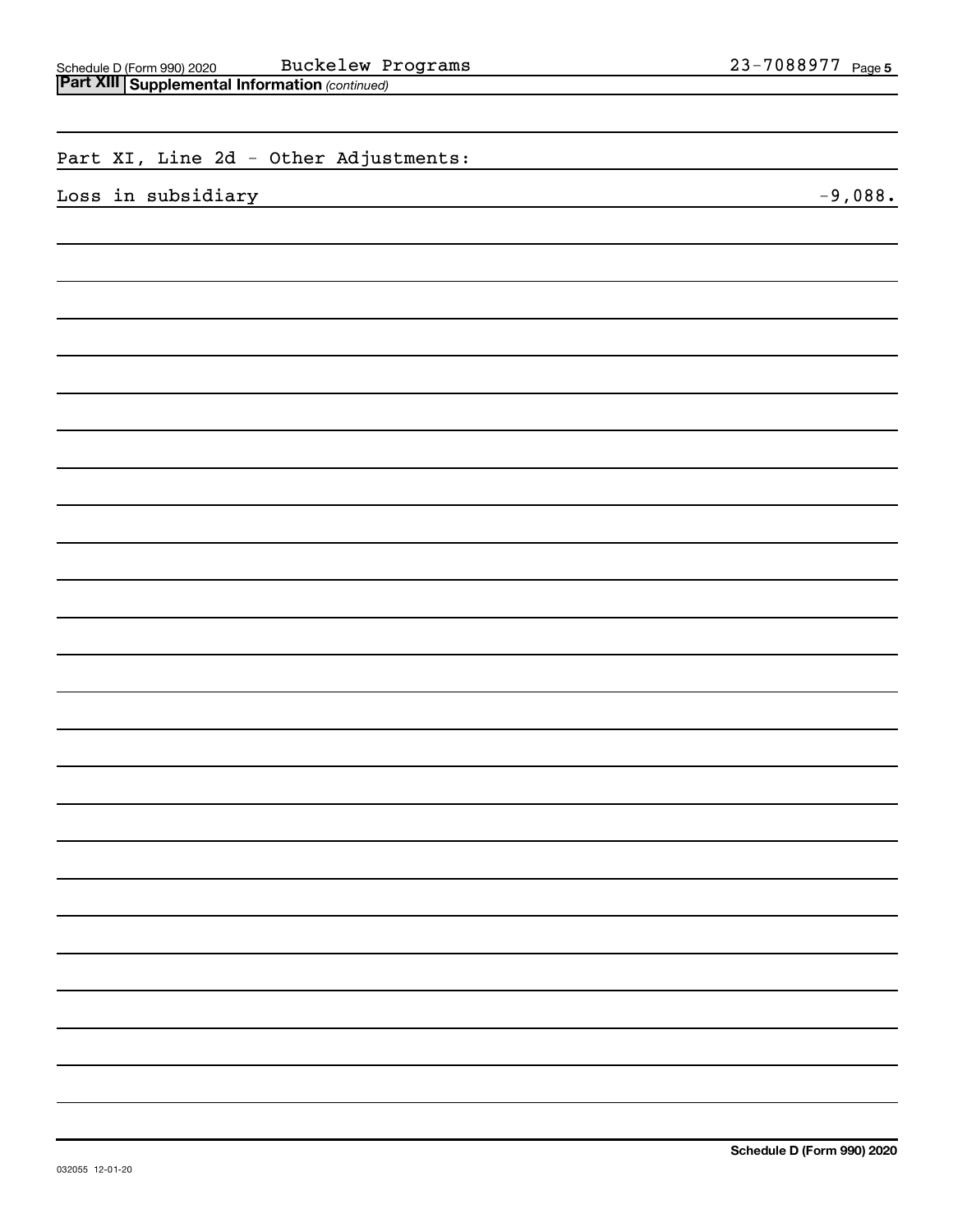| <b>SCHEDULE I</b><br>(Form 990)<br>Department of the Treasury | <b>Grants and Other Assistance to Organizations,</b><br>Governments, and Individuals in the United States<br>Complete if the organization answered "Yes" on Form 990, Part IV, line 21 or 22.<br>Attach to Form 990. |           |                 |                                                       |                        |                                               |                    |                                       | OMB No. 1545-0047<br><b>2020</b><br><b>Open to Public</b> |
|---------------------------------------------------------------|----------------------------------------------------------------------------------------------------------------------------------------------------------------------------------------------------------------------|-----------|-----------------|-------------------------------------------------------|------------------------|-----------------------------------------------|--------------------|---------------------------------------|-----------------------------------------------------------|
| <b>Internal Revenue Service</b>                               |                                                                                                                                                                                                                      |           |                 | Go to www.irs.gov/Form990 for the latest information. |                        |                                               |                    |                                       | Inspection                                                |
| Name of the organization                                      | Buckelew Programs                                                                                                                                                                                                    |           |                 |                                                       |                        |                                               |                    | <b>Employer identification number</b> | 23-7088977                                                |
| Part I                                                        | <b>General Information on Grants and Assistance</b>                                                                                                                                                                  |           |                 |                                                       |                        |                                               |                    |                                       |                                                           |
| $\mathbf 1$                                                   | Does the organization maintain records to substantiate the amount of the grants or assistance, the grantees' eligibility for the grants or assistance, and the selection                                             |           |                 |                                                       |                        |                                               |                    |                                       |                                                           |
|                                                               |                                                                                                                                                                                                                      |           |                 |                                                       |                        |                                               |                    | $\boxed{\text{X}}$ Yes                | $ $ No                                                    |
| $\mathbf{2}$                                                  | Describe in Part IV the organization's procedures for monitoring the use of grant funds in the United States.                                                                                                        |           |                 |                                                       |                        |                                               |                    |                                       |                                                           |
| Part II                                                       | Grants and Other Assistance to Domestic Organizations and Domestic Governments. Complete if the organization answered "Yes" on Form 990, Part IV, line 21, for any                                                   |           |                 |                                                       |                        |                                               |                    |                                       |                                                           |
|                                                               | recipient that received more than \$5,000. Part II can be duplicated if additional space is needed.<br><b>1 (a)</b> Name and address of organization                                                                 | $(b)$ EIN | (c) IRC section | (d) Amount of                                         | (e) Amount of          | (f) Method of                                 | (g) Description of | (h) Purpose of grant                  |                                                           |
|                                                               | or government                                                                                                                                                                                                        |           | (if applicable) | cash grant                                            | non-cash<br>assistance | valuation (book,<br>FMV, appraisal,<br>other) | noncash assistance | or assistance                         |                                                           |
|                                                               |                                                                                                                                                                                                                      |           |                 |                                                       |                        |                                               |                    |                                       |                                                           |
|                                                               |                                                                                                                                                                                                                      |           |                 |                                                       |                        |                                               |                    |                                       |                                                           |
|                                                               |                                                                                                                                                                                                                      |           |                 |                                                       |                        |                                               |                    |                                       |                                                           |
|                                                               |                                                                                                                                                                                                                      |           |                 |                                                       |                        |                                               |                    |                                       |                                                           |
|                                                               |                                                                                                                                                                                                                      |           |                 |                                                       |                        |                                               |                    |                                       |                                                           |
|                                                               |                                                                                                                                                                                                                      |           |                 |                                                       |                        |                                               |                    |                                       |                                                           |
|                                                               |                                                                                                                                                                                                                      |           |                 |                                                       |                        |                                               |                    |                                       |                                                           |
|                                                               |                                                                                                                                                                                                                      |           |                 |                                                       |                        |                                               |                    |                                       |                                                           |
|                                                               |                                                                                                                                                                                                                      |           |                 |                                                       |                        |                                               |                    |                                       |                                                           |
|                                                               |                                                                                                                                                                                                                      |           |                 |                                                       |                        |                                               |                    |                                       |                                                           |
|                                                               |                                                                                                                                                                                                                      |           |                 |                                                       |                        |                                               |                    |                                       |                                                           |
|                                                               |                                                                                                                                                                                                                      |           |                 |                                                       |                        |                                               |                    |                                       |                                                           |
|                                                               |                                                                                                                                                                                                                      |           |                 |                                                       |                        |                                               |                    |                                       |                                                           |
|                                                               |                                                                                                                                                                                                                      |           |                 |                                                       |                        |                                               |                    |                                       |                                                           |
|                                                               |                                                                                                                                                                                                                      |           |                 |                                                       |                        |                                               |                    |                                       |                                                           |
|                                                               |                                                                                                                                                                                                                      |           |                 |                                                       |                        |                                               |                    |                                       |                                                           |
|                                                               |                                                                                                                                                                                                                      |           |                 |                                                       |                        |                                               |                    |                                       |                                                           |
|                                                               |                                                                                                                                                                                                                      |           |                 |                                                       |                        |                                               |                    |                                       |                                                           |
|                                                               |                                                                                                                                                                                                                      |           |                 |                                                       |                        |                                               |                    |                                       |                                                           |
|                                                               |                                                                                                                                                                                                                      |           |                 |                                                       |                        |                                               |                    |                                       |                                                           |
|                                                               |                                                                                                                                                                                                                      |           |                 |                                                       |                        |                                               |                    |                                       |                                                           |
| $\mathbf{2}$                                                  | Enter total number of section 501(c)(3) and government organizations listed in the line 1 table                                                                                                                      |           |                 |                                                       |                        |                                               |                    |                                       |                                                           |
| 3                                                             |                                                                                                                                                                                                                      |           |                 |                                                       |                        |                                               |                    |                                       |                                                           |
|                                                               | LHA For Paperwork Reduction Act Notice, see the Instructions for Form 990.                                                                                                                                           |           |                 |                                                       |                        |                                               |                    | <b>Schedule I (Form 990) 2020</b>     |                                                           |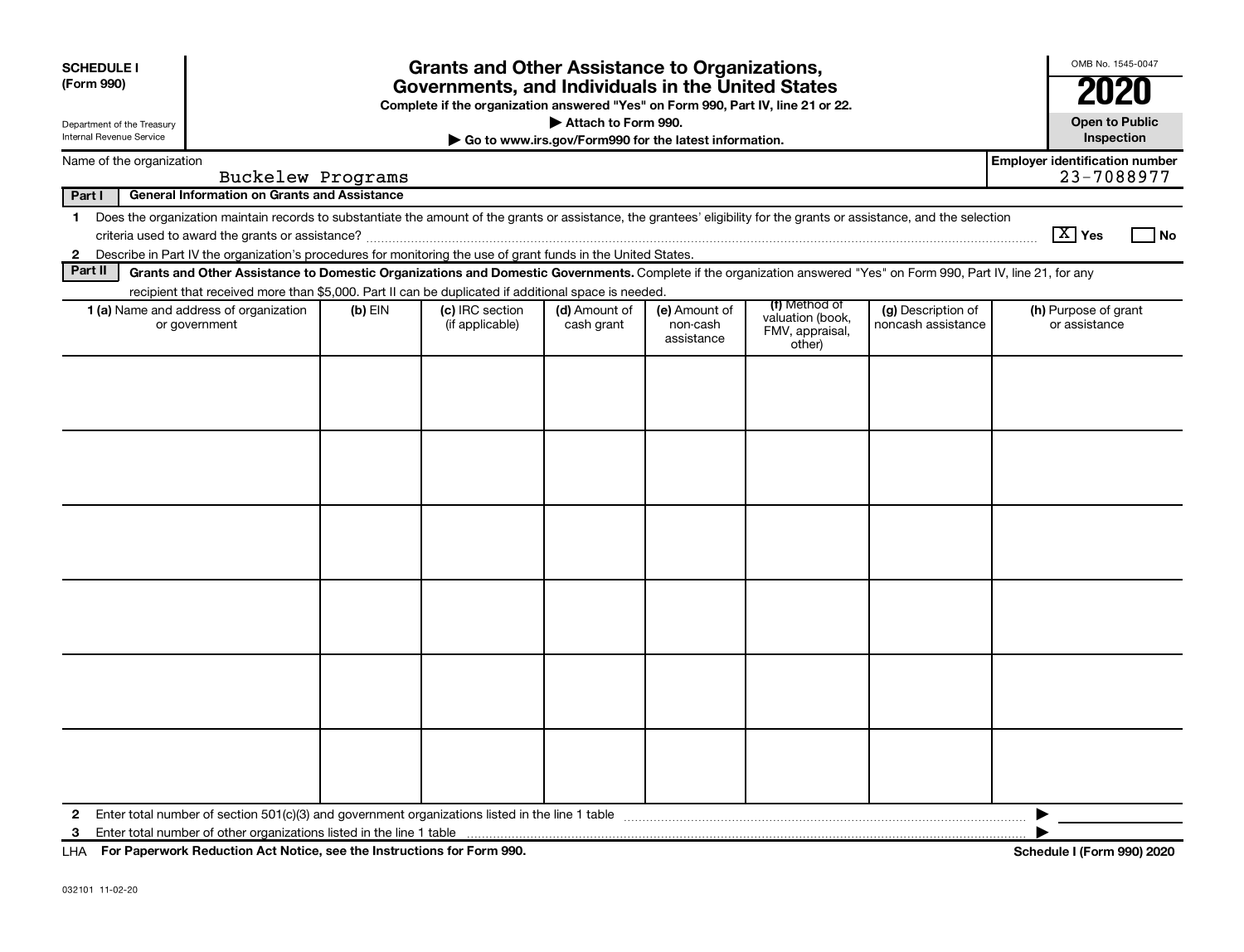Schedule I (Form 990) 2020 Page Buckelew Programs 23-7088977

**2**

Part III | Grants and Other Assistance to Domestic Individuals. Complete if the organization answered "Yes" on Form 990, Part IV, line 22. Part III can be duplicated if additional space is needed.

| (a) Type of grant or assistance                                                                                                                      | (b) Number of<br>recipients | (c) Amount of<br>cash grant | (d) Amount of non-<br>cash assistance | (e) Method of valuation<br>(book, FMV, appraisal, other) | (f) Description of noncash assistance |
|------------------------------------------------------------------------------------------------------------------------------------------------------|-----------------------------|-----------------------------|---------------------------------------|----------------------------------------------------------|---------------------------------------|
|                                                                                                                                                      |                             |                             |                                       |                                                          |                                       |
|                                                                                                                                                      |                             |                             |                                       |                                                          | Nutritious meals to support           |
| Client food & meals                                                                                                                                  | 1537                        | 0.                          | 342,905. At cost                      |                                                          | the health of the community.          |
|                                                                                                                                                      |                             |                             |                                       |                                                          |                                       |
|                                                                                                                                                      |                             |                             |                                       |                                                          |                                       |
| Client stipends                                                                                                                                      | 45                          | 13,579.                     | $\mathbf{0}$ .                        |                                                          |                                       |
|                                                                                                                                                      |                             |                             |                                       |                                                          |                                       |
|                                                                                                                                                      |                             |                             |                                       |                                                          |                                       |
|                                                                                                                                                      |                             |                             |                                       |                                                          |                                       |
|                                                                                                                                                      |                             |                             |                                       |                                                          |                                       |
|                                                                                                                                                      |                             |                             |                                       |                                                          |                                       |
|                                                                                                                                                      |                             |                             |                                       |                                                          |                                       |
|                                                                                                                                                      |                             |                             |                                       |                                                          |                                       |
|                                                                                                                                                      |                             |                             |                                       |                                                          |                                       |
|                                                                                                                                                      |                             |                             |                                       |                                                          |                                       |
|                                                                                                                                                      |                             |                             |                                       |                                                          |                                       |
| Part IV<br>Supplemental Information. Provide the information required in Part I, line 2; Part III, column (b); and any other additional information. |                             |                             |                                       |                                                          |                                       |
| Part I, Line 2:                                                                                                                                      |                             |                             |                                       |                                                          |                                       |
|                                                                                                                                                      |                             |                             |                                       |                                                          |                                       |
| The Finance department records and monitors restricted grants and then                                                                               |                             |                             |                                       |                                                          |                                       |
|                                                                                                                                                      |                             |                             |                                       |                                                          |                                       |
| works with the relevant managers to monitor the spending and release of the                                                                          |                             |                             |                                       |                                                          |                                       |
| grant. The Finance department performs monthly checks with the relevant                                                                              |                             |                             |                                       |                                                          |                                       |
| managers and the Development department to ensure that the restricted grant                                                                          |                             |                             |                                       |                                                          |                                       |

is being utilized in the manner intended by the donor. Once the grant is

fully expended then the Development department provides a report to the

donor (if requested). Buckelew's external auditors perform annual checks to

ensure that grants are being released correctly.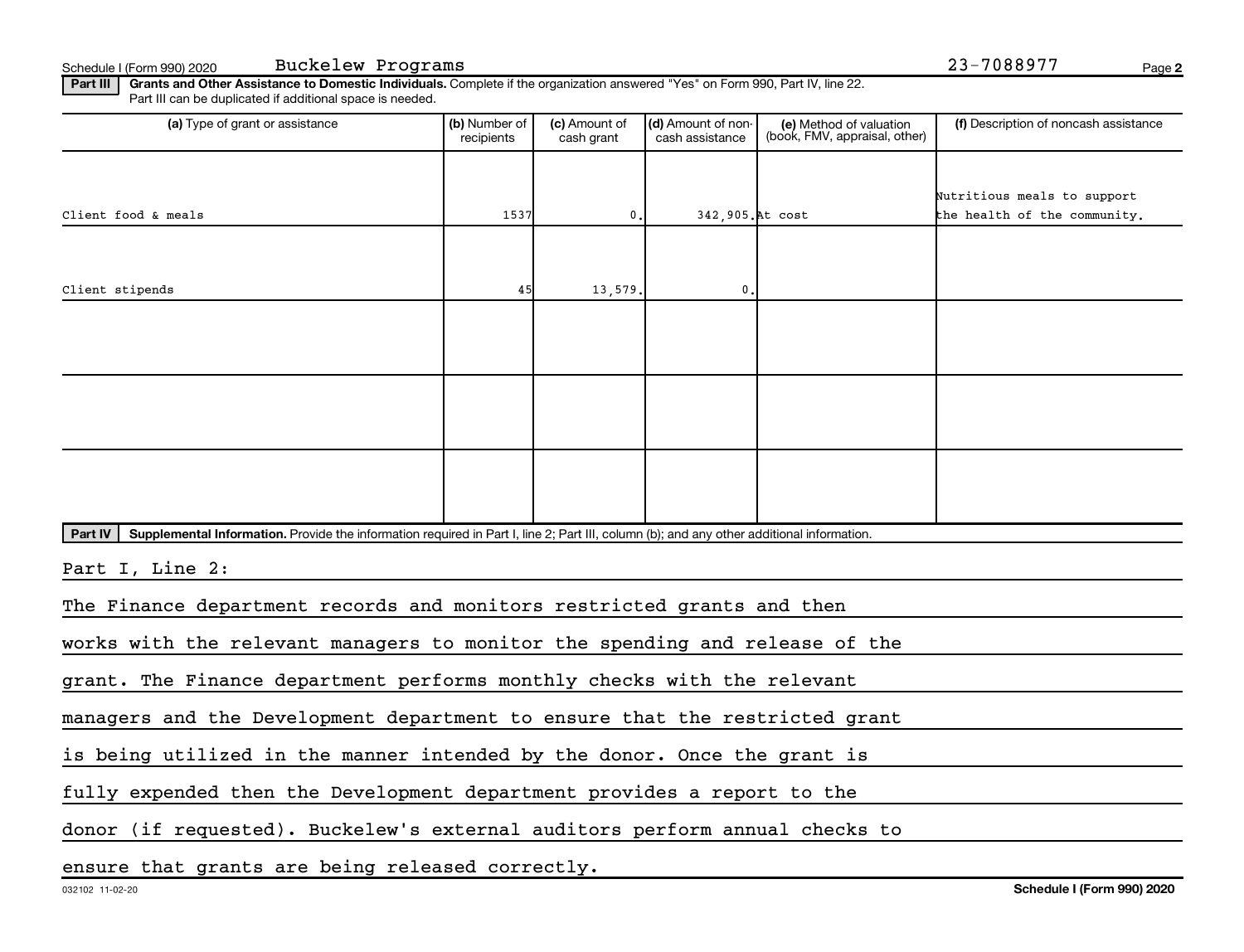Client meals are provided free of charge to clients in our residential programs.

As part of re-integrating clients into their communities, Buckelew provides clients with pre-vocational work activities and in return pays a very small stipend to the client.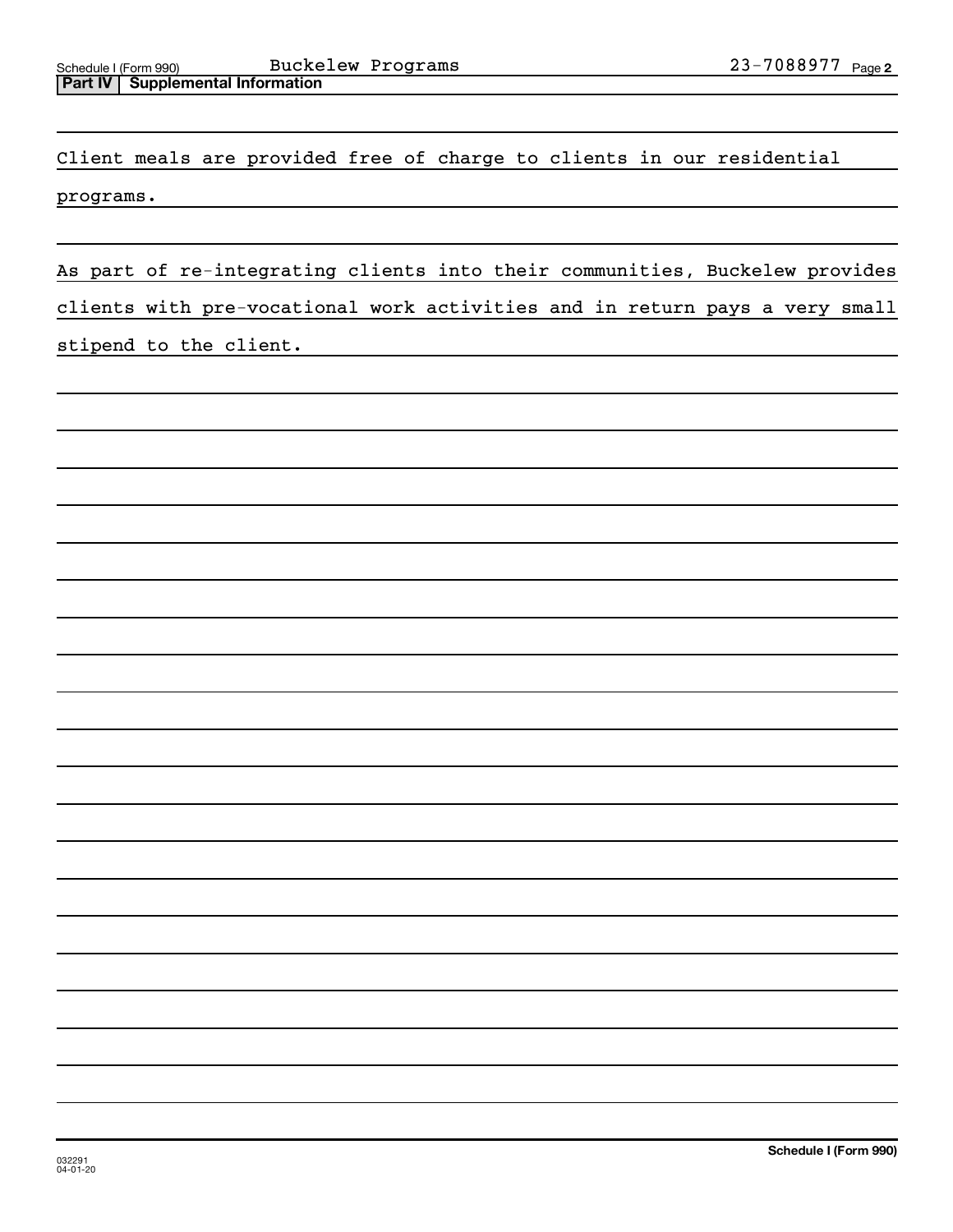|              | <b>SCHEDULE J</b>                                                                                          |                                                              | <b>Compensation Information</b>                                                                                                                                                                                                      |                                       | OMB No. 1545-0047     |     |                         |
|--------------|------------------------------------------------------------------------------------------------------------|--------------------------------------------------------------|--------------------------------------------------------------------------------------------------------------------------------------------------------------------------------------------------------------------------------------|---------------------------------------|-----------------------|-----|-------------------------|
|              | (Form 990)                                                                                                 |                                                              | For certain Officers, Directors, Trustees, Key Employees, and Highest                                                                                                                                                                |                                       |                       | UZU |                         |
|              | <b>Compensated Employees</b><br>Complete if the organization answered "Yes" on Form 990, Part IV, line 23. |                                                              |                                                                                                                                                                                                                                      |                                       |                       |     |                         |
|              | Department of the Treasury                                                                                 |                                                              | Attach to Form 990.                                                                                                                                                                                                                  |                                       | <b>Open to Public</b> |     |                         |
|              | Internal Revenue Service                                                                                   |                                                              | ► Go to www.irs.gov/Form990 for instructions and the latest information.                                                                                                                                                             |                                       | Inspection            |     |                         |
|              | Name of the organization                                                                                   |                                                              |                                                                                                                                                                                                                                      | <b>Employer identification number</b> |                       |     |                         |
|              |                                                                                                            | Buckelew Programs<br><b>Questions Regarding Compensation</b> |                                                                                                                                                                                                                                      | 23-7088977                            |                       |     |                         |
|              | Part I                                                                                                     |                                                              |                                                                                                                                                                                                                                      |                                       |                       |     |                         |
|              |                                                                                                            |                                                              |                                                                                                                                                                                                                                      |                                       |                       | Yes | No                      |
| 1a           |                                                                                                            |                                                              | Check the appropriate box(es) if the organization provided any of the following to or for a person listed on Form 990,<br>Part VII, Section A, line 1a. Complete Part III to provide any relevant information regarding these items. |                                       |                       |     |                         |
|              | First-class or charter travel                                                                              |                                                              | Housing allowance or residence for personal use                                                                                                                                                                                      |                                       |                       |     |                         |
|              | Travel for companions                                                                                      |                                                              | Payments for business use of personal residence                                                                                                                                                                                      |                                       |                       |     |                         |
|              | Tax indemnification and gross-up payments                                                                  |                                                              | Health or social club dues or initiation fees                                                                                                                                                                                        |                                       |                       |     |                         |
|              | Discretionary spending account                                                                             |                                                              | Personal services (such as maid, chauffeur, chef)                                                                                                                                                                                    |                                       |                       |     |                         |
|              |                                                                                                            |                                                              |                                                                                                                                                                                                                                      |                                       |                       |     |                         |
|              |                                                                                                            |                                                              | <b>b</b> If any of the boxes on line 1a are checked, did the organization follow a written policy regarding payment or                                                                                                               |                                       |                       |     |                         |
|              |                                                                                                            |                                                              |                                                                                                                                                                                                                                      |                                       | 1b                    |     |                         |
| $\mathbf{2}$ |                                                                                                            |                                                              | Did the organization require substantiation prior to reimbursing or allowing expenses incurred by all directors,                                                                                                                     |                                       |                       |     |                         |
|              |                                                                                                            |                                                              |                                                                                                                                                                                                                                      |                                       | $\mathbf{2}$          |     |                         |
|              |                                                                                                            |                                                              |                                                                                                                                                                                                                                      |                                       |                       |     |                         |
| з            |                                                                                                            |                                                              | Indicate which, if any, of the following the organization used to establish the compensation of the organization's                                                                                                                   |                                       |                       |     |                         |
|              |                                                                                                            |                                                              | CEO/Executive Director. Check all that apply. Do not check any boxes for methods used by a related organization to                                                                                                                   |                                       |                       |     |                         |
|              | establish compensation of the CEO/Executive Director, but explain in Part III.                             |                                                              |                                                                                                                                                                                                                                      |                                       |                       |     |                         |
|              | Compensation committee                                                                                     |                                                              | Written employment contract                                                                                                                                                                                                          |                                       |                       |     |                         |
|              | Independent compensation consultant                                                                        |                                                              | $\overline{\mathbf{X}}$ Compensation survey or study                                                                                                                                                                                 |                                       |                       |     |                         |
|              | Form 990 of other organizations                                                                            |                                                              | $\mathbf{X}$<br>Approval by the board or compensation committee                                                                                                                                                                      |                                       |                       |     |                         |
|              |                                                                                                            |                                                              |                                                                                                                                                                                                                                      |                                       |                       |     |                         |
| 4            |                                                                                                            |                                                              | During the year, did any person listed on Form 990, Part VII, Section A, line 1a, with respect to the filing                                                                                                                         |                                       |                       |     |                         |
|              | organization or a related organization:                                                                    |                                                              |                                                                                                                                                                                                                                      |                                       |                       |     |                         |
| а            | Receive a severance payment or change-of-control payment?                                                  |                                                              |                                                                                                                                                                                                                                      |                                       | 4a                    |     | x                       |
| b            |                                                                                                            |                                                              |                                                                                                                                                                                                                                      |                                       | 4b                    |     | X                       |
| с            |                                                                                                            |                                                              |                                                                                                                                                                                                                                      |                                       | 4c                    |     | $\overline{\textbf{x}}$ |
|              |                                                                                                            |                                                              | If "Yes" to any of lines 4a-c, list the persons and provide the applicable amounts for each item in Part III.                                                                                                                        |                                       |                       |     |                         |
|              |                                                                                                            |                                                              |                                                                                                                                                                                                                                      |                                       |                       |     |                         |
|              |                                                                                                            |                                                              | Only section 501(c)(3), 501(c)(4), and 501(c)(29) organizations must complete lines 5-9.                                                                                                                                             |                                       |                       |     |                         |
|              |                                                                                                            |                                                              | 5 For persons listed on Form 990, Part VII, Section A, line 1a, did the organization pay or accrue any compensation                                                                                                                  |                                       |                       |     |                         |
|              | contingent on the revenues of:                                                                             |                                                              |                                                                                                                                                                                                                                      |                                       |                       |     |                         |
|              |                                                                                                            |                                                              |                                                                                                                                                                                                                                      |                                       | 5a                    |     | x                       |
|              |                                                                                                            |                                                              |                                                                                                                                                                                                                                      |                                       | 5b                    |     | $\overline{\textbf{X}}$ |
|              | If "Yes" on line 5a or 5b, describe in Part III.                                                           |                                                              |                                                                                                                                                                                                                                      |                                       |                       |     |                         |
| 6            |                                                                                                            |                                                              | For persons listed on Form 990, Part VII, Section A, line 1a, did the organization pay or accrue any compensation                                                                                                                    |                                       |                       |     |                         |
|              | contingent on the net earnings of:                                                                         |                                                              |                                                                                                                                                                                                                                      |                                       |                       |     |                         |
| a            |                                                                                                            |                                                              |                                                                                                                                                                                                                                      |                                       | 6a                    |     | х                       |
|              |                                                                                                            |                                                              |                                                                                                                                                                                                                                      |                                       | 6b                    |     | X                       |
|              | If "Yes" on line 6a or 6b, describe in Part III.                                                           |                                                              |                                                                                                                                                                                                                                      |                                       |                       |     |                         |
|              |                                                                                                            |                                                              | 7 For persons listed on Form 990, Part VII, Section A, line 1a, did the organization provide any nonfixed payments                                                                                                                   |                                       |                       |     |                         |
|              |                                                                                                            |                                                              |                                                                                                                                                                                                                                      |                                       | 7                     |     | х                       |
| 8            |                                                                                                            |                                                              | Were any amounts reported on Form 990, Part VII, paid or accrued pursuant to a contract that was subject to the                                                                                                                      |                                       |                       |     |                         |
|              |                                                                                                            |                                                              |                                                                                                                                                                                                                                      |                                       | 8                     |     | х                       |
| 9            |                                                                                                            |                                                              | If "Yes" on line 8, did the organization also follow the rebuttable presumption procedure described in                                                                                                                               |                                       |                       |     |                         |
|              |                                                                                                            |                                                              |                                                                                                                                                                                                                                      |                                       | 9                     |     |                         |
|              | LHA For Paperwork Reduction Act Notice, see the Instructions for Form 990.                                 |                                                              |                                                                                                                                                                                                                                      | Schedule J (Form 990) 2020            |                       |     |                         |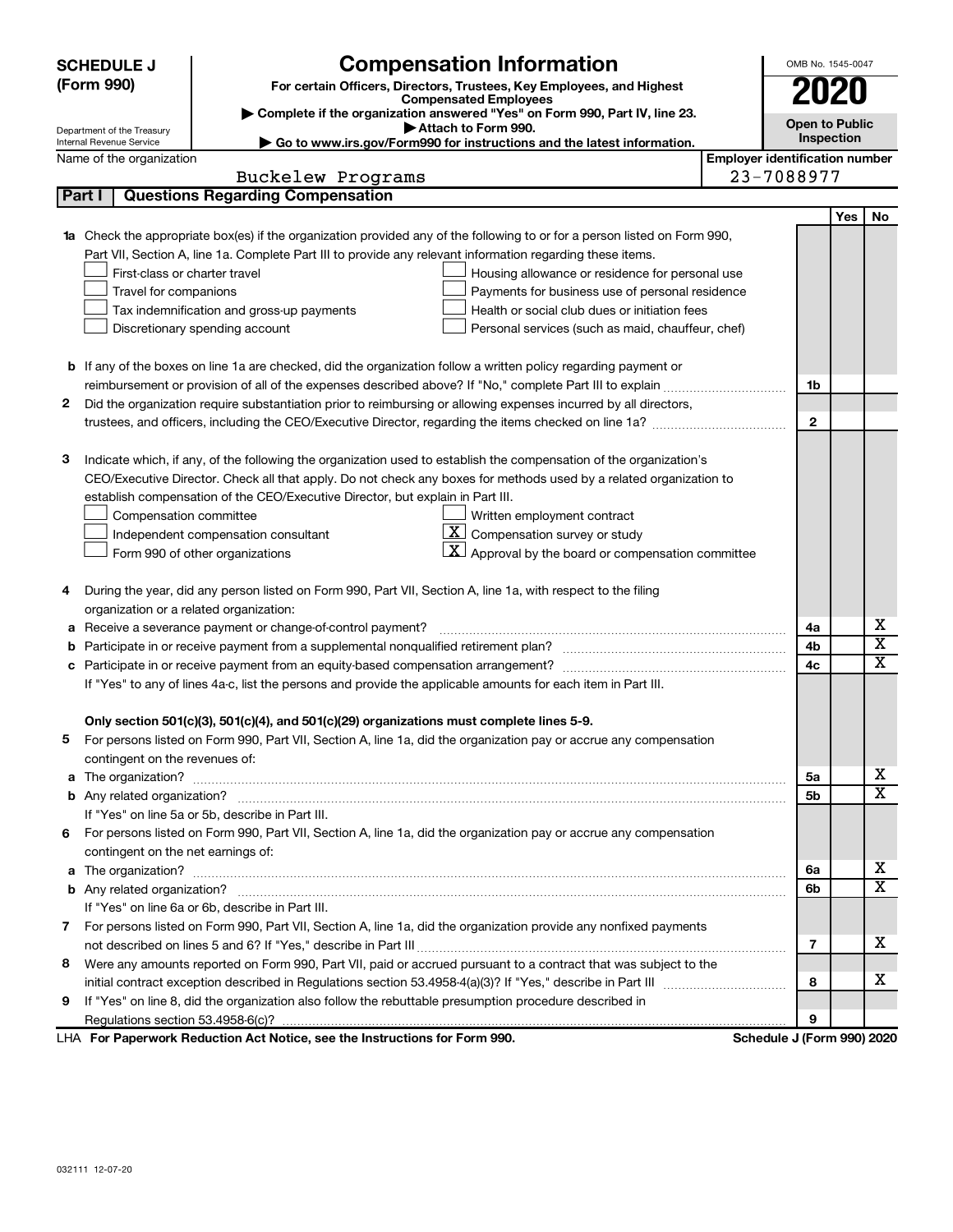### Part II | Officers, Directors, Trustees, Key Employees, and Highest Compensated Employees. Use duplicate copies if additional space is needed.

For each individual whose compensation must be reported on Schedule J, report compensation from the organization on row (i) and from related organizations, described in the instructions, on row (ii). Do not list any individuals that aren't listed on Form 990, Part VII.

Note: The sum of columns (B)(i)-(iii) for each listed individual must equal the total amount of Form 990, Part VII, Section A, line 1a, applicable column (D) and (E) amounts for that individual.

|                                      |                          | (B) Breakdown of W-2 and/or 1099-MISC compensation |                                           | (D) Nontaxable<br>(C) Retirement and |                  | (E) Total of columns<br>(F) Compensation |                                                            |  |
|--------------------------------------|--------------------------|----------------------------------------------------|-------------------------------------------|--------------------------------------|------------------|------------------------------------------|------------------------------------------------------------|--|
| (A) Name and Title                   | (i) Base<br>compensation | (ii) Bonus &<br>incentive<br>compensation          | (iii) Other<br>reportable<br>compensation | other deferred<br>compensation       | benefits         | $(B)(i)$ - $(D)$                         | in column (B)<br>reported as deferred<br>on prior Form 990 |  |
| John Christopher Kughn<br>(1)<br>(i) | 177,546.                 | 127.                                               | $\overline{0}$ .                          | $\overline{0}$ .                     | 8,992.           | 186,665.                                 | $\overline{0}$ .                                           |  |
| $\vert$ (ii)<br>CEO                  | $\overline{0}$ .         | $\overline{0}$ .                                   | $\overline{0}$ .                          | $\overline{0}$ .                     | $\overline{0}$ . | $\overline{\mathfrak{o}}$ .              | $\overline{0}$ .                                           |  |
| Keith Edwards<br>(i)<br>(2)          | 150, 510.                | 127.                                               | $\overline{0}$ .                          | $\overline{0}$ .                     | 9,050.           | 159,687.                                 | $\overline{0}$ .                                           |  |
| $\vert$ (ii)<br>CFAO                 | $\overline{0}$ .         | $\overline{0}$ .                                   | $\overline{0}$ .                          | $\overline{0}$ .                     | $\overline{0}$ . | $\overline{\mathfrak{o}}$ .              | $\overline{0}$ .                                           |  |
| (i)                                  |                          |                                                    |                                           |                                      |                  |                                          |                                                            |  |
| (ii)                                 |                          |                                                    |                                           |                                      |                  |                                          |                                                            |  |
| (i)                                  |                          |                                                    |                                           |                                      |                  |                                          |                                                            |  |
| (ii)                                 |                          |                                                    |                                           |                                      |                  |                                          |                                                            |  |
| (i)                                  |                          |                                                    |                                           |                                      |                  |                                          |                                                            |  |
| $\vert$ (ii)                         |                          |                                                    |                                           |                                      |                  |                                          |                                                            |  |
| (i)                                  |                          |                                                    |                                           |                                      |                  |                                          |                                                            |  |
| (ii)                                 |                          |                                                    |                                           |                                      |                  |                                          |                                                            |  |
| (i)                                  |                          |                                                    |                                           |                                      |                  |                                          |                                                            |  |
| (ii)                                 |                          |                                                    |                                           |                                      |                  |                                          |                                                            |  |
| (i)                                  |                          |                                                    |                                           |                                      |                  |                                          |                                                            |  |
| (ii)                                 |                          |                                                    |                                           |                                      |                  |                                          |                                                            |  |
| (i)                                  |                          |                                                    |                                           |                                      |                  |                                          |                                                            |  |
| (ii)<br>(i)                          |                          |                                                    |                                           |                                      |                  |                                          |                                                            |  |
| (ii)                                 |                          |                                                    |                                           |                                      |                  |                                          |                                                            |  |
| (i)                                  |                          |                                                    |                                           |                                      |                  |                                          |                                                            |  |
| (ii)                                 |                          |                                                    |                                           |                                      |                  |                                          |                                                            |  |
| (i)                                  |                          |                                                    |                                           |                                      |                  |                                          |                                                            |  |
| (ii)                                 |                          |                                                    |                                           |                                      |                  |                                          |                                                            |  |
| (i)                                  |                          |                                                    |                                           |                                      |                  |                                          |                                                            |  |
| (ii)                                 |                          |                                                    |                                           |                                      |                  |                                          |                                                            |  |
| (i)                                  |                          |                                                    |                                           |                                      |                  |                                          |                                                            |  |
| (i)                                  |                          |                                                    |                                           |                                      |                  |                                          |                                                            |  |
| (i)                                  |                          |                                                    |                                           |                                      |                  |                                          |                                                            |  |
| (ii)                                 |                          |                                                    |                                           |                                      |                  |                                          |                                                            |  |
| $(\sf{i})$                           |                          |                                                    |                                           |                                      |                  |                                          |                                                            |  |
| (ii)                                 |                          |                                                    |                                           |                                      |                  |                                          |                                                            |  |

**Schedule J (Form 990) 2020**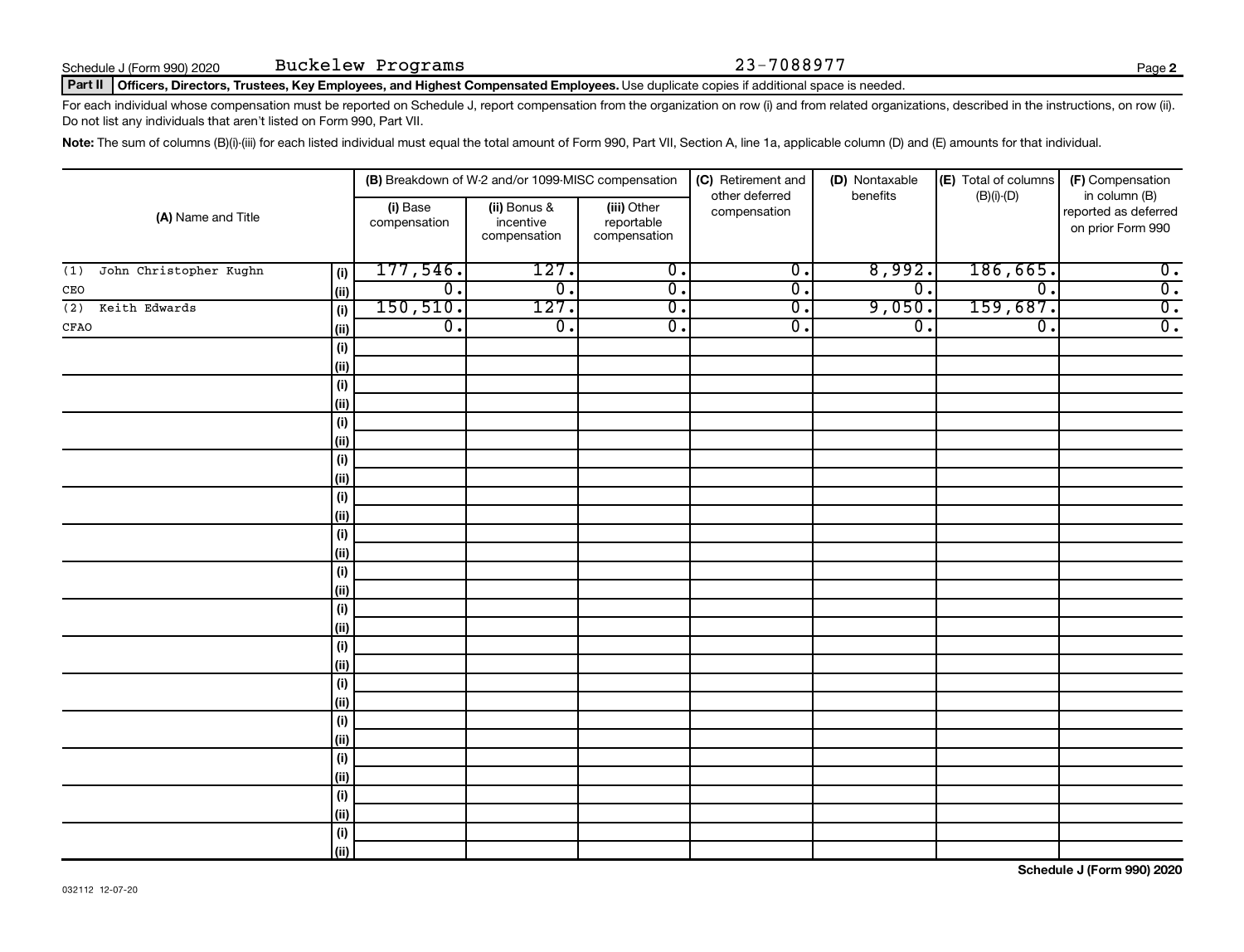### **Part III Supplemental Information**

Provide the information, explanation, or descriptions required for Part I, lines 1a, 1b, 3, 4a, 4b, 4c, 5a, 5b, 6a, 6b, 7, and 8, and for Part II. Also complete this part for any additional information.

**Schedule J (Form 990) 2020**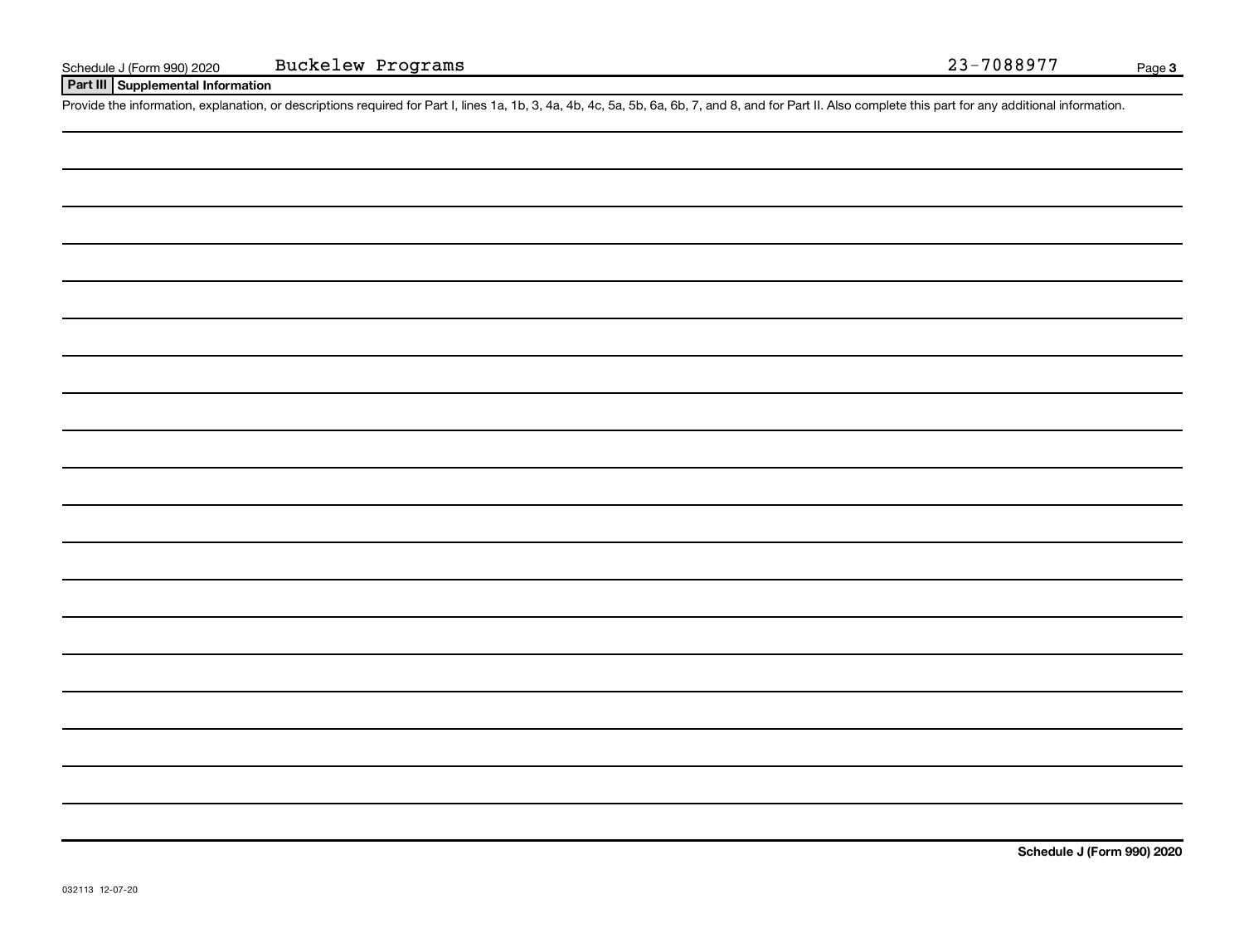### **SCHEDULE M (Form 990)**

## **Noncash Contributions**

OMB No. 1545-0047

**Employer identification number**

Buckelew Programs 23-7088977

Department of the Treasury Internal Revenue Service

◆ Complete if the organizations answered "Yes" on Form 990, Part IV, lines 29 or 30.<br>● Complete if the organizations answered "Yes" on Form 990, Part IV, lines 29 or 30. **Attach to Form 990.**  $\blacktriangleright$ 

 **Go to www.irs.gov/Form990 for instructions and the latest information.** J

**Open to Public Inspection**

Name of the organization

| Buckelew Programs |  |
|-------------------|--|
|                   |  |

| Part I | <b>Types of Property</b>                                                                                                       |                        |                  |                                                |                                                       |     |     |     |
|--------|--------------------------------------------------------------------------------------------------------------------------------|------------------------|------------------|------------------------------------------------|-------------------------------------------------------|-----|-----|-----|
|        |                                                                                                                                | (a)                    | (b)<br>Number of | (c)<br>Noncash contribution                    | (d)                                                   |     |     |     |
|        |                                                                                                                                | Check if<br>applicable | contributions or | amounts reported on                            | Method of determining<br>noncash contribution amounts |     |     |     |
|        |                                                                                                                                |                        |                  | items contributed Form 990, Part VIII, line 1g |                                                       |     |     |     |
| 1.     |                                                                                                                                |                        |                  |                                                |                                                       |     |     |     |
| 2      |                                                                                                                                |                        |                  |                                                |                                                       |     |     |     |
| З      | Art - Fractional interests                                                                                                     |                        |                  |                                                |                                                       |     |     |     |
| 4      |                                                                                                                                |                        |                  |                                                |                                                       |     |     |     |
| 5      | Clothing and household goods                                                                                                   | $\overline{\text{x}}$  |                  | 29,750.FMV                                     |                                                       |     |     |     |
| 6      |                                                                                                                                |                        |                  |                                                |                                                       |     |     |     |
| 7      |                                                                                                                                |                        |                  |                                                |                                                       |     |     |     |
| 8      |                                                                                                                                |                        |                  |                                                |                                                       |     |     |     |
| 9      | Securities - Publicly traded                                                                                                   | $\overline{\text{x}}$  |                  | 19,816.FMV                                     |                                                       |     |     |     |
| 10     | Securities - Closely held stock                                                                                                |                        |                  |                                                |                                                       |     |     |     |
| 11     | Securities - Partnership, LLC, or                                                                                              |                        |                  |                                                |                                                       |     |     |     |
|        | trust interests                                                                                                                |                        |                  |                                                |                                                       |     |     |     |
| 12     | Securities - Miscellaneous                                                                                                     |                        |                  |                                                |                                                       |     |     |     |
| 13     | Qualified conservation contribution -                                                                                          |                        |                  |                                                |                                                       |     |     |     |
|        |                                                                                                                                |                        |                  |                                                |                                                       |     |     |     |
| 14     | Qualified conservation contribution - Other                                                                                    |                        |                  |                                                |                                                       |     |     |     |
| 15     | Real estate - Residential                                                                                                      |                        |                  |                                                |                                                       |     |     |     |
| 16     | Real estate - Commercial                                                                                                       |                        |                  |                                                |                                                       |     |     |     |
| 17     |                                                                                                                                |                        |                  |                                                |                                                       |     |     |     |
| 18     |                                                                                                                                |                        |                  |                                                |                                                       |     |     |     |
| 19     |                                                                                                                                | $\overline{\text{x}}$  |                  | 7,910.FMV                                      |                                                       |     |     |     |
| 20     | Drugs and medical supplies                                                                                                     | $\overline{\text{x}}$  |                  | 217.FMV                                        |                                                       |     |     |     |
| 21     |                                                                                                                                |                        |                  |                                                |                                                       |     |     |     |
| 22     |                                                                                                                                |                        |                  |                                                |                                                       |     |     |     |
| 23     |                                                                                                                                |                        |                  |                                                |                                                       |     |     |     |
| 24     |                                                                                                                                |                        |                  |                                                |                                                       |     |     |     |
| 25     | Games<br>Other $\blacktriangleright$                                                                                           | X                      |                  | 588.FMV                                        |                                                       |     |     |     |
| 26     | Other $\blacktriangleright$                                                                                                    |                        |                  |                                                |                                                       |     |     |     |
| 27     | Other $\blacktriangleright$                                                                                                    |                        |                  |                                                |                                                       |     |     |     |
| 28     | Other $\blacktriangleright$                                                                                                    |                        |                  |                                                |                                                       |     |     |     |
| 29     | Number of Forms 8283 received by the organization during the tax year for contributions                                        |                        |                  |                                                |                                                       |     |     |     |
|        | for which the organization completed Form 8283, Part V, Donee Acknowledgement                                                  |                        |                  | 29                                             |                                                       |     |     |     |
|        |                                                                                                                                |                        |                  |                                                |                                                       |     | Yes | No. |
|        | 30a During the year, did the organization receive by contribution any property reported in Part I, lines 1 through 28, that it |                        |                  |                                                |                                                       |     |     |     |
|        | must hold for at least three years from the date of the initial contribution, and which isn't required to be used for          |                        |                  |                                                |                                                       |     |     |     |
|        |                                                                                                                                |                        |                  |                                                |                                                       | 30a |     | х   |
|        | <b>b</b> If "Yes," describe the arrangement in Part II.                                                                        |                        |                  |                                                |                                                       |     |     |     |
| 31     | Does the organization have a gift acceptance policy that requires the review of any nonstandard contributions?                 |                        |                  |                                                |                                                       | 31  |     | x   |
|        | 32a Does the organization hire or use third parties or related organizations to solicit, process, or sell noncash              |                        |                  |                                                |                                                       |     |     |     |
|        | contributions?                                                                                                                 |                        |                  |                                                |                                                       | 32a |     | х   |
|        | <b>b</b> If "Yes," describe in Part II.                                                                                        |                        |                  |                                                |                                                       |     |     |     |
| 33     | If the organization didn't report an amount in column (c) for a type of property for which column (a) is checked,              |                        |                  |                                                |                                                       |     |     |     |
|        | describe in Part II.                                                                                                           |                        |                  |                                                |                                                       |     |     |     |

**For Paperwork Reduction Act Notice, see the Instructions for Form 990. Schedule M (Form 990) 2020** LHA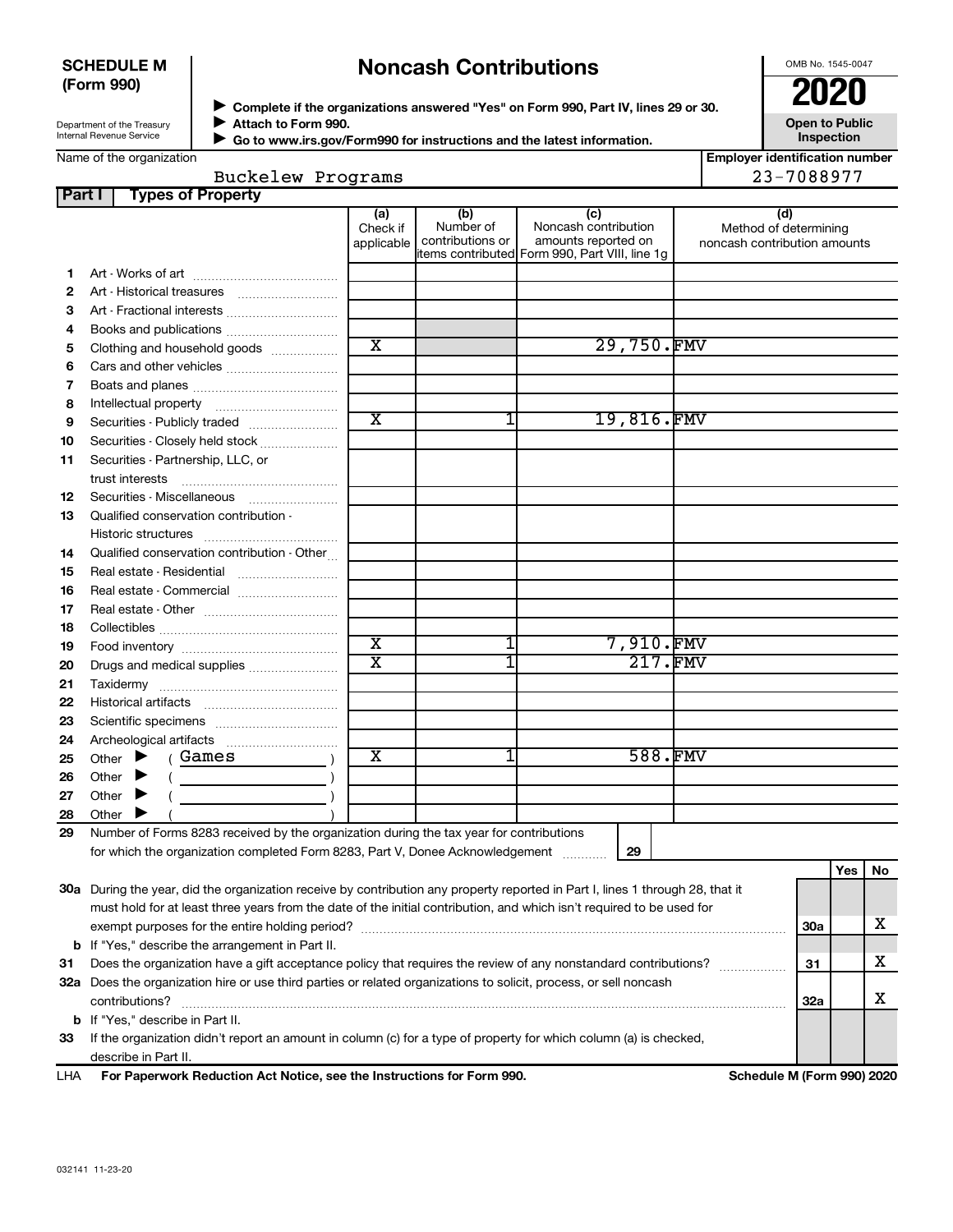|  |  | Schedule M (Form 990) 2020 $\;$ <code>Buckelew Programs</code> |  | 23-7088977 | Page |  |
|--|--|----------------------------------------------------------------|--|------------|------|--|
|--|--|----------------------------------------------------------------|--|------------|------|--|

Provide the information required by Part I, lines 30b, 32b, and 33, and whether the organization is reporting in Part I, column (b), the number of contributions, the number of items received, or a combination of both. Also complete this part for any additional information. **Part II Supplemental Information.** 

Schedule M, Part I, Column (b):

The number of contributions is based on the quantity of contributors.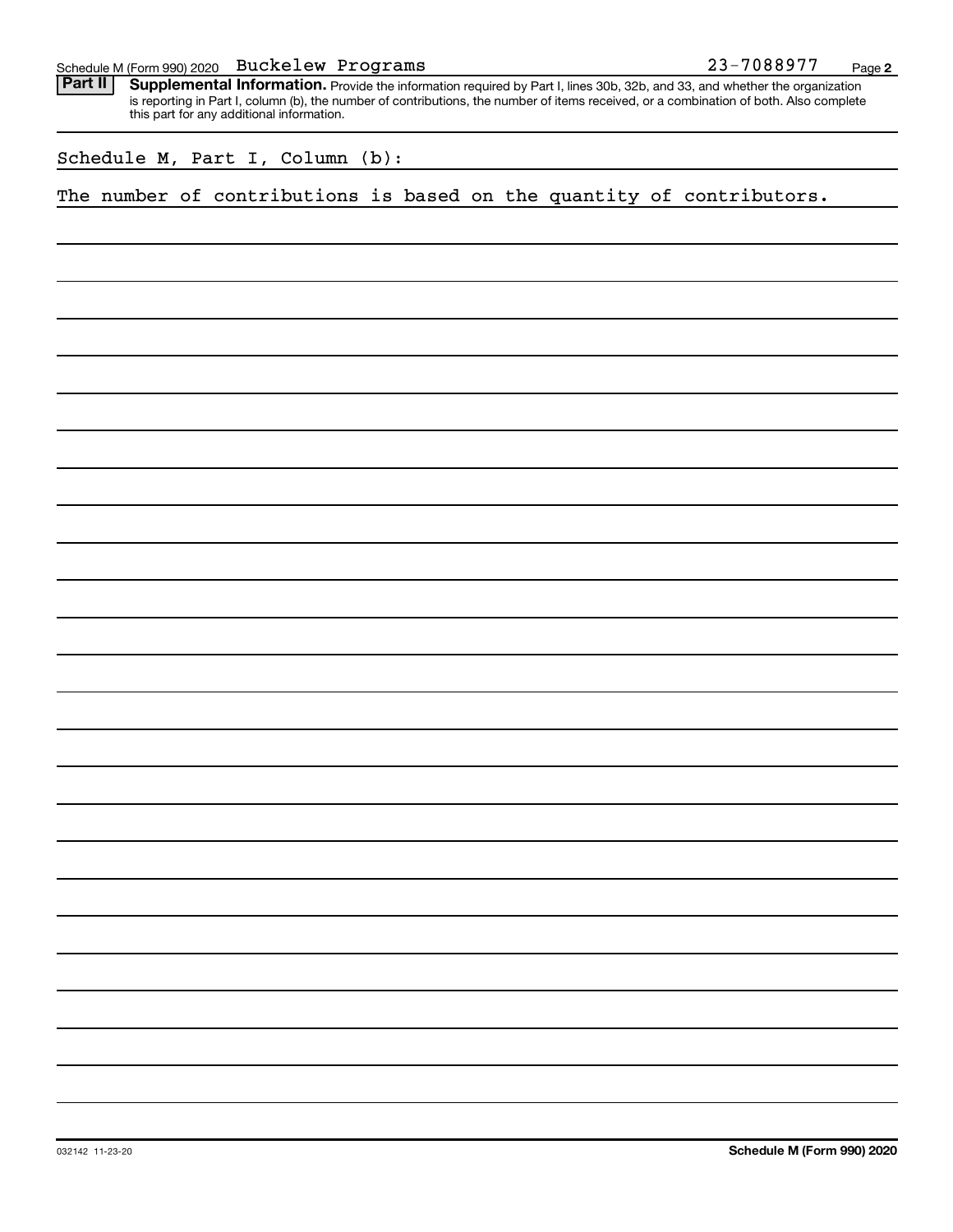**(Form 990 or 990-EZ)**

Name of the organization



Buckelew Programs

Form 990, Part I, Line 1, Description of Organization Mission:

and support services that enhance quality of life.

Form 990, Part III, Line 4a, Program Service Accomplishments:

Buckelew Programs' Helen Vine Recovery Center is a licensed 26-bed co-ed residential detoxification program in San Rafael that provides welcoming, recovery-oriented detox services to individuals with alcohol and drug addiction issues and co-occurring psychiatric problems. In 2018, the program moved into a new facility. With the support of staff, 880 clients took their first steps towards sobriety. Over 75% of the clients were referred to long-term treatment, sober living, and other housing or outpatient services.

Buckelew Program's Counseling Services include individual and group psychotherapy, mental health screening, and in-home bi-lingual parenting support.

Buckelew Programs' Suicide Prevention & Community Counseling (SP&CC) 24-hour crisis hotline offers immediate and confidential support for people experiencing a suicidal crisis. Part of the North Bay Suicide Prevention Program, the hotline staff includes highly trained volunteers and currently serves Marin, Sonoma, Lake and Mendocino Counties. SP&CC also provides grief counseling and community education. Hotline volunteers answered 13,100 calls from people in crisis.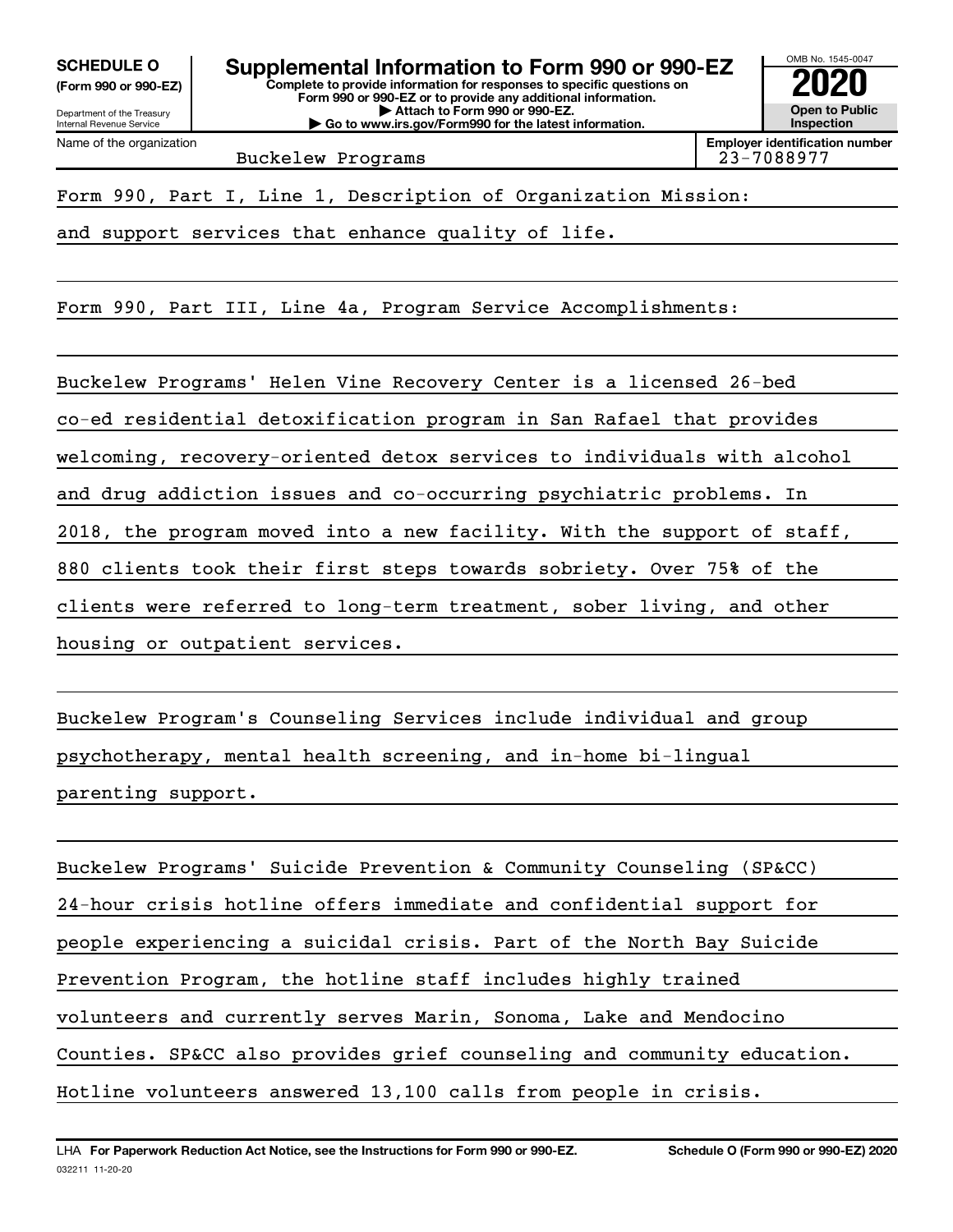| Schedule O (Form 990 or 990-EZ) 2020                                    | Page 2                                              |
|-------------------------------------------------------------------------|-----------------------------------------------------|
| Name of the organization<br>Buckelew Programs                           | <b>Employer identification number</b><br>23-7088977 |
| Buckelew Employment Services partners with employers in Marin County to |                                                     |
| provide job placement, training and employment support to clients with  |                                                     |
| mental health and/or substance use issues. Staff matches clients with   |                                                     |
| the jobs that fit their interest and helps develop their skills and     |                                                     |
| confidence.                                                             |                                                     |

Buckelew's Sonoma County Family Service Coordination (FSC) Team providers support, education and system navigation to families, friends, caregivers and allies who are supporting a loved one of any age living with mental health and/or substance use challenges. All services provided can be accessed directly by the supporter and or their loved one and all services are free of charge. The Family Service Coordination Team provided services to 1,524 individuals and families through group and individual support in the last fiscal year.

Form 990, Part VI, Section B, line 11b:

The final draft of the Form 990 is circulated to Buckelew Programs' Audit Committee for their review and feedback. If any changes were required, then they would be circulated back to our preparer. At the same time, the Draft is circulated to the Board for their awareness, but they are not obligated to review it.

Form 990, Part VI, Section B, Line 12c: The policy is published and reviewed annually with all officers, directors, and employees.

Form 990, Part VI, Section B, Line 15:

Buckelew Programs strives to attract and retain the highest quality,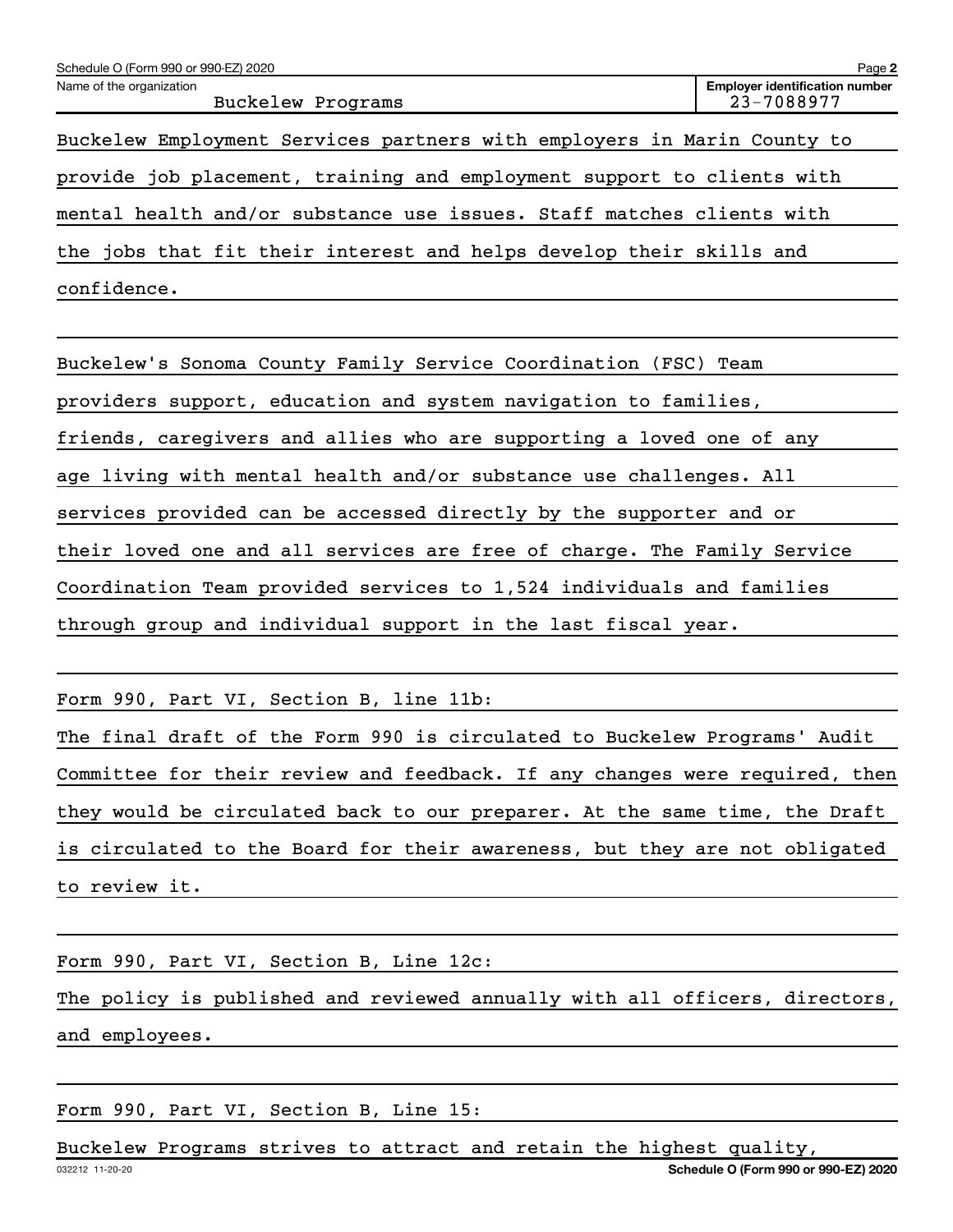| Schedule O (Form 990 or 990-EZ) 2020                                                     | Page 2                                              |
|------------------------------------------------------------------------------------------|-----------------------------------------------------|
| Name of the organization<br>Buckelew Programs                                            | <b>Employer identification number</b><br>23-7088977 |
| dedicated leadership talent to the Chief Executive Officer (CEO) position.               |                                                     |
| Using periodic salary surveys provided by the Director of Human Resources,               |                                                     |
| the Executive Committee will review and recommend the salary and benefits                |                                                     |
| for the CEO. Annually, after the completion of the CEO's performance                     |                                                     |
| evaluation, the Executive Committee shall review and revise the CEO's                    |                                                     |
| compensation package as is deemed appropriate. The Executive Committee                   |                                                     |
| shall make a recommendation of the CEO's compensation package to the Board               |                                                     |
| of Directors. The recommendation shall include:                                          |                                                     |
|                                                                                          |                                                     |
| A) Specific terms of the compensation package                                            |                                                     |
| The recommendation date<br>B)                                                            |                                                     |
| The names of the members of the committee who reviewed and recommended<br>$\mathsf{C}$ ) |                                                     |
| the compensation package                                                                 |                                                     |
| The rationale used in making the compensation decision<br>D)                             |                                                     |
| E) Any disclosures of conflict of interest                                               |                                                     |
|                                                                                          |                                                     |
| The policy and procedures for the compensation of the Chief Financial and                |                                                     |
| Administrative Officer (CFAO) are consistent with the policy and procedures              |                                                     |

surveys, which are an integral part of the process for the determination of compensation throughout the organization.

of the compensation of the CEO. Buckelew Programs routinely conducts salary

Form 990, Part VI, Section C, Line 19:

Governing documents, conflict of interest policy, and financial statements are available to public upon request.

Form 990, Part XI, line 9, Changes in Net Assets:

Loss in subsidiary -9,088.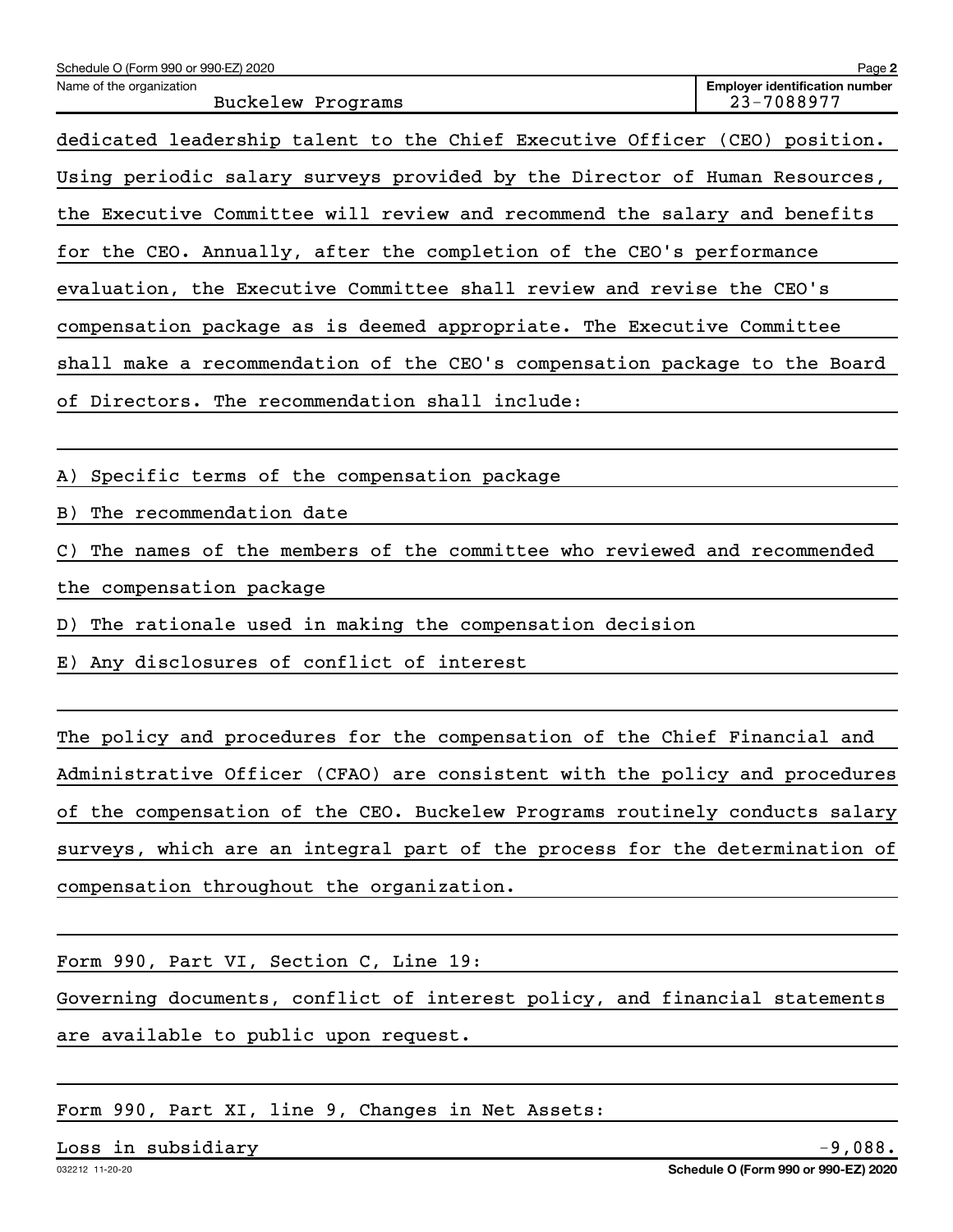| <b>SCHEDULE R</b>         |  |
|---------------------------|--|
| $\mathbf{r}$ $\mathbf{r}$ |  |

Department of the Treasury Internal Revenue Service

### **Related Organizations and Unrelated Partnerships**

**(Form 990) Complete if the organization answered "Yes" on Form 990, Part IV, line 33, 34, 35b, 36, or 37.** |

■ Attach to Form 990. **Dependent of Attach to Form 990.** Open to Public

**| Go to www.irs.gov/Form990 for instructions and the latest information. Inspection**

Name of the organization

Buckelew Programs

Part I ldentification of Disregarded Entities. Complete if the organization answered "Yes" on Form 990, Part IV, line 33.

| (a)<br>Name, address, and EIN (if applicable)<br>of disregarded entity | (b)<br>Primary activity | (c)<br>Legal domicile (state or<br>foreign country) | (d)<br>Total income | (e)<br>End-of-year assets | (f)<br>Direct controlling<br>entity |
|------------------------------------------------------------------------|-------------------------|-----------------------------------------------------|---------------------|---------------------------|-------------------------------------|
|                                                                        |                         |                                                     |                     |                           |                                     |
|                                                                        |                         |                                                     |                     |                           |                                     |
|                                                                        |                         |                                                     |                     |                           |                                     |
|                                                                        |                         |                                                     |                     |                           |                                     |

**Part II** Identification of Related Tax-Exempt Organizations. Complete if the organization answered "Yes" on Form 990, Part IV, line 34, because it had one or more related tax-exempt<br>Part II acconizations during the tax ye organizations during the tax year.

| (a)<br>Name, address, and EIN<br>of related organization | (b)<br>Primary activity | (c)<br>Legal domicile (state or<br>foreign country) | (d)<br>Exempt Code<br>section | (e)<br>Public charity<br>status (if section | (f)<br>Direct controlling<br>entity | $(g)$<br>Section 512(b)(13)<br>controlled<br>entity? |    |  |
|----------------------------------------------------------|-------------------------|-----------------------------------------------------|-------------------------------|---------------------------------------------|-------------------------------------|------------------------------------------------------|----|--|
|                                                          |                         |                                                     |                               | 501(c)(3))                                  |                                     | Yes                                                  | No |  |
| Buckelew Community Housing Development                   |                         |                                                     |                               |                                             |                                     |                                                      |    |  |
| Organization - 68-0440622, 2169 E.                       |                         |                                                     |                               |                                             |                                     |                                                      |    |  |
| Francisco, Ste. B, San Rafael, CA 94901                  | Low Income Housing      | California                                          | 501(c)(3)                     | Line 7                                      |                                     | х                                                    |    |  |
| Boulevard Apartments, Inc. - 55-0836023                  |                         |                                                     |                               |                                             |                                     |                                                      |    |  |
| 555 Northgate Drive., No. 200                            |                         |                                                     |                               |                                             |                                     |                                                      |    |  |
| San Rafael, CA 94903                                     | Low Income Housing      | California                                          | 501(c)(3)                     | Line 7                                      |                                     | X                                                    |    |  |
| Buckelew Housing, Inc. - 94-2914667                      |                         |                                                     |                               |                                             |                                     |                                                      |    |  |
| 2169 E. Francisco, Ste. B                                |                         |                                                     |                               |                                             |                                     |                                                      |    |  |
| San Rafael, CA 94901                                     | Low Income Housing      | California                                          | 501(c)(3)                     | Line 7                                      |                                     | х                                                    |    |  |
| Henry House - $91-1770649$                               |                         |                                                     |                               |                                             |                                     |                                                      |    |  |
| 1822 Manor Drive                                         |                         |                                                     |                               |                                             |                                     |                                                      |    |  |
| Santa Rosa, CA 95403                                     | Low Income Housing      | California                                          | 501(c)(3)                     | Line 7                                      |                                     | х                                                    |    |  |

**For Paperwork Reduction Act Notice, see the Instructions for Form 990. Schedule R (Form 990) 2020**

032161 10-28-20 LHA

OMB No. 1545-0047

**2020**<br>Open to Public

**Employer identification number**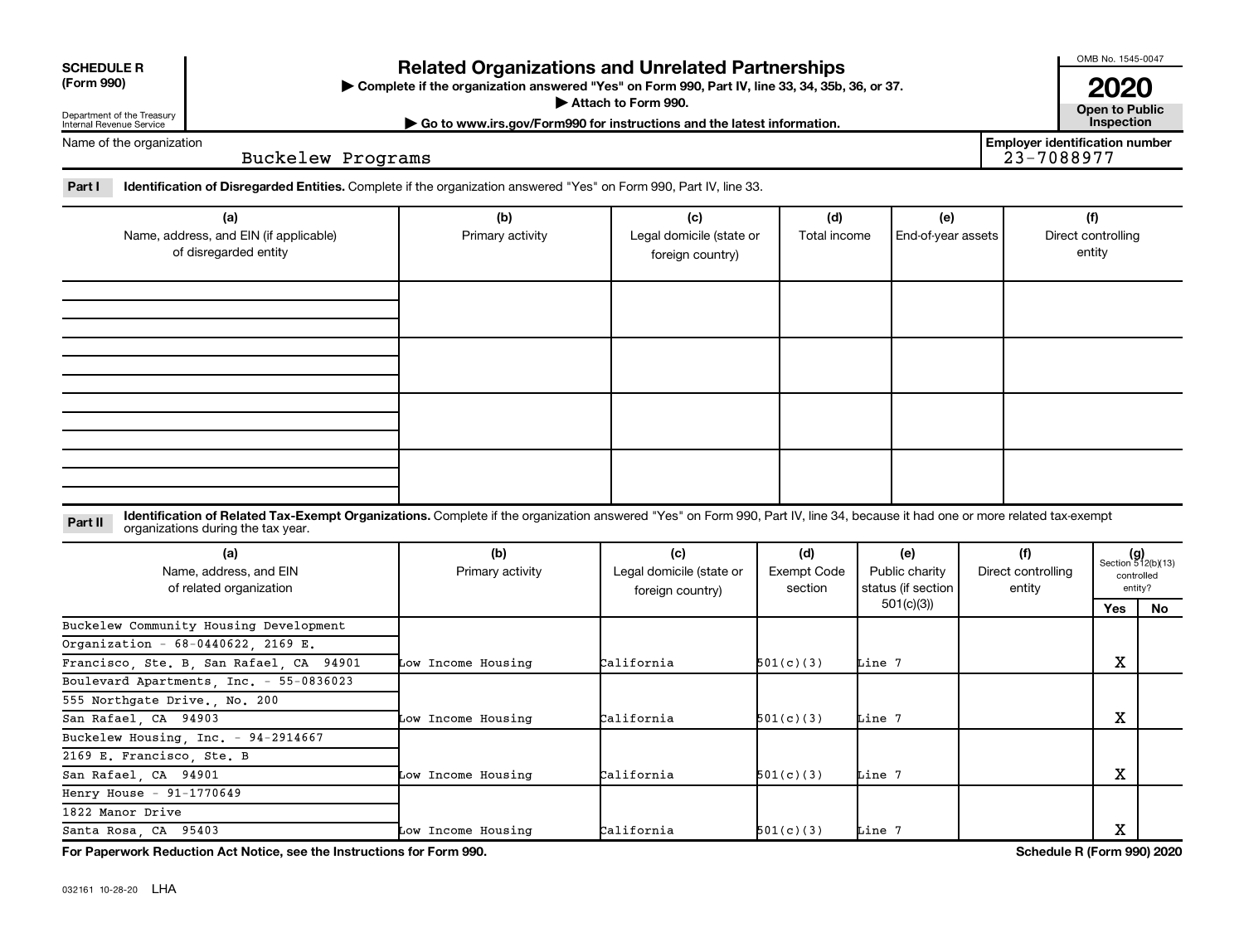**Part II Continuation of Identification of Related Tax-Exempt Organizations**

| (a)<br>Name, address, and EIN<br>of related organization | (b)<br>Primary activity | (c)<br>Legal domicile (state or<br>foreign country) | (d)<br>Exempt Code<br>section | (e)<br>Public charity<br>status (if section | (f)<br>Direct controlling<br>entity | $(g)$<br>Section 512(b)(13)<br>controlled<br>organization? |            |  |
|----------------------------------------------------------|-------------------------|-----------------------------------------------------|-------------------------------|---------------------------------------------|-------------------------------------|------------------------------------------------------------|------------|--|
|                                                          |                         |                                                     |                               | 501(c)(3)                                   |                                     | Yes                                                        | ${\sf No}$ |  |
| Olive Avenue Apartments, Inc. - 68-0373721               |                         |                                                     |                               |                                             |                                     |                                                            |            |  |
| 1100 Olive Ave.                                          |                         |                                                     |                               |                                             |                                     |                                                            |            |  |
| Novato, CA 94945                                         | Low Income Housing      | California                                          | 501(c)(3)                     | Line 7                                      |                                     | $\mathbf X$                                                |            |  |
|                                                          |                         |                                                     |                               |                                             |                                     |                                                            |            |  |
|                                                          |                         |                                                     |                               |                                             |                                     |                                                            |            |  |
|                                                          |                         |                                                     |                               |                                             |                                     |                                                            |            |  |
|                                                          |                         |                                                     |                               |                                             |                                     |                                                            |            |  |
|                                                          |                         |                                                     |                               |                                             |                                     |                                                            |            |  |
|                                                          |                         |                                                     |                               |                                             |                                     |                                                            |            |  |
|                                                          |                         |                                                     |                               |                                             |                                     |                                                            |            |  |
|                                                          |                         |                                                     |                               |                                             |                                     |                                                            |            |  |
|                                                          |                         |                                                     |                               |                                             |                                     |                                                            |            |  |
|                                                          |                         |                                                     |                               |                                             |                                     |                                                            |            |  |
|                                                          |                         |                                                     |                               |                                             |                                     |                                                            |            |  |
|                                                          |                         |                                                     |                               |                                             |                                     |                                                            |            |  |
|                                                          |                         |                                                     |                               |                                             |                                     |                                                            |            |  |
|                                                          |                         |                                                     |                               |                                             |                                     |                                                            |            |  |
|                                                          |                         |                                                     |                               |                                             |                                     |                                                            |            |  |
|                                                          |                         |                                                     |                               |                                             |                                     |                                                            |            |  |
|                                                          |                         |                                                     |                               |                                             |                                     |                                                            |            |  |
|                                                          |                         |                                                     |                               |                                             |                                     |                                                            |            |  |
|                                                          |                         |                                                     |                               |                                             |                                     |                                                            |            |  |
|                                                          |                         |                                                     |                               |                                             |                                     |                                                            |            |  |
|                                                          |                         |                                                     |                               |                                             |                                     |                                                            |            |  |
|                                                          |                         |                                                     |                               |                                             |                                     |                                                            |            |  |
|                                                          |                         |                                                     |                               |                                             |                                     |                                                            |            |  |
|                                                          |                         |                                                     |                               |                                             |                                     |                                                            |            |  |
|                                                          |                         |                                                     |                               |                                             |                                     |                                                            |            |  |
|                                                          |                         |                                                     |                               |                                             |                                     |                                                            |            |  |
|                                                          |                         |                                                     |                               |                                             |                                     |                                                            |            |  |
|                                                          |                         |                                                     |                               |                                             |                                     |                                                            |            |  |
|                                                          |                         |                                                     |                               |                                             |                                     |                                                            |            |  |
|                                                          |                         |                                                     |                               |                                             |                                     |                                                            |            |  |
|                                                          |                         |                                                     |                               |                                             |                                     |                                                            |            |  |
|                                                          |                         |                                                     |                               |                                             |                                     |                                                            |            |  |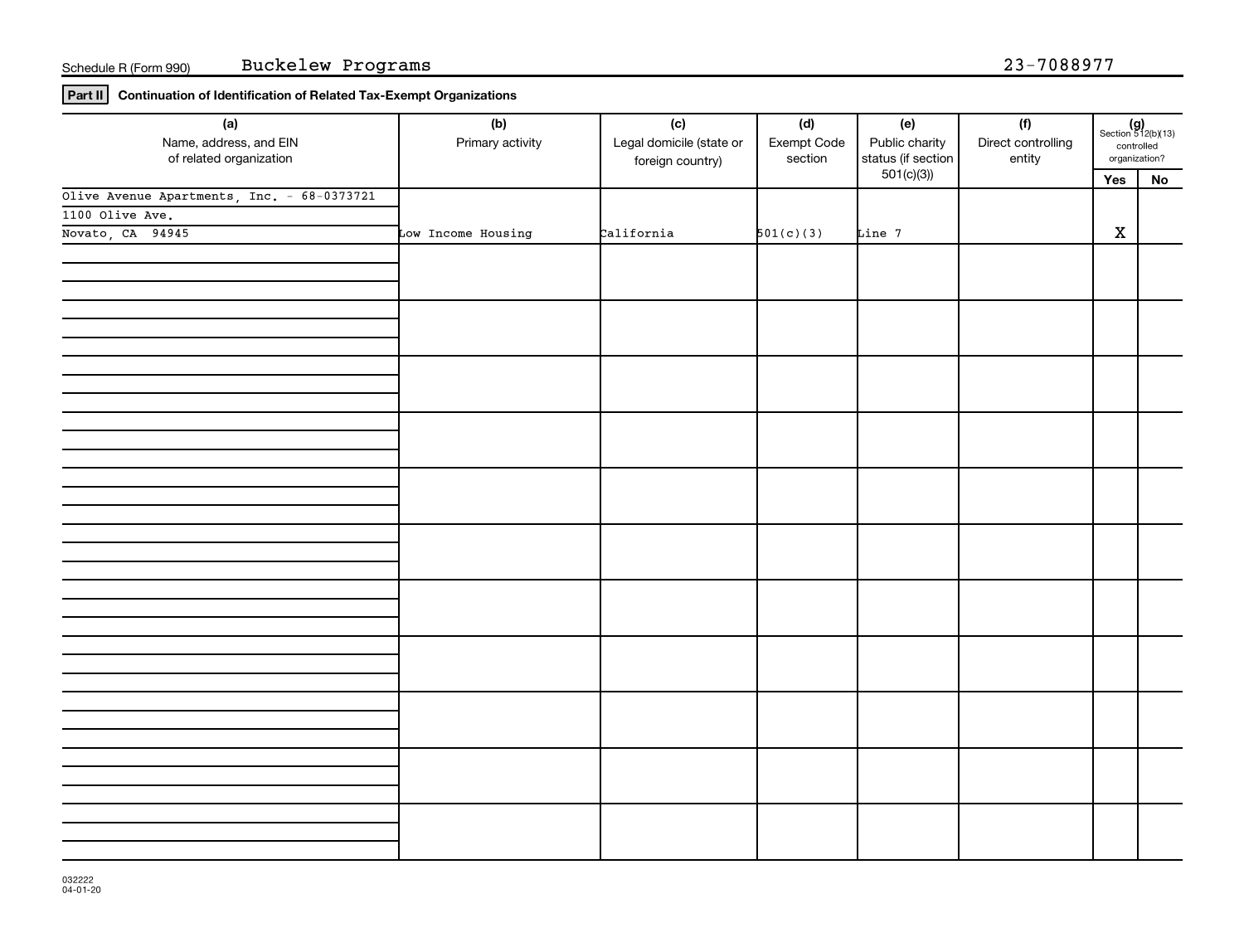Disproportionate allocations? Legal domicile (state or foreign country) General or Percentage managing partner? Section 512(b)(13) controlled entity? Legal domicile (state or foreign country) Part III Identification of Related Organizations Taxable as a Partnership. Complete if the organization answered "Yes" on Form 990, Part IV, line 34, because it had one or more related<br>Read to the organizations tracted as **(a) (b) (c) (d) (e) (f) (g) (h) (i) (j) (k) Yes No Yes No** K-1 (Form 1065) Part IV Identification of Related Organizations Taxable as a Corporation or Trust. Complete if the organization answered "Yes" on Form 990, Part IV, line 34, because it had one or more related **(a) (b) (c) (d) (e) (f) (g) (h) (i) Yes No** Predominant income<br>(related, unrelated, excluded from tax under sections 512-514) Schedule R (Form 990) 2020 Buckelew Programs (and the control of the control of the control of the control of the control of the control of the control of the control of the control of the control of the control of the con organizations treated as a partnership during the tax year. Name, address, and EIN of related organization Primary activity  $\left| \begin{array}{c} \text{Legal} \\ \text{diamial} \end{array} \right|$  Direct controlling entity Share of total income Share of end-of-year assets Code V-UBI<br>amount in box 20 of Schedule ownership organizations treated as a corporation or trust during the tax year. Name, address, and EIN of related organization Primary activity |Legal domicile | Direct controlling entity Type of entity (C corp, S corp, or trust) Share of total income Share of end-of-year assets Percentage ownership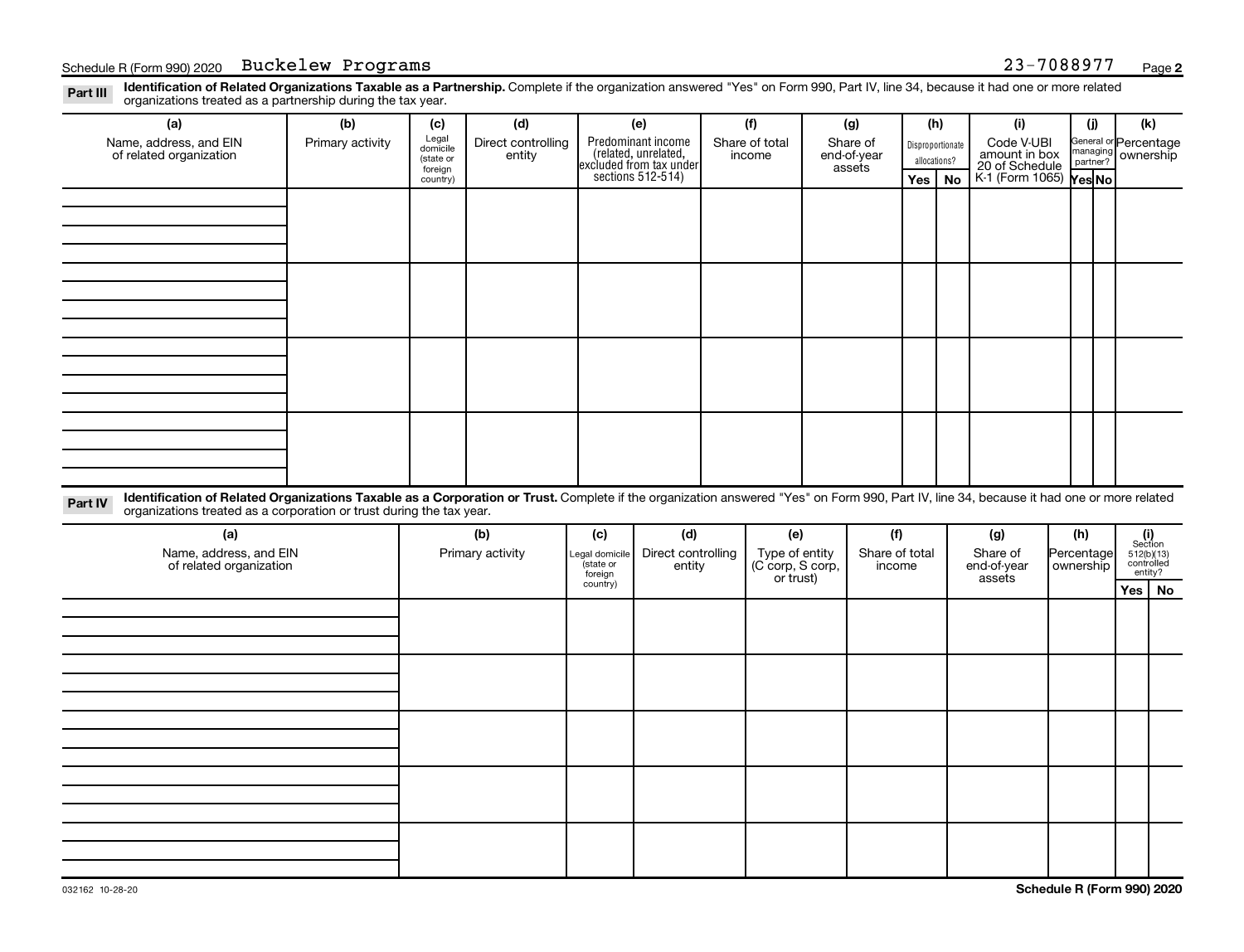### Schedule R (Form 990) 2020 Buckelew Programs (and the control of the control of the control of the control of the control of the control of the control of the control of the control of the control of the control of the con

Part V Transactions With Related Organizations. Complete if the organization answered "Yes" on Form 990, Part IV, line 34, 35b, or 36.

| Note: Complete line 1 if any entity is listed in Parts II, III, or IV of this schedule.                                                                                                                                        |                | Yes I | l No                        |
|--------------------------------------------------------------------------------------------------------------------------------------------------------------------------------------------------------------------------------|----------------|-------|-----------------------------|
| During the tax year, did the organization engage in any of the following transactions with one or more related organizations listed in Parts II-IV?                                                                            |                |       |                             |
|                                                                                                                                                                                                                                | 1a             |       | $\overline{\mathbf{X}}$     |
|                                                                                                                                                                                                                                | 1 <sub>b</sub> |       | х                           |
|                                                                                                                                                                                                                                | 1c             |       | $\overline{\mathbf{x}}$     |
| d Loans or loan guarantees to or for related organization(s) www.communities.com/www.communities-communities-communities-communities-communities-communities-communities-communities-communities-communities-communities-commu | 1 <sub>d</sub> |       | $\overline{\mathbf{X}}$     |
|                                                                                                                                                                                                                                | 1e             |       | $\overline{\mathbf{x}}$     |
|                                                                                                                                                                                                                                |                |       |                             |
|                                                                                                                                                                                                                                | 1f             |       | X                           |
|                                                                                                                                                                                                                                | 1g             |       | X                           |
| h Purchase of assets from related organization(s) www.andromanachinesim.com/www.andromanachinesim.com/www.anachinesim.com/www.anachinesim.com/www.anachinesim.com/www.anachinesim.com/www.anachinesim.com/www.anachinesim.com/ | 1 <sub>h</sub> |       | $\overline{\textbf{x}}$     |
| Exchange of assets with related organization(s) www.assettion.com/www.assettion.com/www.assettion.com/www.assettion.com/www.assettion.com/www.assettion.com/www.assettion.com/www.assettion.com/www.assettion.com/www.assettio | 1i             |       | $\overline{\textnormal{x}}$ |
|                                                                                                                                                                                                                                | 1j             |       | $\mathbf x$                 |
|                                                                                                                                                                                                                                |                |       |                             |
|                                                                                                                                                                                                                                | 1k             |       | х                           |
|                                                                                                                                                                                                                                | 11             |       | X                           |
|                                                                                                                                                                                                                                | 1 <sub>m</sub> |       | х                           |
|                                                                                                                                                                                                                                | 1n             |       | $\overline{\textnormal{x}}$ |
| o Sharing of paid employees with related organization(s) material contents and content to the star of paid employees with related organization(s) material contents and the star of the star of the star of the star of the st | 1o             |       | $\overline{\textnormal{x}}$ |
|                                                                                                                                                                                                                                |                |       |                             |
|                                                                                                                                                                                                                                | 1p             |       | х                           |
|                                                                                                                                                                                                                                | 1a             |       | $\overline{\textbf{x}}$     |
|                                                                                                                                                                                                                                |                |       |                             |
| Other transfer of cash or property to related organization(s) COLOGO CONSERVITY OF A CONSERVITY OF A CONSERVITY OF A CONSERVITY OF A CONSERVITY OF A CONSERVITY OF A CONSERVITY OF A CONSERVITY OF A CONSERVITY OF A CONSERVIT | 1r             |       | х                           |
|                                                                                                                                                                                                                                | 1s             |       | $\overline{\textbf{x}}$     |
| 2 If the answer to any of the above is "Yes," see the instructions for information on who must complete this line, including covered relationships and transaction thresholds.                                                 |                |       |                             |

|     | (a)<br>Name of related organization | (b)<br>Transaction<br>type (a-s) | (c)<br>Amount involved | (d)<br>Method of determining amount involved |
|-----|-------------------------------------|----------------------------------|------------------------|----------------------------------------------|
| (1) |                                     |                                  |                        |                                              |
| (2) |                                     |                                  |                        |                                              |
| (3) |                                     |                                  |                        |                                              |
| (4) |                                     |                                  |                        |                                              |
| (5) |                                     |                                  |                        |                                              |
| (6) |                                     |                                  |                        |                                              |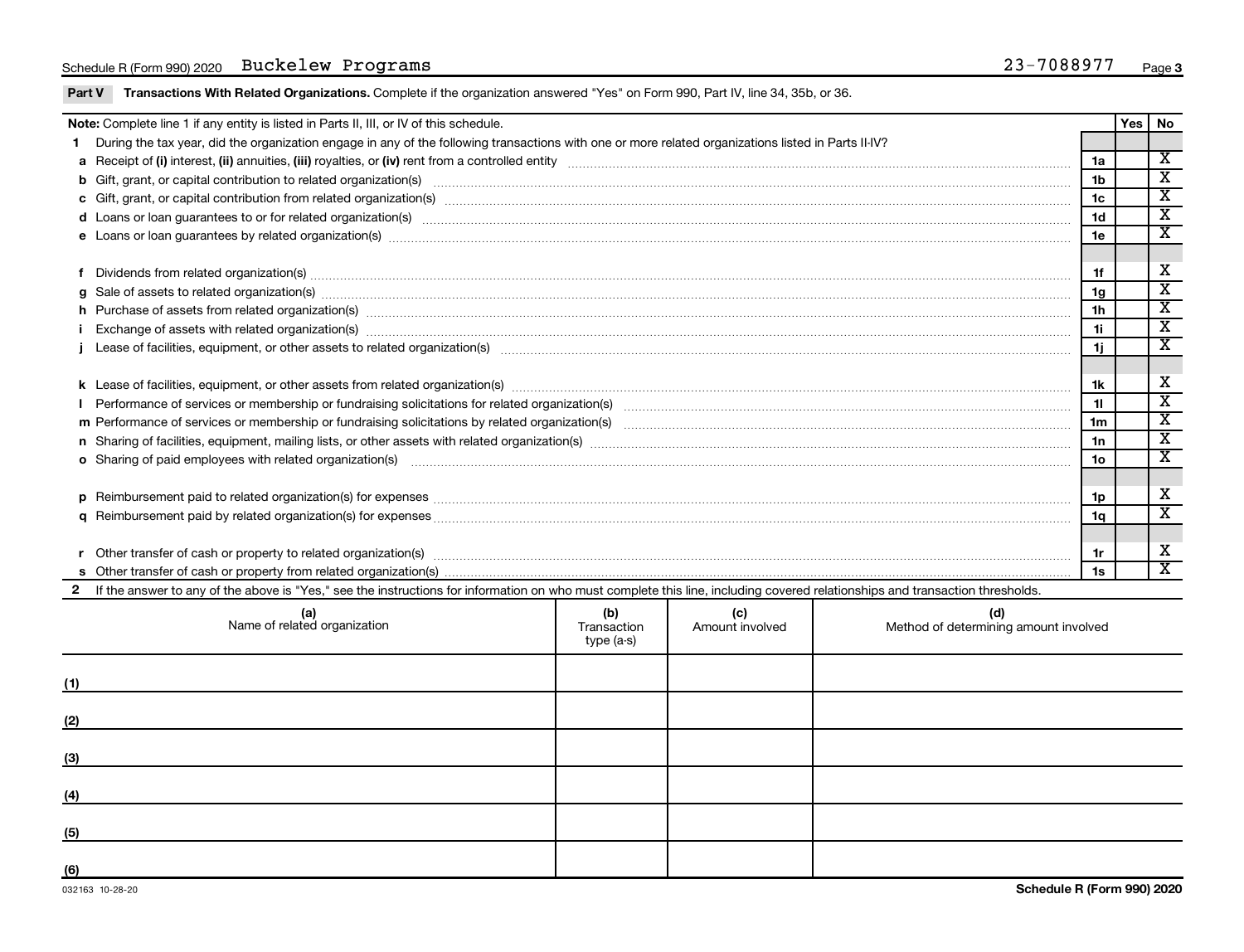### Schedule R (Form 990) 2020 Buckelew Programs (and the control of the control of the control of the control of the control of the control of the control of the control of the control of the control of the control of the con

Part VI Unrelated Organizations Taxable as a Partnership. Complete if the organization answered "Yes" on Form 990, Part IV, line 37.

Provide the following information for each entity taxed as a partnership through which the organization conducted more than five percent of its activities (measured by total assets or gross revenue) that was not a related organization. See instructions regarding exclusion for certain investment partnerships.

| <br>(a)                | (b)              | (c)               | .  . <b>.</b> . <b>.</b><br><br>(d)                                                        |                                                              |  | (f)               | (g)         |        | (h)                   | (i)                                                                    | (i)    | $(\mathsf{k})$                                          |
|------------------------|------------------|-------------------|--------------------------------------------------------------------------------------------|--------------------------------------------------------------|--|-------------------|-------------|--------|-----------------------|------------------------------------------------------------------------|--------|---------------------------------------------------------|
| Name, address, and EIN |                  | Legal domicile    |                                                                                            | (e)<br>Are all<br>partners sec.<br>$\frac{501(c)(3)}{0rgs?}$ |  |                   | Share of    |        |                       |                                                                        |        |                                                         |
| of entity              | Primary activity | (state or foreign |                                                                                            |                                                              |  | Share of<br>total | end-of-year |        | Dispropor-<br>tionate |                                                                        |        | General or Percentage<br>managing<br>partner? Ownership |
|                        |                  | country)          | Predominant income<br>(related, unrelated,<br>excluded from tax under<br>sections 512-514) |                                                              |  | income            | assets      |        | allocations?          | Code V-UBI<br>  amount in box 20<br>! of Schedule K-1<br>  (Form 1065) |        |                                                         |
|                        |                  |                   |                                                                                            | Yes No                                                       |  |                   |             | Yes No |                       |                                                                        | Yes NO |                                                         |
|                        |                  |                   |                                                                                            |                                                              |  |                   |             |        |                       |                                                                        |        |                                                         |
|                        |                  |                   |                                                                                            |                                                              |  |                   |             |        |                       |                                                                        |        |                                                         |
|                        |                  |                   |                                                                                            |                                                              |  |                   |             |        |                       |                                                                        |        |                                                         |
|                        |                  |                   |                                                                                            |                                                              |  |                   |             |        |                       |                                                                        |        |                                                         |
|                        |                  |                   |                                                                                            |                                                              |  |                   |             |        |                       |                                                                        |        |                                                         |
|                        |                  |                   |                                                                                            |                                                              |  |                   |             |        |                       |                                                                        |        |                                                         |
|                        |                  |                   |                                                                                            |                                                              |  |                   |             |        |                       |                                                                        |        |                                                         |
|                        |                  |                   |                                                                                            |                                                              |  |                   |             |        |                       |                                                                        |        |                                                         |
|                        |                  |                   |                                                                                            |                                                              |  |                   |             |        |                       |                                                                        |        |                                                         |
|                        |                  |                   |                                                                                            |                                                              |  |                   |             |        |                       |                                                                        |        |                                                         |
|                        |                  |                   |                                                                                            |                                                              |  |                   |             |        |                       |                                                                        |        |                                                         |
|                        |                  |                   |                                                                                            |                                                              |  |                   |             |        |                       |                                                                        |        |                                                         |
|                        |                  |                   |                                                                                            |                                                              |  |                   |             |        |                       |                                                                        |        |                                                         |
|                        |                  |                   |                                                                                            |                                                              |  |                   |             |        |                       |                                                                        |        |                                                         |
|                        |                  |                   |                                                                                            |                                                              |  |                   |             |        |                       |                                                                        |        |                                                         |
|                        |                  |                   |                                                                                            |                                                              |  |                   |             |        |                       |                                                                        |        |                                                         |
|                        |                  |                   |                                                                                            |                                                              |  |                   |             |        |                       |                                                                        |        |                                                         |
|                        |                  |                   |                                                                                            |                                                              |  |                   |             |        |                       |                                                                        |        |                                                         |
|                        |                  |                   |                                                                                            |                                                              |  |                   |             |        |                       |                                                                        |        |                                                         |
|                        |                  |                   |                                                                                            |                                                              |  |                   |             |        |                       |                                                                        |        |                                                         |
|                        |                  |                   |                                                                                            |                                                              |  |                   |             |        |                       |                                                                        |        |                                                         |
|                        |                  |                   |                                                                                            |                                                              |  |                   |             |        |                       |                                                                        |        |                                                         |
|                        |                  |                   |                                                                                            |                                                              |  |                   |             |        |                       |                                                                        |        |                                                         |
|                        |                  |                   |                                                                                            |                                                              |  |                   |             |        |                       |                                                                        |        |                                                         |
|                        |                  |                   |                                                                                            |                                                              |  |                   |             |        |                       |                                                                        |        |                                                         |
|                        |                  |                   |                                                                                            |                                                              |  |                   |             |        |                       |                                                                        |        |                                                         |
|                        |                  |                   |                                                                                            |                                                              |  |                   |             |        |                       |                                                                        |        |                                                         |
|                        |                  |                   |                                                                                            |                                                              |  |                   |             |        |                       |                                                                        |        |                                                         |
|                        |                  |                   |                                                                                            |                                                              |  |                   |             |        |                       |                                                                        |        |                                                         |
|                        |                  |                   |                                                                                            |                                                              |  |                   |             |        |                       |                                                                        |        |                                                         |
|                        |                  |                   |                                                                                            |                                                              |  |                   |             |        |                       |                                                                        |        |                                                         |
|                        |                  |                   |                                                                                            |                                                              |  |                   |             |        |                       |                                                                        |        |                                                         |
|                        |                  |                   |                                                                                            |                                                              |  |                   |             |        |                       |                                                                        |        |                                                         |
|                        |                  |                   |                                                                                            |                                                              |  |                   |             |        |                       |                                                                        |        |                                                         |
|                        |                  |                   |                                                                                            |                                                              |  |                   |             |        |                       |                                                                        |        |                                                         |

**Schedule R (Form 990) 2020**